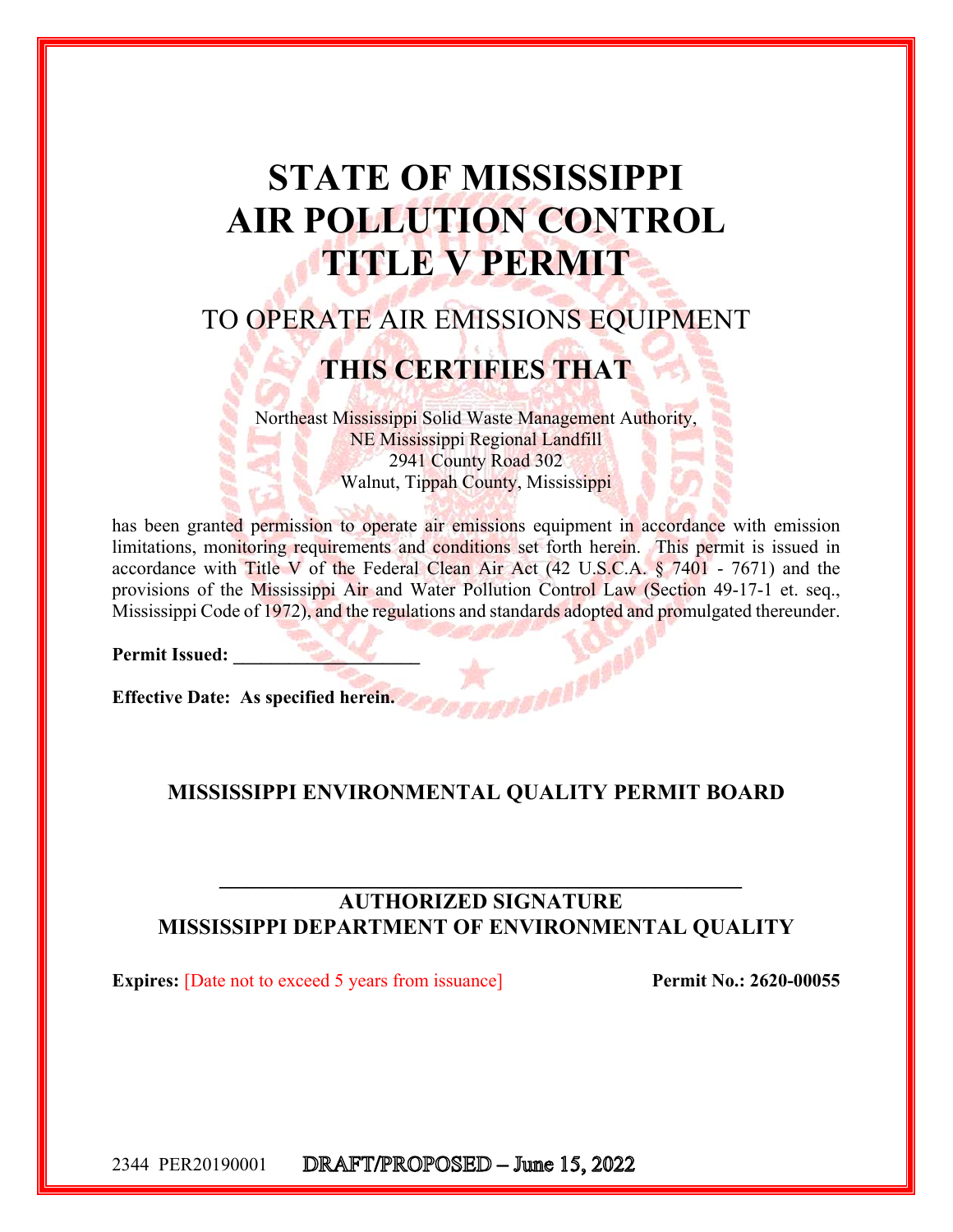# **TABLE OF CONTENTS**

| <b>SECTION 1.</b> |                                                       |  |
|-------------------|-------------------------------------------------------|--|
| <b>SECTION 2.</b> |                                                       |  |
| <b>SECTION 3.</b> |                                                       |  |
| <b>SECTION 4.</b> |                                                       |  |
| SECTION 5.        | MONITORING, RECORDKEEPING & REPORTING REQUIREMENTS 25 |  |
| <b>SECTION 6.</b> |                                                       |  |
| SECTION 7.        |                                                       |  |

#### **APPENDIX A LIST OF ABBREVIATIONS USED IN THIS PERMIT**

#### **APPENDIX B LIST OF REGULATIONS REFERENCED IN THIS PERMIT**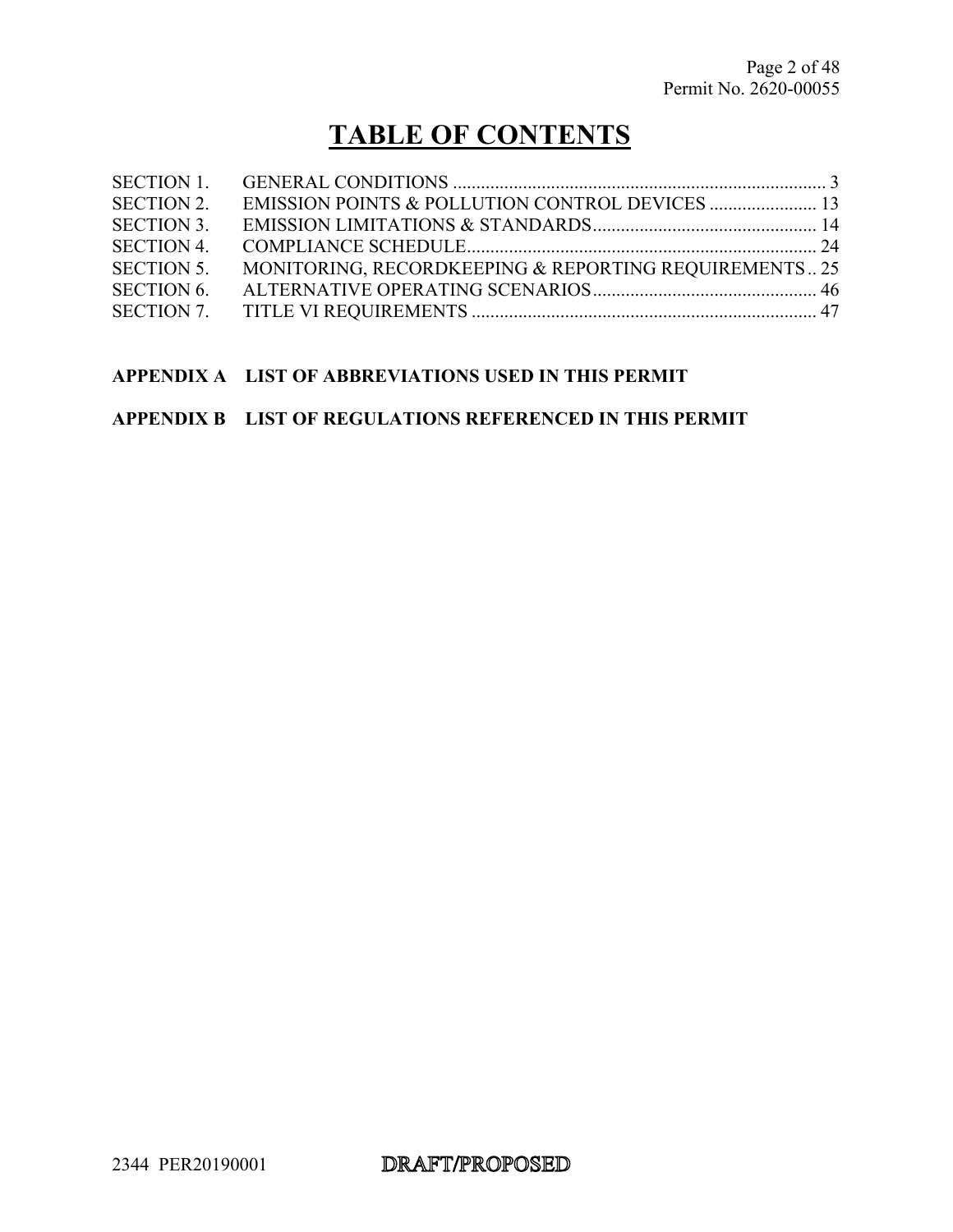#### SECTION 1. GENERAL CONDITIONS

1.1 The permittee must comply with all conditions of this permit. Any permit noncompliance constitutes a violation of the Federal Act and is grounds for enforcement action; for permit termination, revocation and reissuance, or modification; or for denial of a permit renewal application.

(Ref.: 11 Miss. Admin. Code Pt. 2, R. 6.3.A(6)(a).)

1.2 It shall not be a defense for a permittee in an enforcement action that it would have been necessary to halt or reduce the permitted activity in order to maintain compliance with the conditions of this permit.

(Ref.: 11 Miss. Admin. Code Pt. 2, R. 6.3.A(6)(b).)

1.3 This permit and/or any part thereof may be modified, revoked, reopened, and reissued, or terminated for cause. The filing of a request by the permittee for a permit modification, revocation and reissuance, or termination, or of a notification of planned changes or anticipated noncompliance does not stay any permit condition.

(Ref.: 11 Miss. Admin. Code Pt. 2, R. 6.3.A(6)(c).)

- 1.4 Prior to its expiration, this permit may be reopened in accordance with the provisions listed below.
	- (a) This permit shall be reopened and revised under any of the following circumstances:
		- (1) Additional applicable requirements under the Federal Act become applicable to a major Title V source with a remaining permit term of 3 or more years. Such a reopening shall be completed no later than 18 months after promulgation of the applicable requirement. No such reopening is required if the effective date of the requirement is later than the date on which the permit is due to expire, unless the original permit or any of its terms and conditions has been extended.
		- (2) Additional requirements (including excess emissions requirements) become applicable to an affected source under the acid rain program. Upon approval by the Administrator, excess emissions offset plans shall be deemed to be incorporated into the permit.
		- (3) The Permit Board or EPA determines that the permit contains a material mistake or that inaccurate statements were made in establishing the emission standards or other terms or conditions of the permit.
		- (4) The Administrator or the Permit Board determines that the permit must be revised or revoked to assure compliance with the applicable requirements.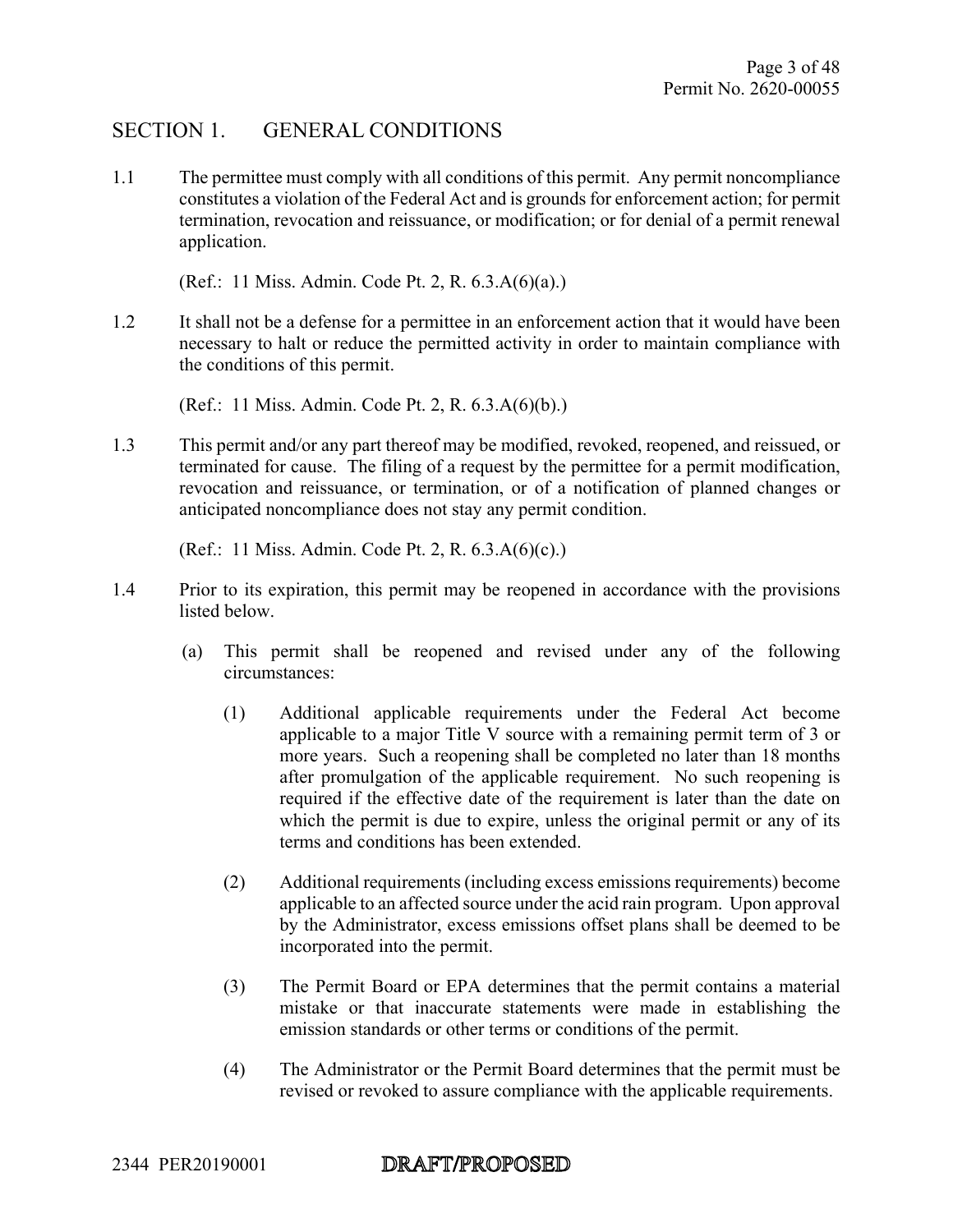- (b) Proceedings to reopen and issue this permit shall follow the same procedures as apply to initial permit issuance and shall only affect those parts of the permit for which cause to reopen exists. Such reopening shall be made as expeditiously as practicable.
- (c) Reopenings shall not be initiated before a notice of such intent is provided to the Title V source by the DEQ at least 30 days in advance of the date that the permit is to be reopened, except that the Permit Board may provide a shorter time period in the case of an emergency.

(Ref.: 11 Miss. Admin. Code Pt. 2, R. 6.4.G.)

1.5 The permittee shall furnish to the DEQ within a reasonable time any information the DEQ may request in writing to determine whether cause exists for modifying, revoking and reissuing, or terminating the permit or to determine compliance with the permit. Upon request, the permittee shall also furnish to the DEQ copies of records required to be kept by the permittee or, for information to be confidential, the permittee shall furnish such records to DEQ along with a claim of confidentiality. The permittee may furnish such records directly to the Administrator along with a claim of confidentiality.

(Ref.: 11 Miss. Admin. Code Pt. 2, R. 6.3.A(6)(e).)

1.6 This permit does not convey any property rights of any sort, or any exclusive privilege.

(Ref.: 11 Miss. Admin. Code Pt. 2, R. 6.3.A(6)(d).)

1.7 The provisions of this permit are severable. If any provision of this permit, or the application of any provision of this permit to any circumstances, is challenged or held invalid, the validity of the remaining permit provisions and/or portions thereof or their application to other persons or sets of circumstances, shall not be affected thereby.

(Ref.: 11 Miss. Admin. Code Pt. 2, R. 6.3.A(5).)

- 1.8 The permittee shall pay to the DEQ an annual permit fee. The amount of fee shall be determined each year based on the provisions of regulated pollutants for fee purposes and the fee schedule specified in the Commission on Environmental Quality's order which shall be issued in accordance with the procedure outlined in Regulation 11 Miss. Admin. Code Pt. 2, Ch. 6.
	- (a) For purposes of fee assessment and collection, the permittee shall elect for actual or allowable emissions to be used in determining the annual quantity of emissions unless the Commission determines by order that the method chosen by the applicant for calculating actual emissions fails to reasonably represent actual emissions. Actual emissions shall be calculated using emission monitoring data or direct emissions measurements for the pollutant(s); mass balance calculations such as the amounts of the pollutant(s) entering and leaving process equipment and where mass balance calculations can be supported by direct measurement of process parameters, such direct measurement data shall be supplied; published emission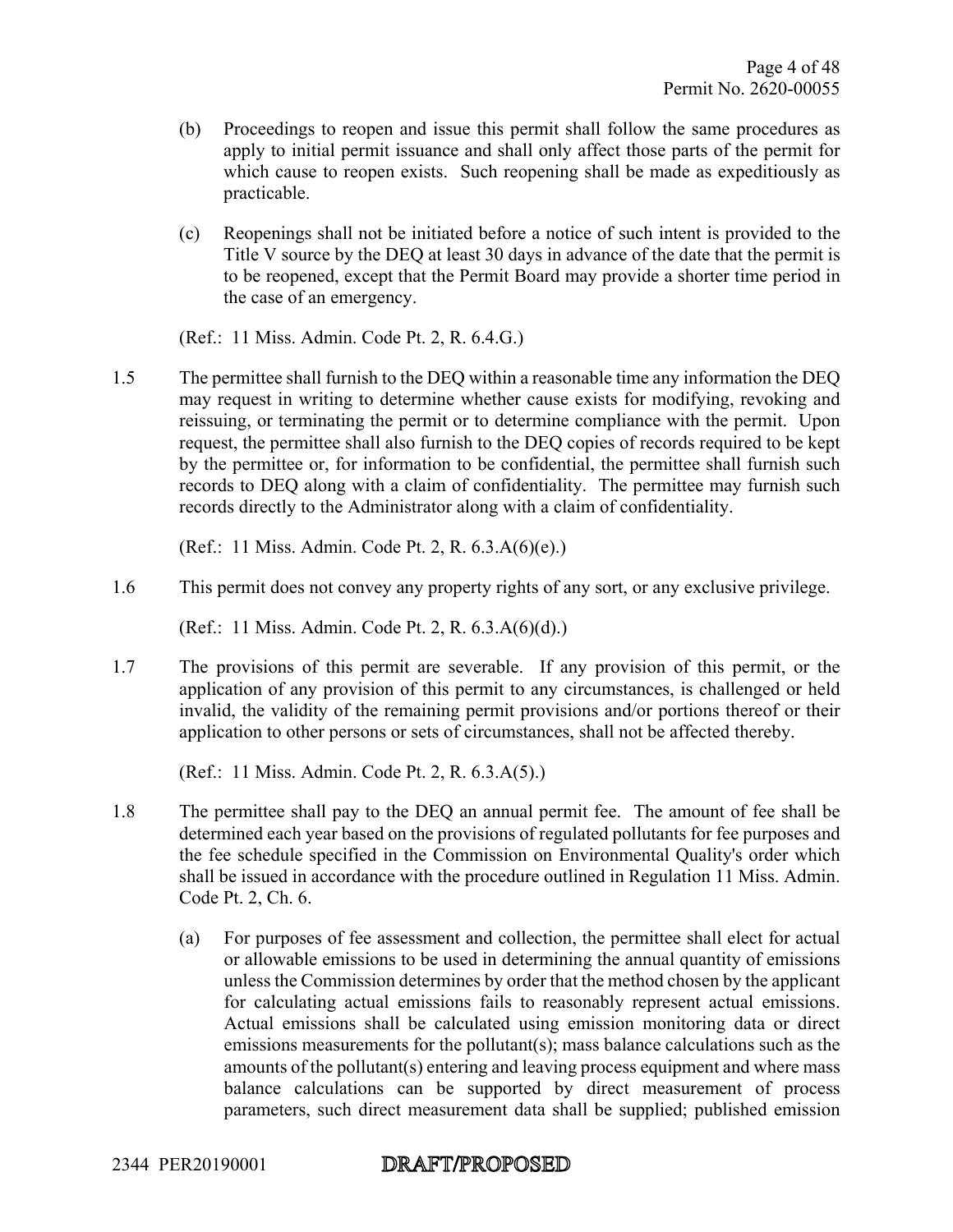factors such as those relating release quantities to throughput or equipment type (e.g., air emission factors); or other approaches such as engineering calculations (e.g., estimating volatilization using published mathematical formulas) or best engineering judgments where such judgments are derived from process and/or emission data which supports the estimates of maximum actual emission.

(Ref.: 11 Miss. Admin. Code Pt. 2, R. 6.6.A(2).)

(b) If the Commission determines that there is not sufficient information available on a facility's emissions, the determination of the fee shall be based upon the permitted allowable emissions until such time as an adequate determination of actual emissions is made. Such determination may be made anytime within one year of the submittal of actual emissions data by the permittee.

(Ref.: 11 Miss. Admin. Code Pt. 2, R. 6.6.A(2).)

(c) If at any time within the year the Commission determines that the information submitted by the permittee on actual emissions is insufficient or incorrect, the permittee will be notified of the deficiencies and the adjusted fee schedule. Past due fees from the adjusted fee schedule will be paid on the next scheduled quarterly payment time.

(Ref.: 11 Miss. Admin. Code Pt. 2, R. 6.6.D(2).)

(d) The fee shall be due September 1 of each year. By July 1 of each year, the permittee shall submit an inventory of emissions for the previous year on which the fee is to be assessed. The permittee may elect a quarterly payment method of four (4) equal payments; notification of the election of quarterly payments must be made to the DEQ by the first payment date of September 1. The permittee shall be liable for penalty as prescribed by State Law for failure to pay the fee or quarterly portion thereof by the date due.

(Ref.: 11 Miss. Admin. Code Pt. 2, R. 6.6.D.)

(e) If in disagreement with the calculation or applicability of the Title V permit fee, the permittee may petition the Commission in writing for a hearing in accordance with State Law. Any disputed portion of the fee for which a hearing has been requested will not incur any penalty or interest from and after the receipt by the Commission of the hearing petition.

(Ref.: 11 Miss. Admin. Code Pt. 2, R. 6.6.C.)

1.9 No permit revision shall be required under any approved economic incentives, marketable permits, emissions trading and other similar programs or processes for changes that are provided for in this permit.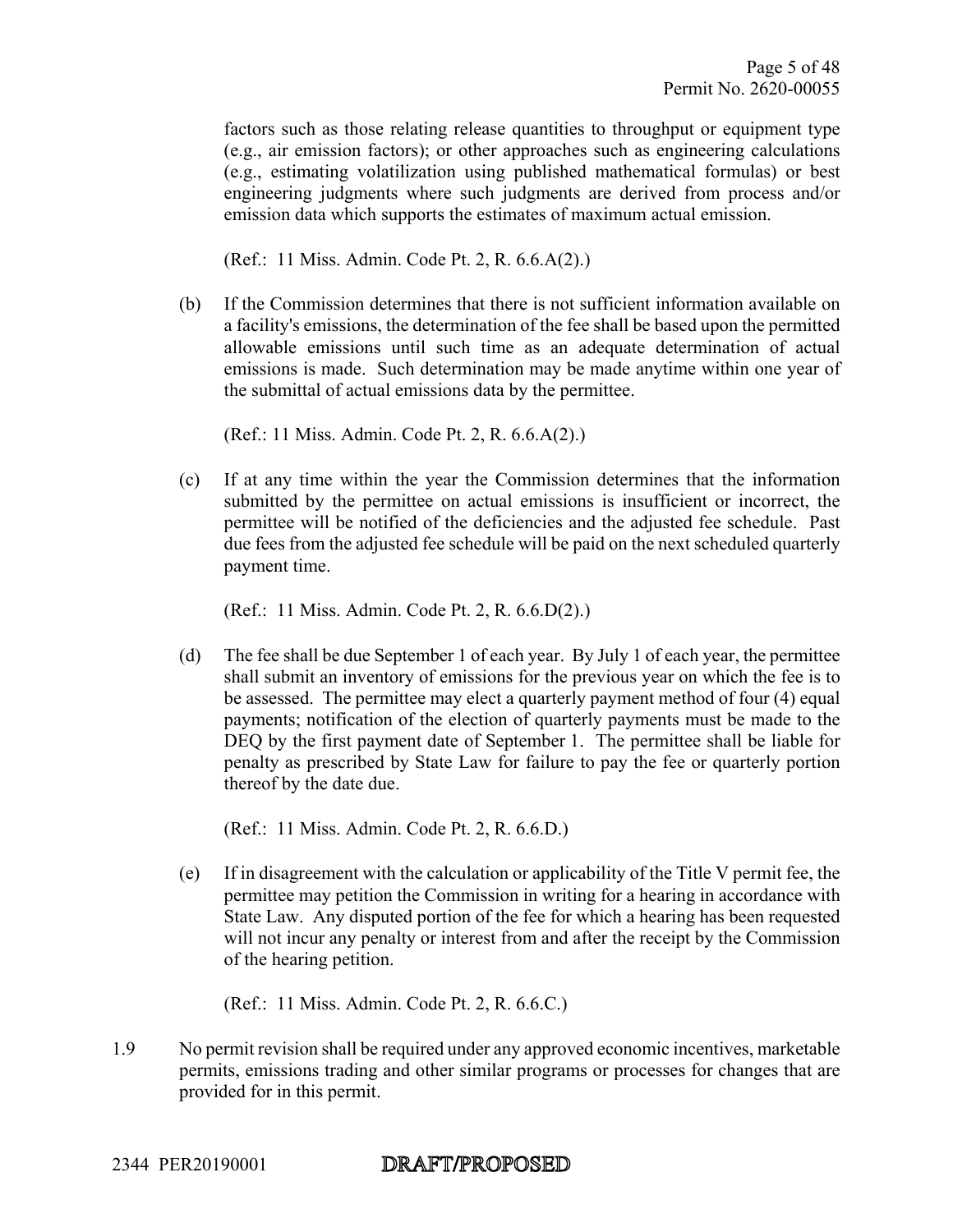(Ref.: 11 Miss. Admin. Code Pt. 2, R. 6.3.A(8).)

1.10 Any document required by this permit to be submitted to the DEQ shall contain a certification by a responsible official that states that, based on information and belief formed after reasonable inquiry, the statements and information in the document are true, accurate, and complete.

(Ref.: 11 Miss. Admin. Code Pt. 2, R. 6.2.E.)

- 1.11 The permittee shall allow the DEQ, or an authorized representative, upon the presentation of credentials and other documents as may be required by law, to perform the following:
	- (a) enter upon the permittee's premises where a Title V source is located or emissionsrelated activity is conducted, or where records must be kept under the conditions of this permit;
	- (b) have access to and copy, at reasonable times, any records that must be kept under the conditions of this permit;
	- (c) inspect at reasonable times any facilities, equipment (including monitoring and air pollution control equipment), practices, or operations regulated or required under the permit; and
	- (d) as authorized by the Federal Act, sample or monitor, at reasonable times, substances or parameters for the purpose of assuring compliance with the permit or applicable requirements.

(Ref.: 11 Miss. Admin. Code Pt. 2, R. 6.3.C(2).)

1.12 Except as otherwise specified or limited herein, the permittee shall have necessary sampling ports and ease of accessibility for any new air pollution control equipment, obtained after May 8, 1970, and vented to the atmosphere.

(Ref.: 11 Miss. Admin. Code Pt. 2, R. 1.3.I(1).)

1.13 Except as otherwise specified or limited herein, the permittee shall provide the necessary sampling ports and ease of accessibility when deemed necessary by the Permit Board for air pollution control equipment that was in existence prior to May 8, 1970.

(Ref.: 11 Miss. Admin. Code Pt. 2, R. 1.3.I(2).)

1.14 Compliance with the conditions of this permit shall be deemed compliance with any applicable requirements as of the date of permit issuance where such applicable requirements are included and are specifically identified in the permit or where the permit contains a determination, or summary thereof, by the Permit Board that requirements specifically identified previously are not applicable to the source.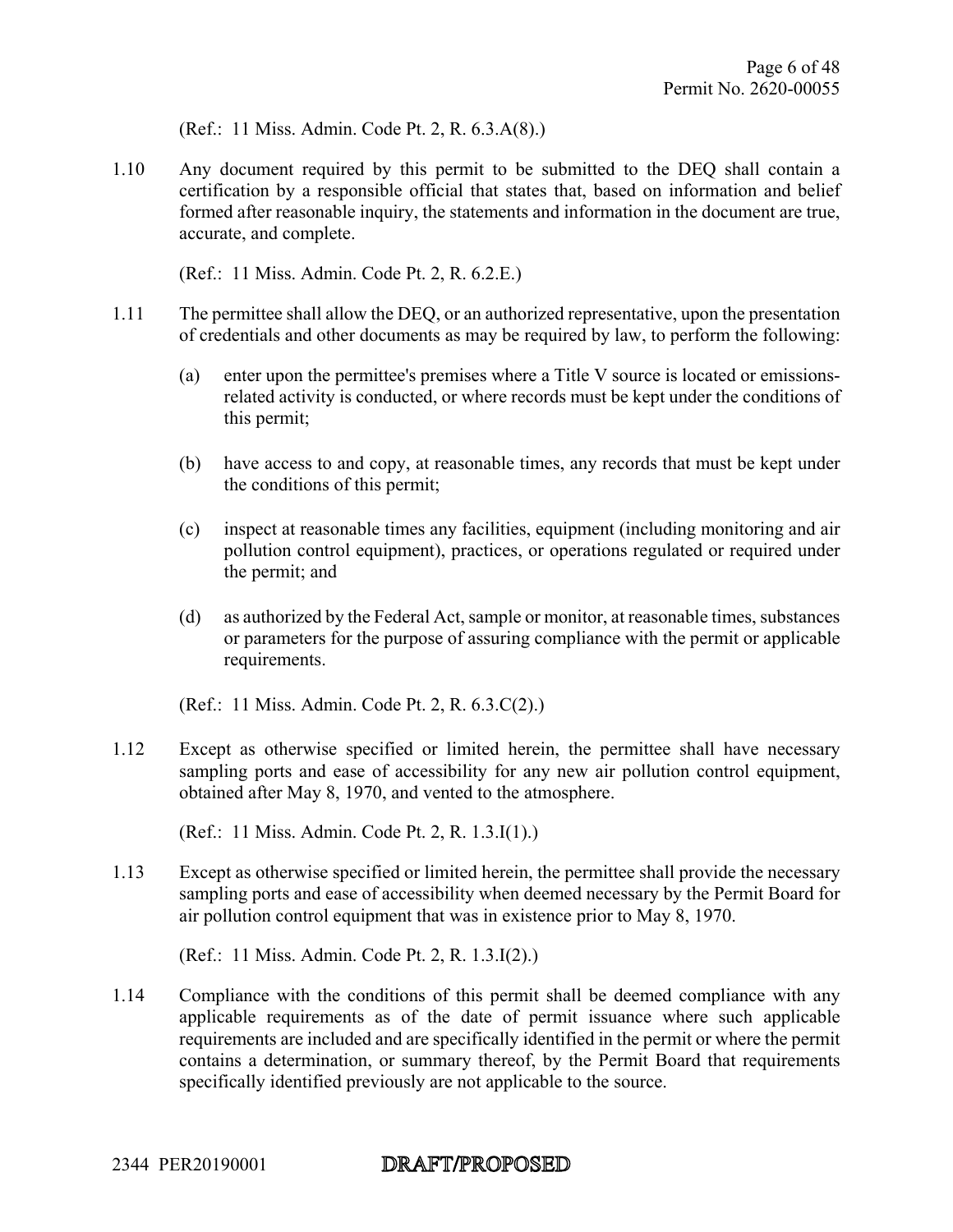(Ref.: 11 Miss. Admin. Code Pt. 2, R. 6.3.F(1).)

- 1.15 Nothing in this permit shall alter or affect the following:
	- (a) the provisions of Section 303 of the Federal Act (emergency orders), including the authority of the Administrator under that section;
	- (b) the liability of an owner or operator of a source for any violation of applicable requirements prior to or at the time of permit issuance;
	- (c) the applicable requirements of the acid rain program, consistent with Section 408(a) of the Federal Act.
	- (d) the ability of EPA to obtain information from a source pursuant to Section 114 of the Federal Act.
	- (Ref.: 11 Miss. Admin. Code Pt. 2, R. 6.3.F(2).)
- 1.16 The permittee shall comply with the requirement to register a Risk Management Plan if permittee's facility is required pursuant to Section 112(r) of the Act to register such a plan.

(Ref.: 11 Miss. Admin. Code Pt. 2, R. 6.3.H.)

1.17 Expiration of this permit terminates the permittee's right to operate unless a timely and complete renewal application has been submitted. A timely application is one which is submitted at least six (6) months prior to expiration of the Title V permit. If the permittee submits a timely and complete application, the failure to have a Title V permit is not a violation of regulations until the Permit Board takes final action on the permit application. This protection shall cease to apply if, subsequent to the completeness determination, the permittee fails to submit by the deadline specified in writing by the DEQ any additional information identified as being needed to process the application.

(Ref.: 11 Miss. Admin. Code Pt. 2, R. 6.4.C(2)., R. 6.4.B., and R. 6.2.A(1)(c).)

- 1.18 The permittee is authorized to make changes within their facility without requiring a permit revision (ref: Section 502(b)(10) of the Act) if:
	- (a) the changes are not modifications under any provision of Title I of the Act;
	- (b) the changes do not exceed the emissions allowable under this permit;
	- (c) the permittee provides the Administrator and the Department with written notification in advance of the proposed changes (at least seven (7) days, or such other time frame as provided in other regulations for emergencies) and the notification includes: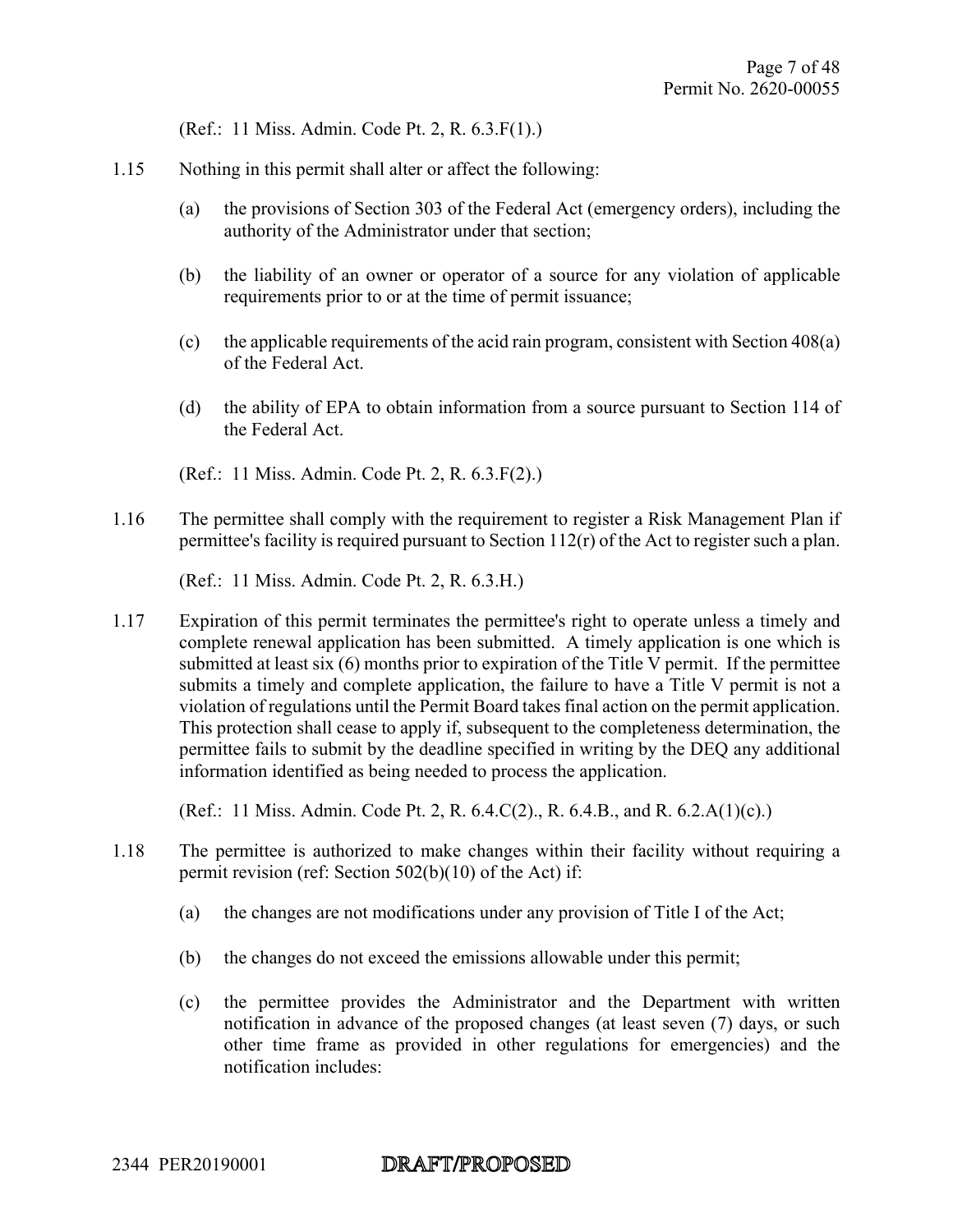- (1) a brief description of the change(s),
- (2) the date on which the change will occur,
- (3) any change in emissions, and
- (4) any permit term or condition that is no longer applicable as a result of the change;
- (d) the permit shield shall not apply to any Section  $502(b)(10)$  change.

(Ref.: 11 Miss. Admin. Code Pt. 2, R. 6.4.F(1).)

1.19 Should the Executive Director of the Mississippi Department of Environmental Quality declare an Air Pollution Emergency Episode, the permittee will be required to operate in accordance with the permittee's previously approved Emissions Reduction Schedule or, in the absence of an approved schedule, with the appropriate requirements specified in 11 Miss. Admin. Code Pt. 2, Ch. 3., "Regulations for the Prevention of Air Pollution Emergency Episodes" for the level of emergency declared.

(Ref.: 11 Miss. Admin. Code Pt. 2, Ch. 3.)

- 1.20 Except as otherwise provided herein, a modification of the facility may require a Permit to Construct in accordance with the provisions of Regulations 11 Miss. Admin. Code Pt. 2, Ch. 2., "Permit Regulations for the Construction and/or Operation of Air Emissions Equipment", and may require modification of this permit in accordance with Regulations 11 Miss. Admin. Code Pt. 2, Ch. 6., "Air Emissions Operating Permit Regulations for the Purposes of Title V of the Federal Clean Air Act". Modification is defined as "[a]ny physical change in or change in the method of operation of a facility which increases the actual emissions or the potential uncontrolled emissions of any air pollutant subject to regulation under the Federal Act emitted into the atmosphere by that facility or which results in the emission of any air pollutant subject to regulation under the Federal Act into the atmosphere not previously emitted. A physical change or change in the method of operation shall not include:
	- (a) routine maintenance, repair, and replacement;
	- (b) use of an alternative fuel or raw material by reason of an order under Sections 2 (a) and (b) of the Federal Energy Supply and Environmental Coordination Act of 1974 (or any superseding legislation) or by reason of a natural gas curtailment plan pursuant to the Federal Power Act;
	- (c) use of an alternative fuel by reason of an order or rule under Section 125 of the Federal Act;
	- (d) use of an alternative fuel or raw material by a stationary source which: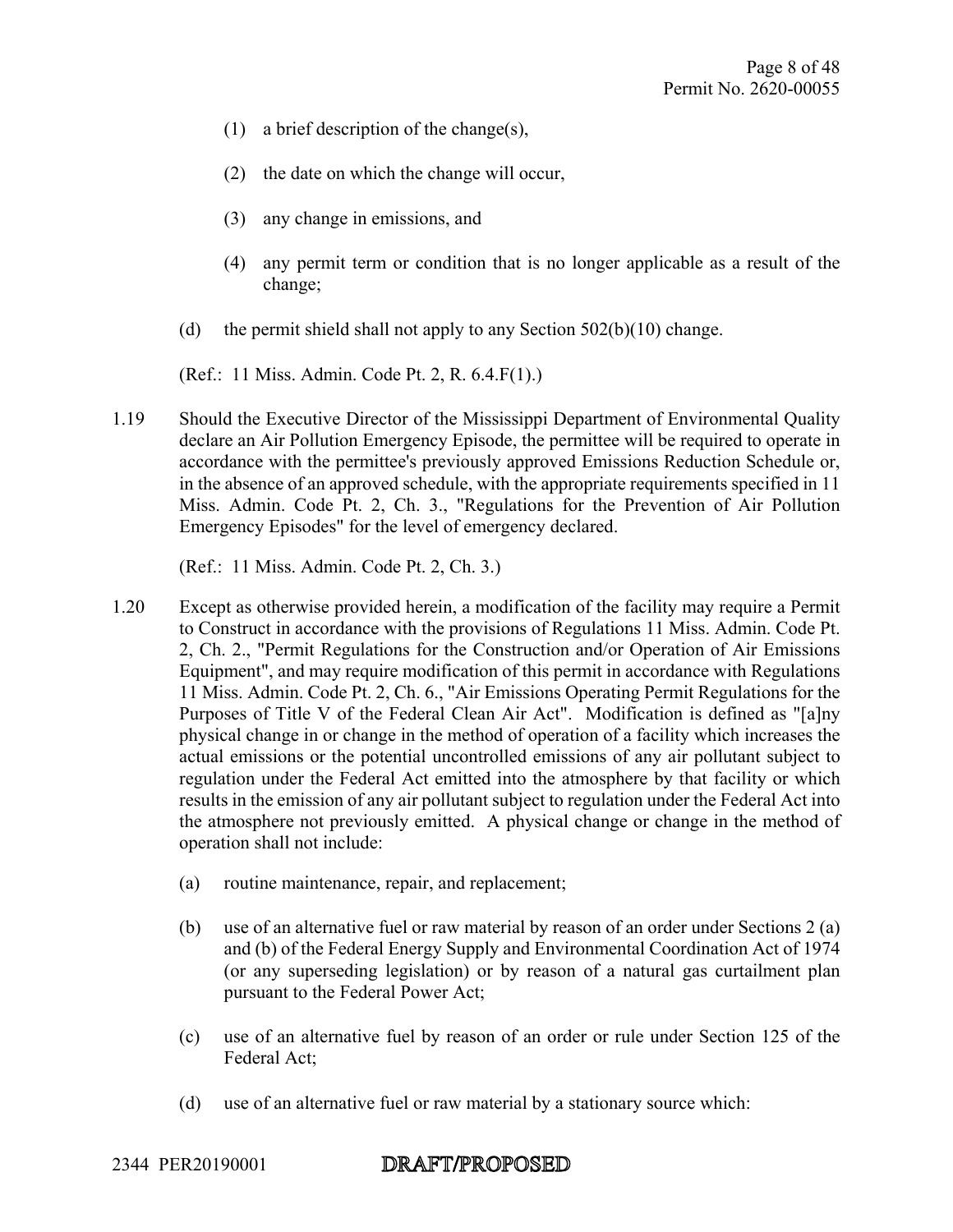- (1) the source was capable of accommodating before January 6, 1975, unless such change would be prohibited under any federally enforceable permit condition which was established after January 6, 1975, pursuant to 40 CFR 52.21 or under regulations approved pursuant to 40 CFR 51, Subpart I, or 40 CFR 51.166; or
- (2) the source is approved to use under any permit issued under 40 CFR 52.21 or under regulations approved pursuant to 40 CFR Part 51, Subpart I, or 40 CFR 51.166;
- (e) an increase in the hours of operation or in the production rate unless such change would be prohibited under any federally enforceable permit condition which was established after January 6, 1975, pursuant to 40 CFR 52.21 or under regulations approved pursuant to 40 CFR Subpart I or 40 CFR 51.166; or
- (f) any change in ownership of the stationary source.

(Ref.: 11 Miss. Admin. Code Pt. 2, R. 2.1.C(15).)

1.21 Any change in ownership or operational control must be approved by the Permit Board.

(Ref.: 11 Miss. Admin. Code Pt. 2, R. 6.4.D(4).)

1.22 This permit is a Federally approved operating permit under Title V of the Federal Clean Air Act as amended in 1990. All terms and conditions, including any designed to limit the source's potential to emit, are enforceable by the Administrator and citizens under the Federal Act as well as the Commission.

(Ref.: 11 Miss. Admin. Code Pt. 2, R. 6.3.B(1).)

- 1.23 Except as otherwise specified or limited herein, the open burning of residential, commercial, institutional, or industrial solid waste, is prohibited. This prohibition does not apply to infrequent burning of agricultural wastes in the field, silvicultural wastes for forest management purposes, land-clearing debris, debris from emergency clean-up operations, and ordnance. Open burning of land-clearing debris must not use starter or auxiliary fuels which cause excessive smoke (rubber tires, plastics, etc.); must not be performed if prohibited by local ordinances; must not cause a traffic hazard; must not take place where there is a High Fire Danger Alert declared by the Mississippi Forestry Commission or Emergency Air Pollution Episode Alert imposed by the Executive Director and must meet the following buffer zones.
	- (a) Open burning without a forced-draft air system must not occur within 500 yards of an occupied dwelling.
	- (b) Open burning utilizing a forced-draft air system on all fires to improve the combustion rate and reduce smoke may be done within 500 yards of but not within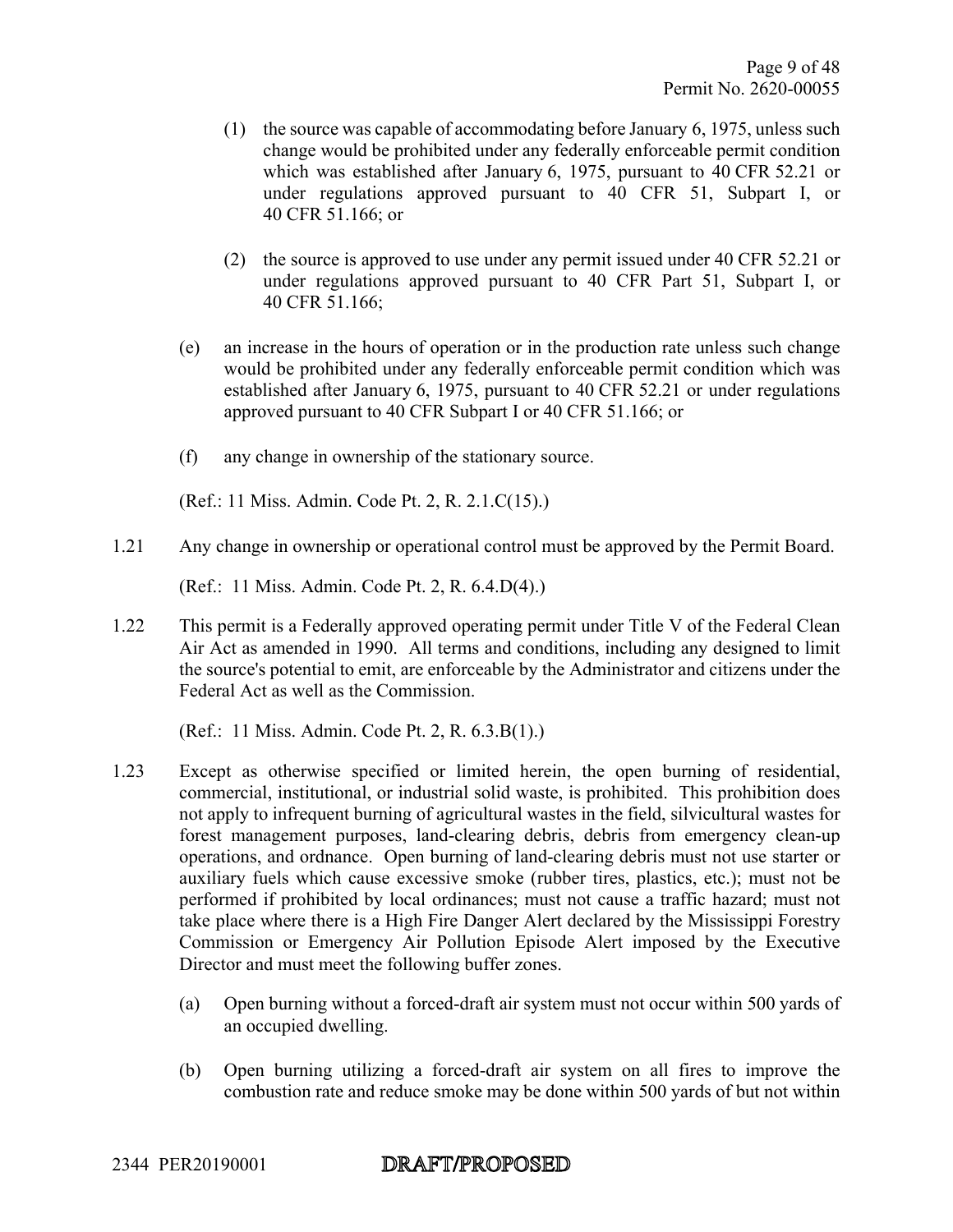50 yards of an occupied dwelling.

- (c) Burning must not occur within 500 yards of commercial airport property, private airfields, or marked off-runway aircraft approach corridors unless written approval to conduct burning is secured from the proper airport authority, owner or operator.
- (Ref.: 11 Miss. Admin. Code Pt. 2, R. 1.3.G.)
- 1.24 Except as otherwise specified herein, the permittee shall be subject to the following provision with respect to emergencies:
	- (a) Except as otherwise specified herein, an "emergency" means any situation arising from sudden and reasonably unforeseeable events beyond the control of the source, including acts of God, which situation requires immediate corrective action to restore normal operation, and that causes the source to exceed a technology-based emission limitation under the permit, due to unavoidable increases in emissions attributable to the emergency. An emergency shall not include noncompliance to the extent caused by improperly designed equipment, lack of preventative maintenance, careless or improper operation, or operator error.
	- (b) An emergency constitutes an affirmative defense to an action brought for noncompliance with such technology-based emission limitations if the conditions specified in (c) following are met.
	- (c) The affirmative defense of emergency shall be demonstrated through properly signed contemporaneous operating logs, or other relevant evidence that include information as follows:
		- (1) an emergency occurred and that the permittee can identify the cause(s) of the emergency;
		- (2) the permitted facility was at the time being properly operated;
		- (3) during the period of the emergency the permittee took all reasonable steps to minimize levels of emissions that exceeded the emission standards, or other requirements in the permit; and
		- (4) the permittee submitted notice of the emergency to the DEQ within 2 working days of the time when emission limitations were exceeded due to the emergency. This notice must contain a description of the emergency, any steps taken to mitigate emissions, and corrective actions taken.
	- (d) In any enforcement proceeding, the permittee seeking to establish the occurrence of an emergency has the burden of proof.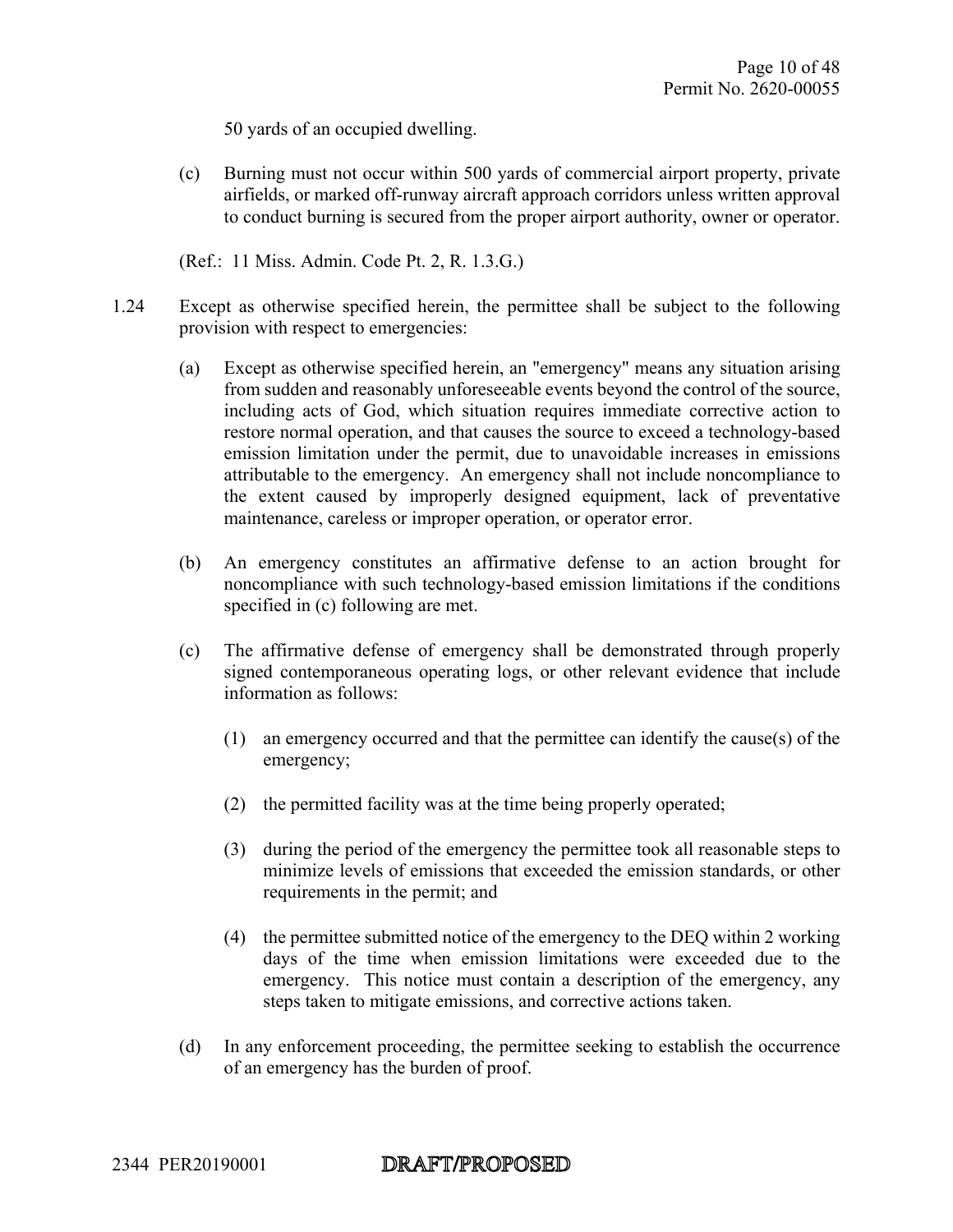(e) This provision is in addition to any emergency or upset provision contained in any applicable requirement specified elsewhere herein.

(Ref.: 11 Miss. Admin. Code Pt. 2, R. 6.3.G.)

- 1.25 Except as otherwise specified herein, the permittee shall be subject to the following provisions with respect to upsets, startups, and shutdowns.
	- (a) Upsets (as defined in 11 Miss. Admin. Code Pt. 2, R. 1.2.)
		- (1) For an upset, the Commission may pursue an enforcement action for noncompliance with an emission standard or other requirement of an applicable rule, regulation, or permit. In determining whether to pursue enforcement action, and/or the appropriate enforcement action to take, the Commission may consider whether the source has demonstrated through properly signed contemporaneous operating logs or other relevant evidence the following:
			- (i) An upset occurred and that the source can identify the cause(s) of the upset;
			- (ii) The source was at the time being properly operated;
			- (iii) During the upset the source took all reasonable steps to minimize levels of emissions that exceeded the emission standard or other requirement of an applicable rule, regulation, or permit;
			- (iv) That within 5 working days of the time the upset began, the source submitted a written report to the Department describing the upset, the steps taken to mitigate excess emissions or any other noncompliance, and the corrective actions taken and;
			- (v) That as soon as practicable but no later than 24 hours of becoming aware of an upset that caused an immediate adverse impact to human health or the environment beyond the source boundary or caused a general nuisance to the public, the source provided notification to the Department.
		- (2) In any enforcement proceeding by the Commission, the source seeking to establish the occurrence of an upset has the burden of proof.
		- (3) This provision is in addition to any upset provision contained in any applicable requirement.
		- (4) These upset provisions apply only to enforcement actions by the Commission and are not intended to prohibit EPA or third party enforcement actions.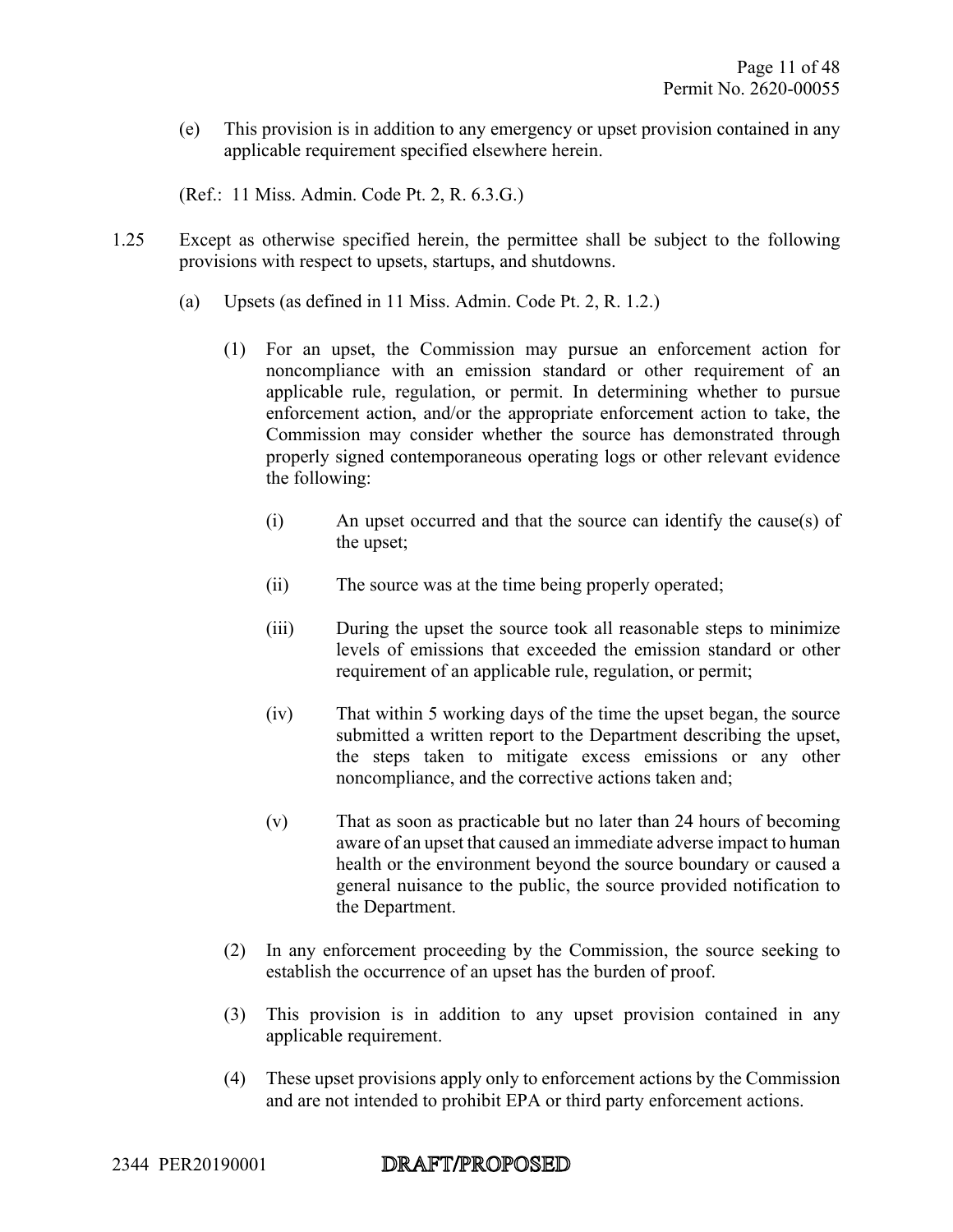- (b) Startups and Shutdowns (as defined in 11 Miss. Admin. Code Pt. 2, R. 1.2.)
	- (1) Startups and shutdowns are part of normal source operation. Emission limitations apply during startups and shutdowns unless source specific emission limitations or work practice standards for startups and shutdowns are defined by an applicable rule, regulation, or permit.
	- (2) Where the source is unable to comply with existing emission limitations established under the State Implementation Plan (SIP) and defined in this regulation, 11 Mississippi Administrative Code, Part 2, Chapter 1, the Department will consider establishing source specific emission limitations or work practice standards for startups and shutdowns. Source specific emission limitations or work practice standards established for startups and shutdowns are subject to the requirements prescribed in 11 Miss. Admin. Code Pt. 2, R.  $1.10.B(2)(a)$  through (e).
	- (3) Where an upset as defined in Rule 1.2 occurs during startup or shutdown, see the upset requirements above.

(Ref.: 11 Miss. Admin. Code Pt. 2, R. 1.10.)

1.26 The permittee shall comply with all applicable standards for demolition and renovation activities pursuant to the requirements of 40 CFR Part 61, Subpart M, as adopted by reference in Regulation 11 Miss Admin. Code Pt. 2, R. 1.8. The permittee shall not be required to obtain a modification of this permit in order to perform the referenced activities.

(Ref.: 11 Miss Admin. Code Pt. 2, R. 1.8.)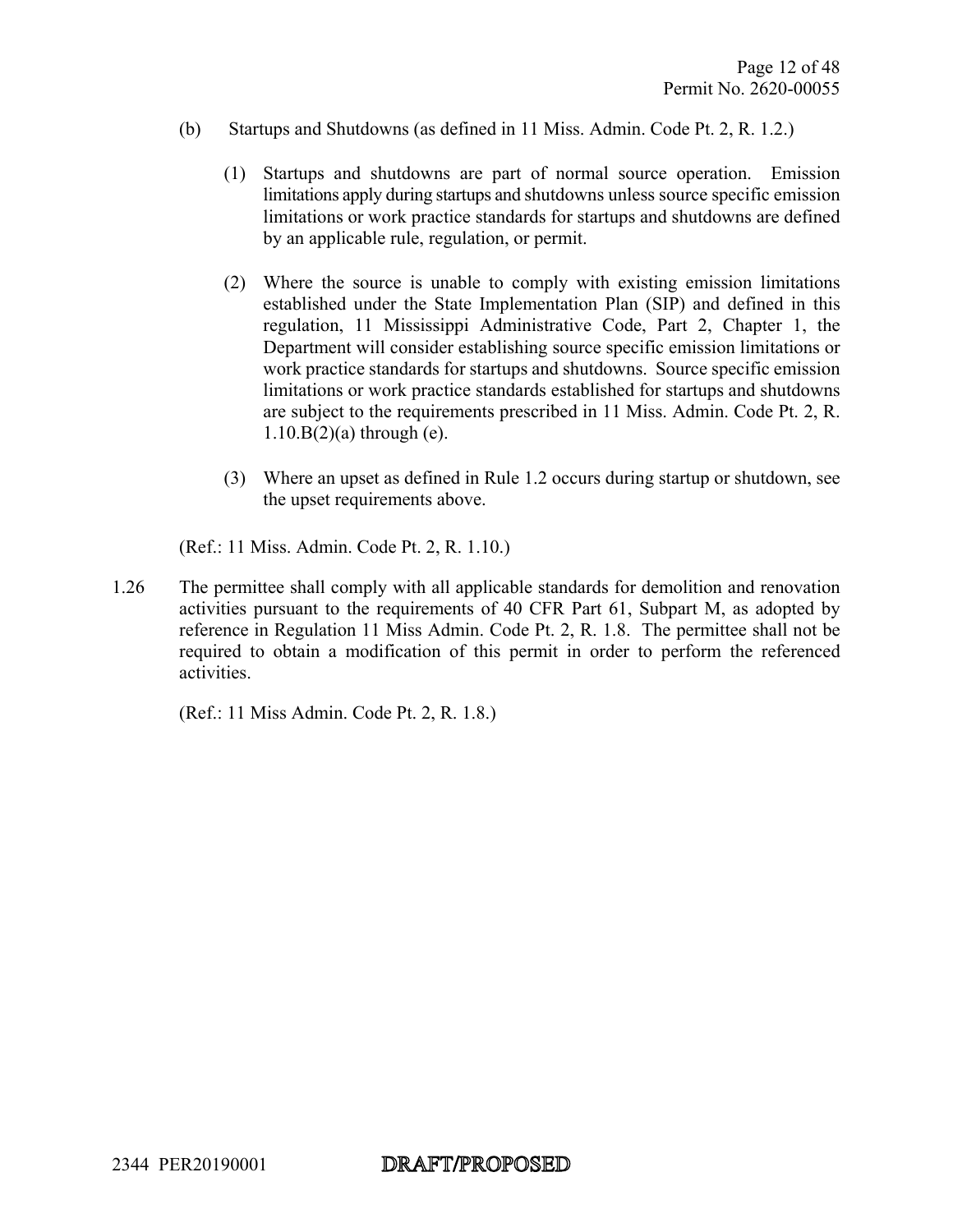### SECTION 2. EMISSION POINTS & POLLUTION CONTROL DEVICES

| <b>Emission Point</b>                                                | <b>Description</b>                                                                                                                                                                                                                                                                                                                                                                                                                                                                                                                        |
|----------------------------------------------------------------------|-------------------------------------------------------------------------------------------------------------------------------------------------------------------------------------------------------------------------------------------------------------------------------------------------------------------------------------------------------------------------------------------------------------------------------------------------------------------------------------------------------------------------------------------|
| $AA-001$                                                             | Municipal Solid Waste Landfill (MSWLF) with a design capacity of 11,240,000 cubic yards<br>(8.59 million cubic meters). The landfill is equipped with a gas collection and control system<br>(GCCS). The landfill gas (LFG) is collected and normally routed to a third party, which<br>treats the LFG and injects the treated LFG into a gas pipeline. As backup to the treatment<br>system, LFG may be routed to an onsite flare. The flare does not operate during times when<br>all the LFG is sent to the third party for treatment. |
| $AA-001$<br>(Upon start of<br>construction for<br>lateral expansion) | Municipal Solid Waste Landfill (MSWLF) with a design capacity of 26,710,000 cubic yards<br>(20.4 million cubic meters). The landfill is equipped with a gas collection and control system<br>(GCCS). The landfill gas (LFG) is collected and normally routed to a third party, which<br>treats the LFG and injects the treated LFG into a gas pipeline. As backup to the treatment<br>system, LFG may be routed to an onsite flare. The flare does not operate during times when<br>all the LFG is sent to the third party for treatment. |
| $AA-002$                                                             | Fugitive emissions from onsite paved and unpaved roads                                                                                                                                                                                                                                                                                                                                                                                                                                                                                    |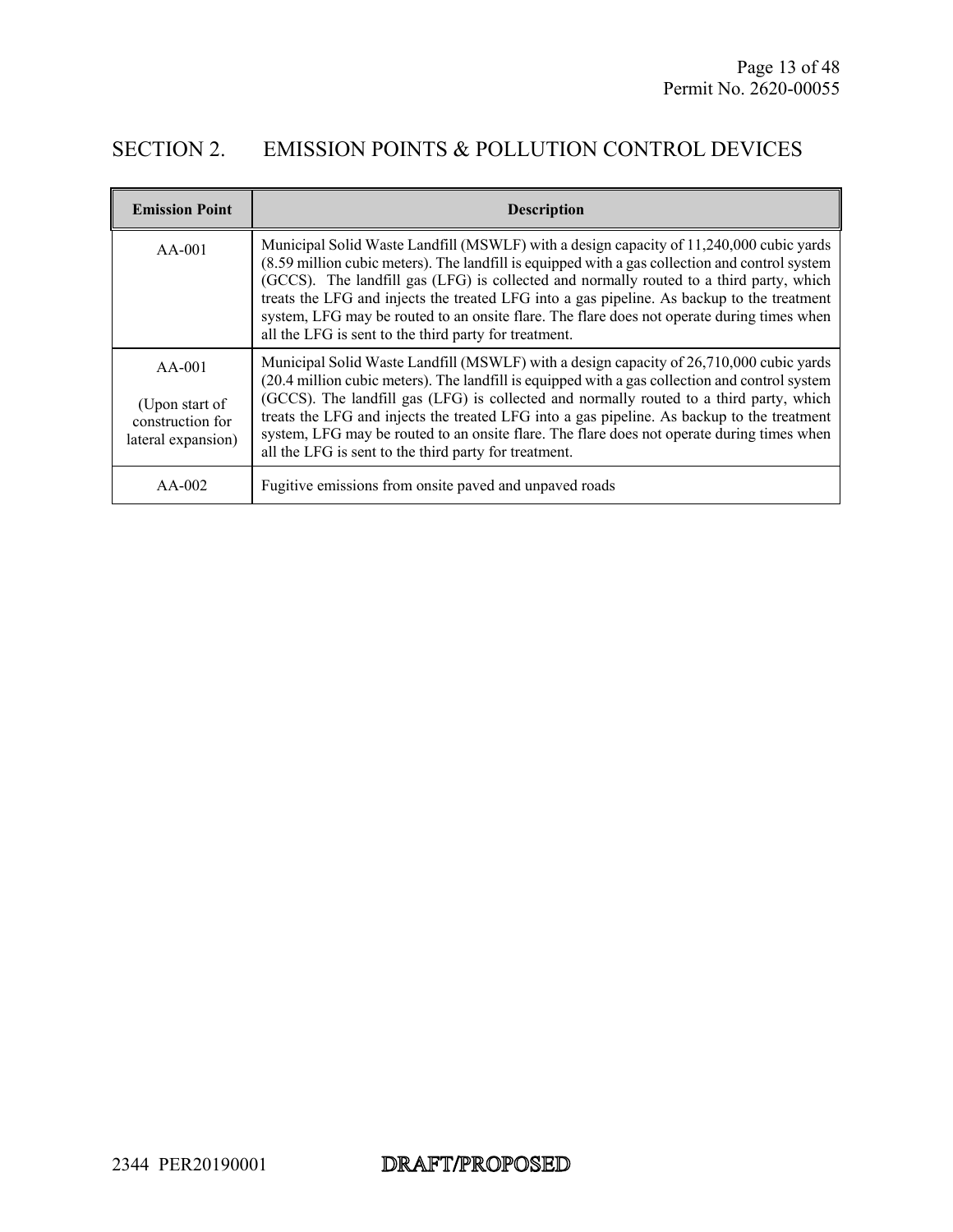#### SECTION 3. EMISSION LIMITATIONS & STANDARDS

#### A. Facility-Wide Emission Limitations & Standards

- 3.A.1 Except as otherwise specified or limited herein, the permittee shall not cause, permit, or allow the emission of smoke from a point source into the open air from any manufacturing, industrial, commercial or waste disposal process which exceeds forty (40) percent opacity subject to the exceptions provided in (a)  $\&$  (b).
	- (a) Startup operations may produce emissions which exceed 40% opacity for up to fifteen (15) minutes per startup in any one hour and not to exceed three (3) startups per stack in any twenty-four (24) hour period.
	- (b) Emissions resulting from soot blowing operations shall be permitted provided such emissions do not exceed 60 percent opacity, and provided further that the aggregate duration of such emissions during any twenty-four (24) hour period does not exceed ten (10) minutes per billion BTU gross heating value of fuel in any one hour.

(Ref.: 11 Miss. Admin. Code Pt. 2, R. 1.3.A.)

3.A.2 Except as otherwise specified or limited herein, the permittee shall not cause, allow, or permit the discharge into the ambient air from any point source or emissions, any air contaminant of such opacity as to obscure an observer's view to a degree in excess of 40% opacity, equivalent to that provided in Condition 3.A.1. This shall not apply to vision obscuration caused by uncombined water droplets.

(Ref.: 11 Miss. Admin. Code Pt. 2, R. 1.3.B.)

- 3.A.3 The permittee shall not cause, permit, or allow the emission of particles or any contaminants in sufficient amounts or of such duration from any process as to be injurious to humans, animals, plants, or property, or to be a public nuisance, or create a condition of air pollution.
	- (a) The permittee shall not cause or permit the handling, transporting, or storage of any material in a manner which allows or may allow unnecessary amounts of particulate matter to become airborne.
	- (b) When dust, fumes, gases, mist, odorous matter, vapors, or any combination thereof escape from a building or equipment in such a manner and amount as to cause a nuisance to property other than that from which it originated or to violate any other provision of 11 Miss. Admin. Code Pt. 2, Ch. 1, the Commission may order such corrected in a way that all air and gases or air and gasborne material leaving the building or equipment are controlled or removed prior to discharge to the open air.

(Ref.: 11 Miss. Admin. Code Pt. 2, R. 1.3.C.)

#### DRAFT/PROPOSED 2344 PER20190001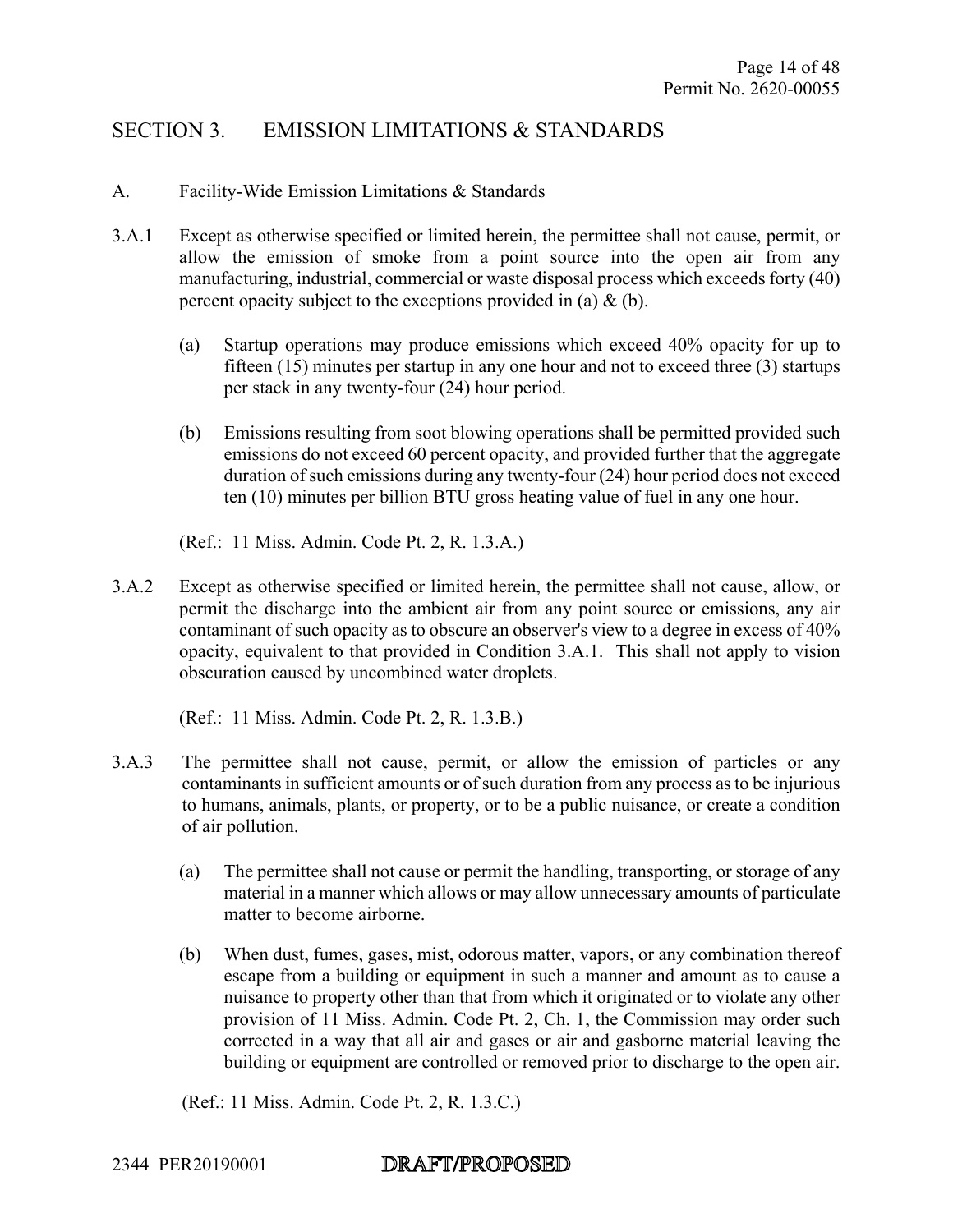| <b>Emission</b><br>Point(s) | <b>Applicable Requirement</b>                                                                                                                                                                        | <b>Condition</b><br>Number(s) | Pollutant/<br>Parameter | Limit/Standard                                              |
|-----------------------------|------------------------------------------------------------------------------------------------------------------------------------------------------------------------------------------------------|-------------------------------|-------------------------|-------------------------------------------------------------|
| AA-001                      | 40 CFR 62, Subpart OOO                                                                                                                                                                               | 3.B.1                         | <b>NMOC</b>             | Applicability                                               |
|                             | Federal Plan Requirements for<br>Municipal Solid Waste Landfills That<br>Commenced Construction On or<br>before July 17, 2014, and Have Not<br>Been Modified or Reconstructed<br>Since July 17, 2014 |                               |                         |                                                             |
|                             | 40 CFR Part 62.16710(a) and<br>62.16711(a), Subpart OOO                                                                                                                                              |                               |                         |                                                             |
|                             | 40 CFR 62.16711(f), Subpart OOO                                                                                                                                                                      | 3.B.2                         |                         | Landfill Title V applicability at<br>closure                |
| $AA-001$                    | 40 CFR 63, Subpart AAAA                                                                                                                                                                              | 3.B.3                         | <b>NMOC</b>             | Applicability                                               |
|                             | National Emission Standards for<br>Hazardous Air Pollutants: Municipal<br>Solid Waste Landfills, 40 CFR 63,<br>Subpart AAAA                                                                          |                               |                         |                                                             |
|                             | 40 CFR Part 63.1930(b),<br>$63.1935(a)(3)$ , $63.1940(a)$ and (c),<br>and Table 1, Subpart AAAA                                                                                                      |                               |                         |                                                             |
|                             | 40 CFR 63.1950, Subpart AAAA                                                                                                                                                                         | 3.B.4                         |                         | Applicability upon removal of<br><b>GCCS</b>                |
|                             | 40 CFR Part 63.1955(c), Subpart<br><b>AAAA</b>                                                                                                                                                       | 3.B.5                         | <b>NMOC</b>             | General duty to minimize emissions                          |
|                             | 40 CFR Part 63.1959(b)(2)(ii)(B) and<br>$(b)(2)(iii)(A)$ , Subpart AAAA;                                                                                                                             | 3.B.6                         | <b>NMOC</b>             | Active collection and control system<br>design requirements |
|                             | 40 CFR 62.16714(b)(2) and (c)(1),<br>Subpart OOO                                                                                                                                                     |                               |                         |                                                             |
|                             | 40 CFR Part 63.1957(a) and 63.1958,<br>Subpart AAAA                                                                                                                                                  | 3.B.7                         | <b>NMOC</b>             | Gas collection and control system<br>requirements           |
|                             | 40 CFR Part 63.1957(b), Subpart<br>AAAA;                                                                                                                                                             | 3.B.8                         | <b>NMOC</b>             | Gas collection and control system<br>decommissioning        |
|                             | 40 CFR 62.16714(f), Subpart OOO                                                                                                                                                                      |                               |                         |                                                             |
|                             | 40 CFR 63.1981(d)(2), Subpart<br>AAAA;                                                                                                                                                               | 3.B.9                         | $\rm NMOC$              | Approved alternatives                                       |
|                             | 40 CFR 62.16724(d)(2), Subpart<br>000                                                                                                                                                                |                               |                         |                                                             |

## B. Emission Point Specific Emission Limitations & Standards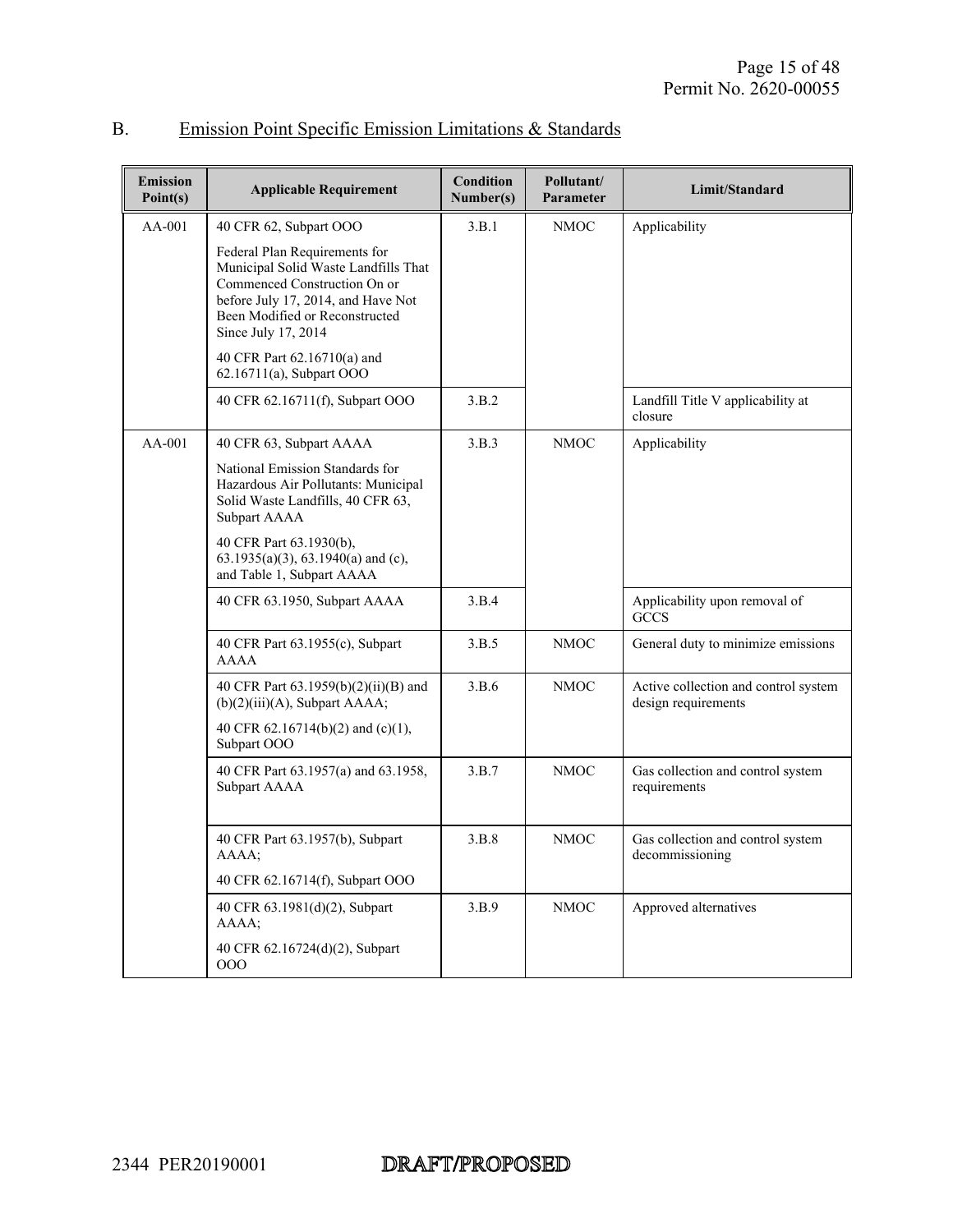| <b>Emission</b><br>Point(s) | <b>Applicable Requirement</b>                  | <b>Condition</b><br>Number(s) | Pollutant/<br><b>Parameter</b> | Limit/Standard                                                                     |
|-----------------------------|------------------------------------------------|-------------------------------|--------------------------------|------------------------------------------------------------------------------------|
| $AA-001$                    | 40 CFR 61, Subpart M                           | 3.B.10                        | Asbestos                       | Applicability                                                                      |
|                             | National Emission Standards for<br>Asbestos    |                               |                                |                                                                                    |
|                             | 40 CFR 61.140 and 61.154, Subpart<br>M         |                               |                                |                                                                                    |
|                             | 40 CFR $61.154(a)$ , (c), or (d), Subpart<br>M | 3.B.11                        |                                | Visible emission requirements, or                                                  |
|                             |                                                |                               |                                | Daily coverage requirements, or                                                    |
|                             |                                                |                               |                                | Alternative emissions control<br>methods approved by DEQ                           |
|                             | 40 CFR 61.154(b), Subpart M                    | 3.B.12                        |                                | Installation and maintenance of<br>signage and fencing, unless<br>otherwise noted. |
| $AA-001$                    | 11 Miss. Admin. Code Pt. 2, R.<br>$1.4.B(2)$ . | 3.B.13                        | H <sub>2</sub> S               | $\leq$ 1 grain/100 scf                                                             |

3.B.1 For Emission Point AA-001, the permittee is subject to and shall comply with the Federal Plan Requirements for Municipal Solid Waste Landfills That Commenced Construction On or Before July 17, 2014, and Have Not Been Modified or Reconstructed Since July 17, 2014. Since the permittee is also subject to the requirements of 40 CFR 63, Subpart AAAA, the requirements of 40 CFR 62, Subpart OOO have been streamlined with those of Subpart AAAA, when possible.

(Ref.: 40 CFR Part 62.16710(a) and 62.16711(a), Subpart OOO)

3.B.2 For Emission Point AA-001, in the event the MSW landfill is closed, the permittee is no longer subject to the requirement to maintain an operating permit under 11 Miss. Admin. Code Pt. 2, Ch. 6 for the landfill if the landfill is not otherwise subject to the requirements of 11 Miss. Admin. Code Pt. 2, Ch. 6 and if the permittee meets the conditions for control system removal specified in the applicable requirements of Permit Condition 3.B.8(a), (b), and (d).

(Ref.: 40 CFR 62.16711(f), Subpart OOO)

3.B.3 For Emission Point AA-001, the permittee is subject to and shall comply with the National Emission Standards for Hazardous Air Pollutants: Municipal Solid Waste Landfills, 40 CFR 63, Subpart AAAA, and the applicable requirements of the General Provisions in Table 1 of 40 CFR 63, Subpart A. The requirements of Subpart AAAA apply at all times, including during periods of startup, shutdown, and malfunction (SSM), and the SSM requirements of the General Provisions of Subpart A do not apply.

(Ref.: 40 CFR Part 63.1930(b), 63.1935(a)(3), 63.1940(a) and (c), and Table 1, Subpart AAAA)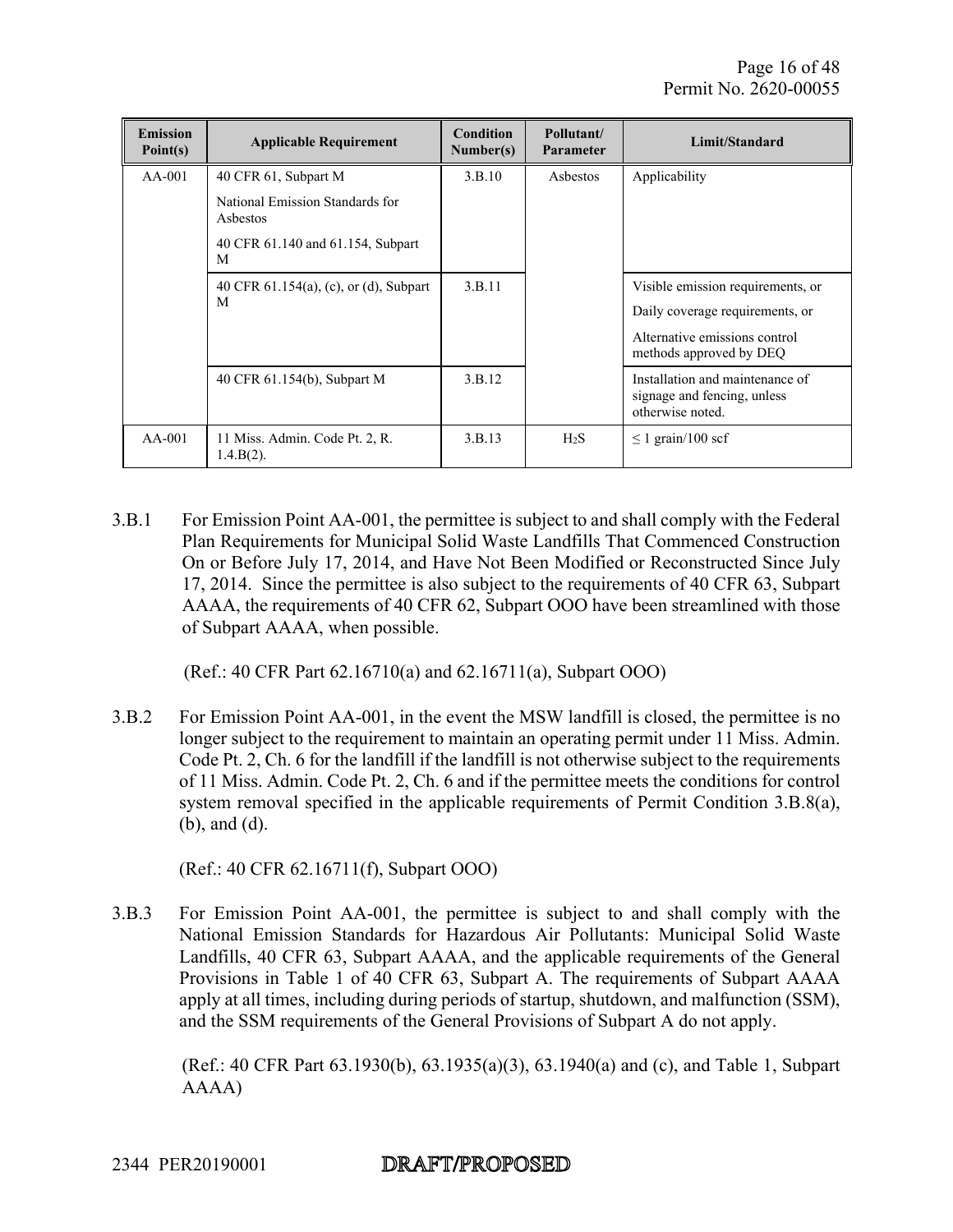3.B.4 For Emission Point AA-001, the permittee is no longer required to comply with the requirements of 40 CFR 63, Subpart AAAA when the landfill meets the collection and control system removal criteria in Condition 3.B.8(a), (b), and (c).

(Ref.: 40 CFR Part 63.1950, Subpart AAAA)

3.B.5 For Emission Point AA-001, the permittee must all times, operate and maintain any affected source, including associated air pollution control equipment and monitoring equipment, in a manner consistent with safety and good air pollution control practices for minimizing emissions. The general duty to minimize emissions does not require the permittee to make any further efforts to reduce emissions if the requirements 40 CFR 63, Subpart AAAA have been achieved. Determination of whether a source is operating in compliance with operation and maintenance requirements will be based on information available to the DEQ which may include, but is not limited to, monitoring results, review of operation and maintenance procedures, review of operation and maintenance records, and inspection of the source.

(Ref.: 40 CFR Part 63.1955(c), Subpart AAAA)

- 3.B.6 For Emission Point AA-001, the permittee has submitted and DEQ has approved an active collection and control system design meeting the following requirements:
	- (a) An active collection system meeting the following requirements:
		- (1) Designed to handle the maximum expected gas flow rate from the entire area of the landfill that warrants control over the intended use period of the gas control system equipment;
		- (2) Collecting gas from each area, cell, or group of cells in the landfill in which the initial solid waste has been placed for a period of 5 years or more if active; or 2 years or more if closed or at final grade;
		- (3) Collecting gas at a sufficient extraction rate; and
		- (4) Designed to minimize off-site migration of subsurface gas.
	- (b) A control system consisting of a non-enclosed flare designed and operated in accordance with the parameters established in 40 CFR 63.11(b) and CFR 60.18, except as noted in 40 CFR 63.1959(e) and 40 CFR 62.16718(d). [Note: Under normal operations landfill gas is sent off-site to a third party for treatment and subsequent production of high-Btu gas for pipeline injection.]

(Ref.: 40 CFR  $63.1959(b)(2)(ii)(B)$  and  $(b)(2)(iii)(A)$ , Subpart AAAA, and 40 CFR 62.16714(b)(2) and (c)(1), Subpart OOO)

#### DRAFT/PROPOSED 2344 PER20190001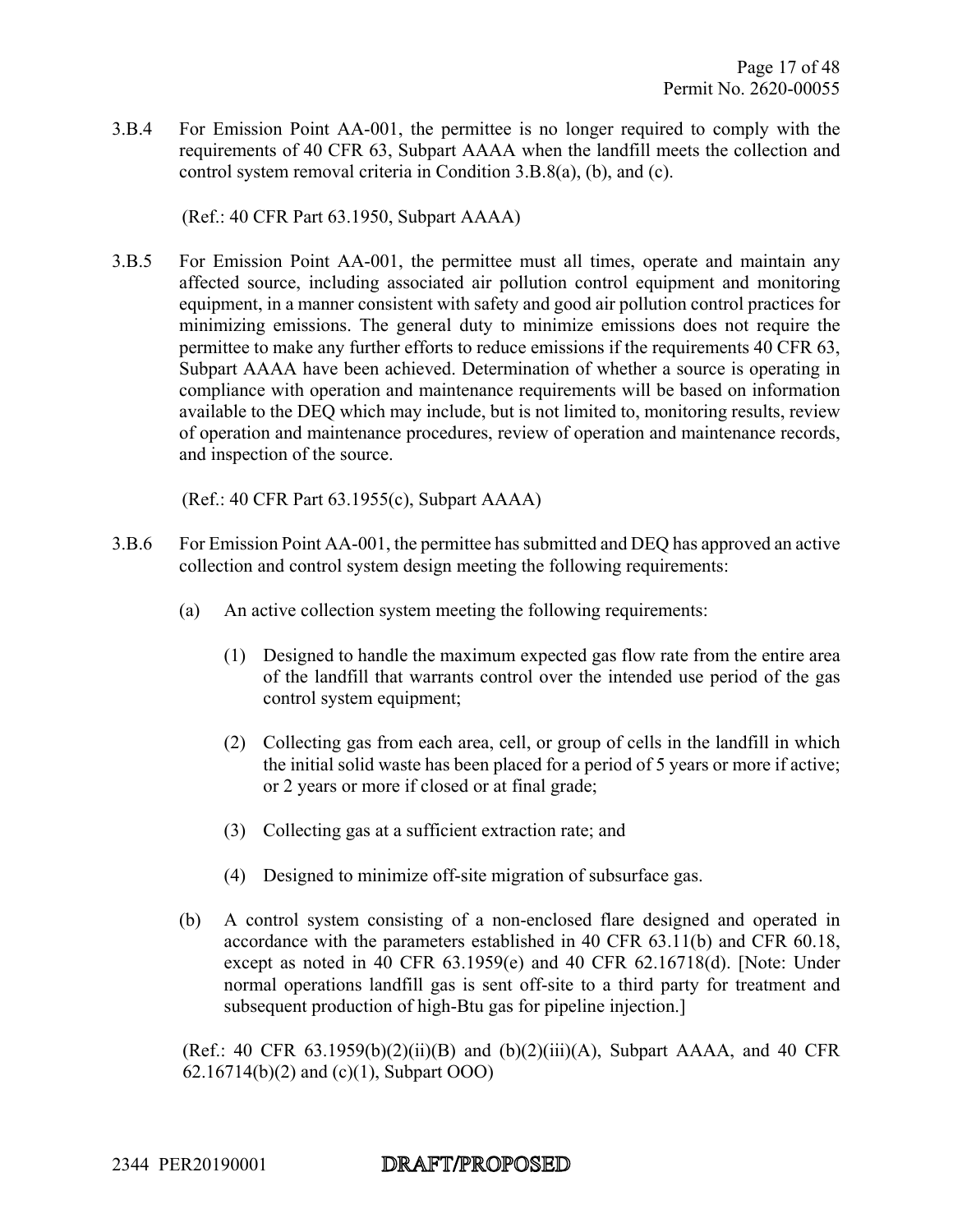- 3.B.7 For Emission Point AA-001, the permittee shall operate the gas collection and control system according to the following requirements:
	- (a) Operate the collection system such that gas is collected from each area, cell, or group of cells in the MSW landfill in which solid waste has been in place for:
		- (1) 5 years or more if active; or
		- (2) 2 years or more if closed or at final grade;
	- (b) Operate the collection system with negative pressure at each wellhead except under the following conditions:
		- (1) A fire or increased well temperature. The permittee must record instances when positive pressure occurs in efforts to avoid a fire. These records must be submitted with the semi-annual reports as provided in Condition 5.C.1(f).
		- (2) Use of a geomembrane or synthetic cover. The permittee must develop acceptable pressure limits in the design plan.
		- (3) A decommissioned well. A well may experience a static positive pressure after shut down to accommodate for declining flows. Approved design changes for sampling decommissioned wells and bringing a decommissioned well back on-line are addressed the design plan.
	- (c) Operate each interior wellhead in the collection system with a landfill gas temperature less than 62.8°C (or 145°F) for compliance with 40 CFR 63.1958(c). The owner or operator may establish a higher operating temperature value at a particular well. A higher operating value demonstration must be submitted to the DEQ for approval and must include supporting data demonstrating that the elevated parameter neither causes fires nor significantly inhibits anaerobic decomposition by killing methanogens. The demonstration must satisfy both criteria in order to be approved (i.e., neither causing fires nor killing methanogens is acceptable).
	- (d) Operate the collection system so that the methane concentration is less than 500 parts per million (ppm) above background at the surface of the landfill. To determine if this level is exceeded, the permittee must comply with the following:
		- (1) Conduct surface testing using an organic vapor analyzer, flame ionization detector, or other portable monitor meeting the specifications provided in Condition 5.B.6.
		- (2) Conduct surface testing around the perimeter of the collection area and along a pattern that traverses the landfill at no more than 30-meter intervals and where visual observations indicate elevated concentrations of landfill gas,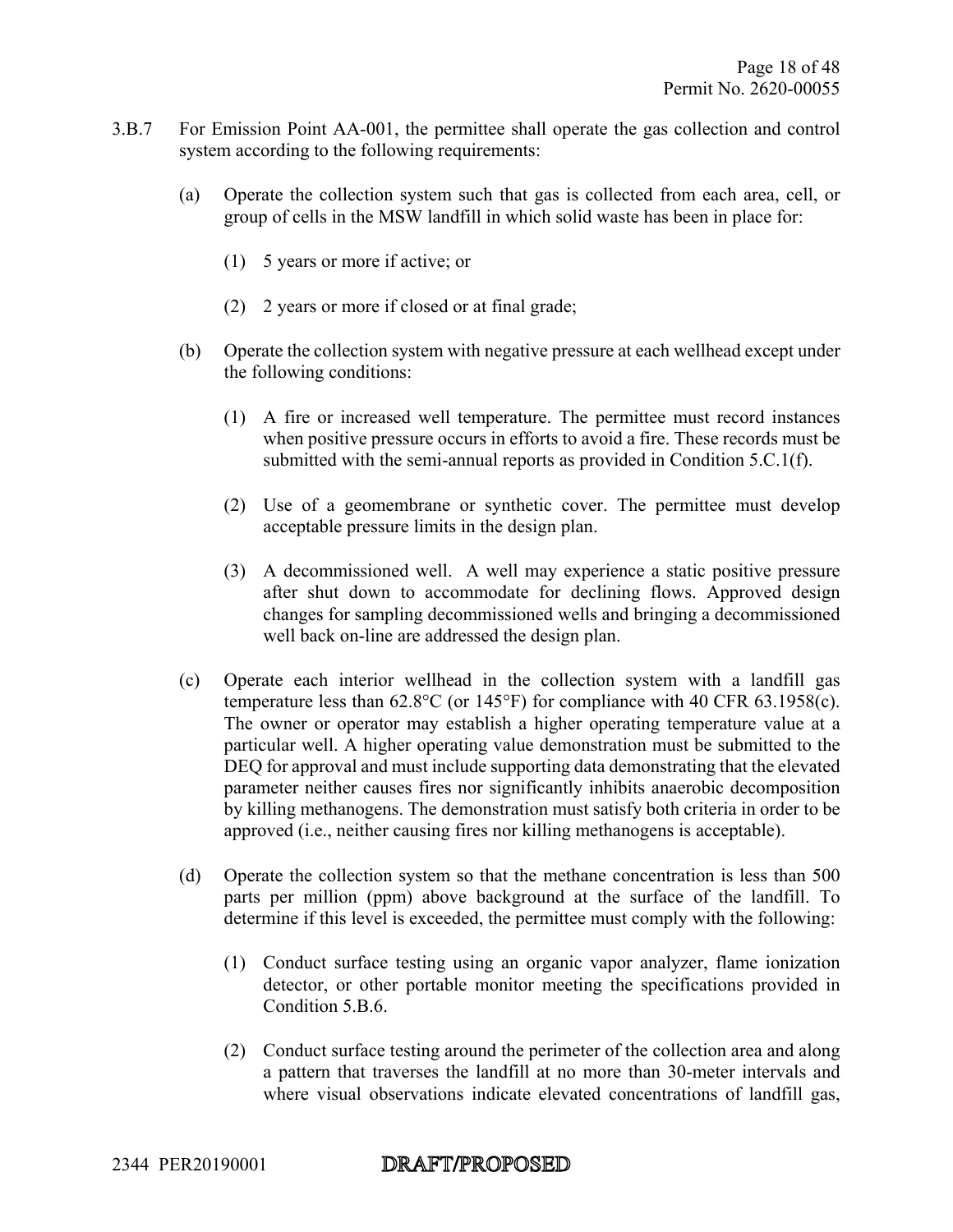such as distressed vegetation and cracks or seeps in the cover and all cover penetrations. Thus, the permittee must monitor any openings that are within an area of the landfill where waste has been placed and a gas collection system is required. The permittee may establish an alternative traversing pattern that ensures equivalent coverage.

- (3) Determine the latitude and longitude coordinates of each exceedance using an instrument with an accuracy of at least 4 meters. The coordinates must be in decimal degrees with at least five decimal places.
- (4) Develop a surface monitoring design plan that includes a topographical map with the monitoring route and the rationale for any site-specific deviations from the 30-meter intervals. Areas with steep slopes or other dangerous areas may be excluded from the surface testing.
- (e) Operate the system such that all collected gases are vented to a control system designed and operated in compliance with Condition 3.B.6(b). In the event the collection or control system is not operating:
	- (1) The gas mover system must be shut down and all valves in the collection and control system contributing to venting of the gas to the atmosphere must be closed within one (1) hour of the collection or control system not operating; and
	- (2) Efforts to repair the collection or control system must be initiated and completed in a manner such that downtime is kept to a minimum, and the collection and control system must be returned to operation.
- (f) Operate the control system at all times when the collected gas is routed to the system.
- (g) If monitoring demonstrates that the operational requirements in paragraph (b), (c), or (d) are not met, corrective action must be taken as specified in Condition 5.B.2, 5.B.3. or 5.B.5. If corrective actions are taken as specified, the monitored exceedance is not a deviation of the operational requirements in this section.

(Ref.: 40 CFR 63.1957(a) and 63.1958, Subpart AAAA)

- 3.B.8 For Emission Point AA-001, the collection and control system may be capped, removed, or decommissioned if all of the following criteria are met:
	- (a) The landfill is a closed landfill (as defined in 40 CFR 63.1990 and 40 CFR 62.16730). A closure report must be submitted to the DEQ as provided in 40 CFR 63.1981(f) and 40 CFR 62.16724(f);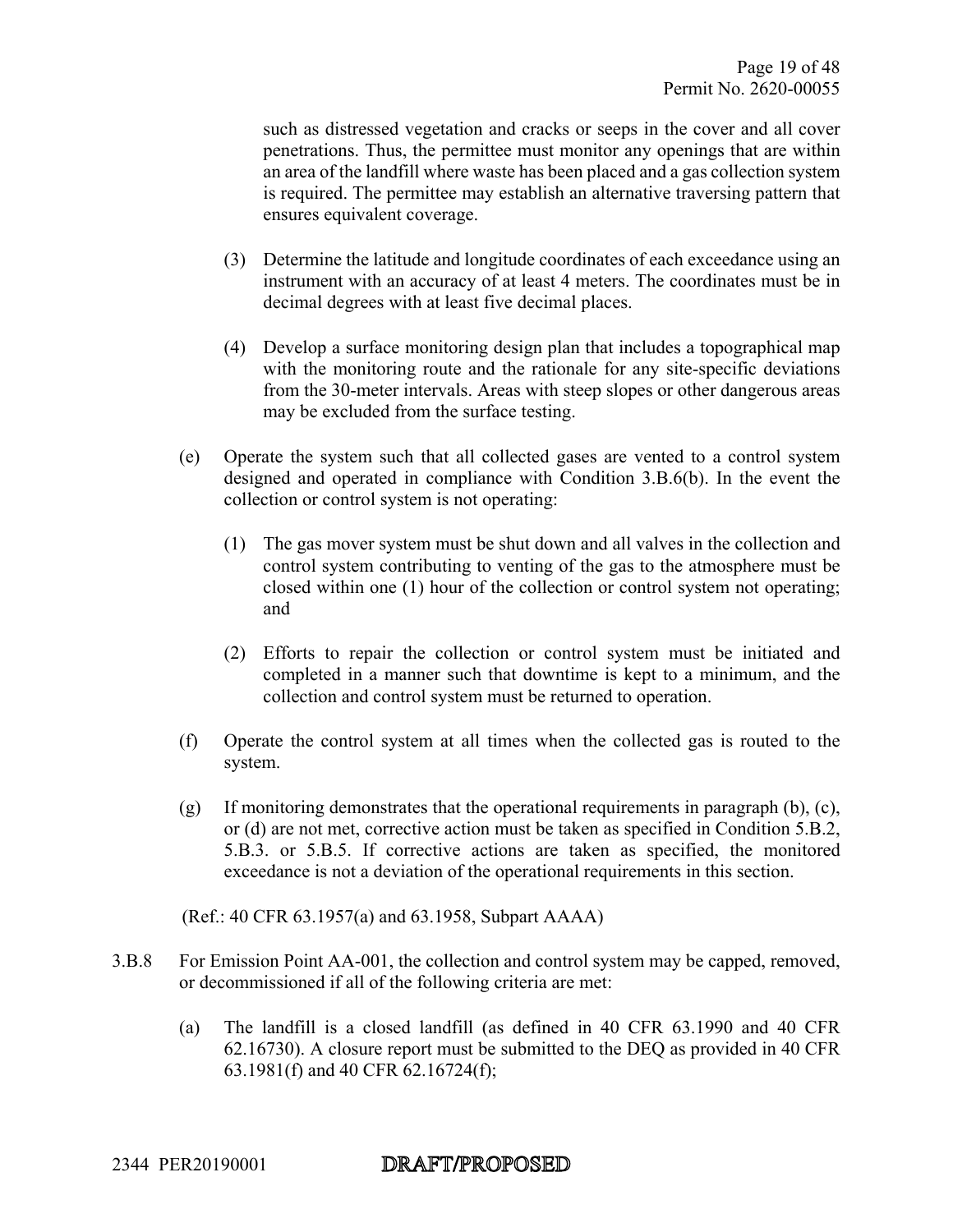- (b) The gas collection and control system has been in operation a minimum of 15 years or the landfill owner or operator demonstrates that the gas collection and control system will be unable to operate for 15 years due to declining gas flow; and
- (c) Following the procedures specified in 40 CFR 63.1959(c), the calculated NMOC emission rate at the landfill is less than 50 Mg/yr on three successive test dates. The test dates must be no less than 90 days apart, and no more than 180 days apart.
- (d) Following the procedures specified in 40 CFR 62.16718(b), the calculated NMOC emission rate at the landfill is less than 34 Mg/yr on three successive test dates. The test dates must be no less than 90 days apart, and no more than 180 days apart.

(Ref.: 40 CFR 63.1957(b), Subpart AAAA, and 40 CFR 62.16714(f), Subpart OOO)

3.B.9 For Emission Point AA-001, the design plan must include any alternatives to the operational standards, test methods, procedures, compliance measures, monitoring, record-keeping, or reporting provisions of 40 CFR 62.16716 through 62.16726 and 40 CFR 63.1957 through 63.1983.

(Ref.: 40 CFR 63.1981(d)(2), Subpart AAAA, and 40 CFR 62.16724(d)(2), Subpart OOO)

3.B.10 For Emission Point AA-001, the permittee is subject to and shall comply with the applicable requirements of the National Emission Standards for Asbestos, 40 CFR 61, Subpart M.

(Ref.: 40 CFR 61.140 and 60.154, Subpart M)

- 3.B.11 For Emission Point AA-001, the permittee shall comply with one of the following standards for asbestos-containing waste:
	- (a) There must be no visible emissions to the outside air from any active waste disposal site where asbestos-containing waste material has been deposited; or
	- (b) At the end of each operating day, or at least once every 24-hour period while the site is in continuous operation, the asbestos-containing waste material that has been deposited at the site during the operating day or previous 24-hour period shall:
		- (1) Be covered with at least 15 centimeters (6 inches) of compacted nonasbestoscontaining material, or
		- (2) Be covered with a resinous or petroleum-based dust suppression agent that effectively binds dust and controls wind erosion. Such an agent shall be used in the manner and frequency recommended for the particular dust by the dust suppression agent manufacturer to achieve and maintain dust control. Other equally effective dust suppression agents may be used upon prior approval by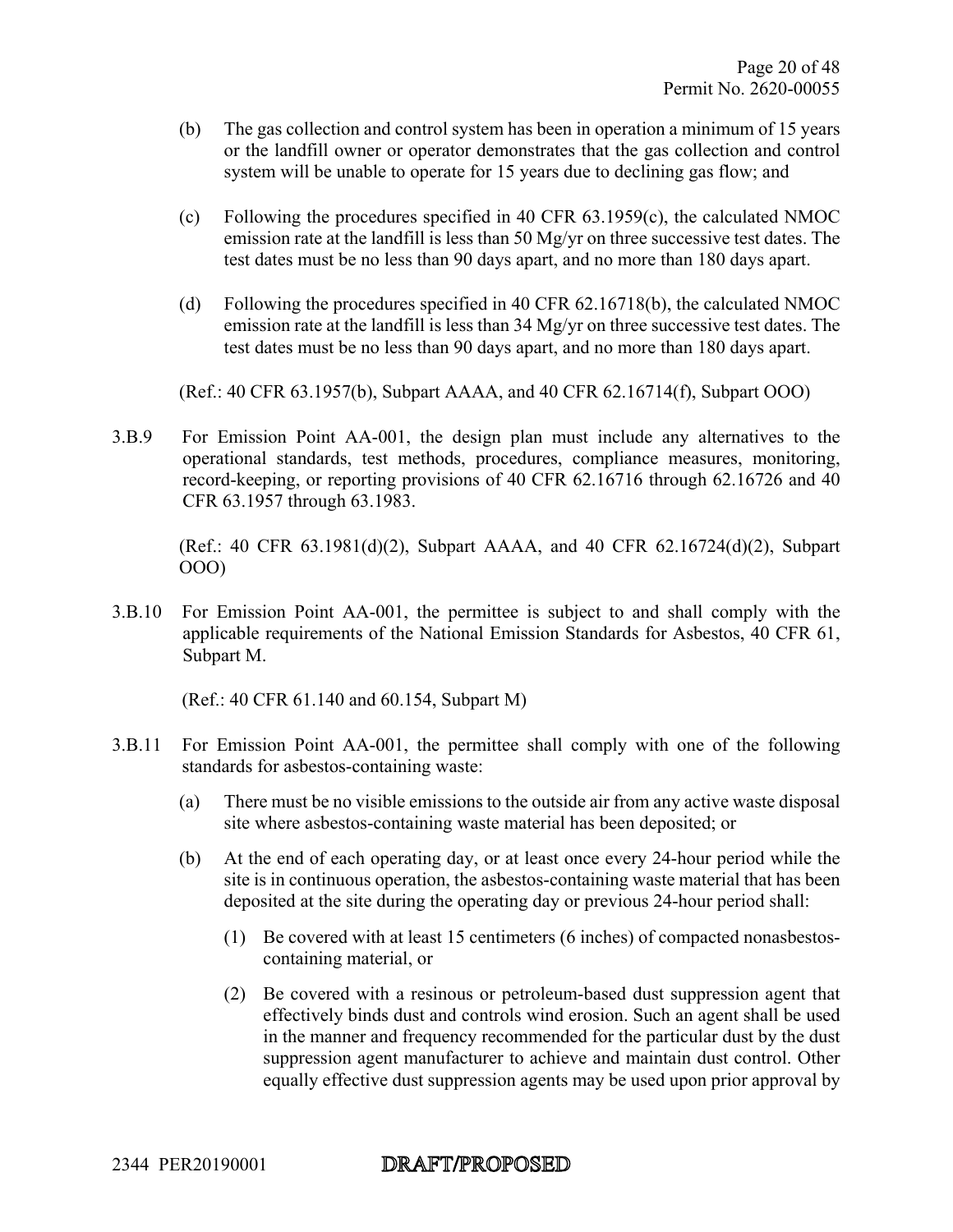the DEQ. For purposes of this paragraph, any used, spent, or other waste oil is not considered a dust suppression agent, or

(c) Rather than meet the no visible emission requirement of paragraph (a), use an alternative emissions control method that has received prior written approval by the DEQ according to the procedures described in 40 CFR 61.149(c)(2).

(Ref.: 40 CFR 61.154(a), (c), or (d), Subpart M)

- 3.B.12 For Emission Point AA-001, unless a natural barrier adequately deters access by the general public, either warning signs and fencing must be installed and maintained as described in (a) through (c) below or the permittee shall cover all asbestos-containing material deposited at the site during the operating day or previous 24-hour period with at least 15 centimeters (6 inches) of compacted nonasbestos-containing material.
	- (a) Warning signs must be displayed at all entrances and at intervals of 330 feet or less along the property line of the site or along the perimeter of the sections of the site where asbestos-containing waste material is deposited. The warning signs must meet the specific requirements found in 40 CFR  $61.154(b)(1)(i)-(iii)$ ,
	- (b) The perimeter of the disposal site must be fenced in a manner adequate to deter access by the general public,
	- (c) Upon request and supply of appropriate information, the DEQ will determine whether a fence or natural barrier adequately deters access by the general public.

(Ref.: 40 CFR 61.154(b), Subpart M)

3.B.13 For Emission Point AA-001, the permittee shall not cause or permit the emissions for any gas stream which contains hydrogen sulfide in excess of one (1) grain per 100 standard cubic feet (gr/100 scf). Gas streams containing hydrogen sulfide in excess of one grain per 100 standard cubic feet shall be incinerated at temperatures of not less than 1,600 °F for a period of not less than 0.5 seconds, or processed in such manner which is equivalent to or more effective for the removal of hydrogen sulfide.

(Ref.: 11 Miss. Admin. Code R. 1.4.B(2).)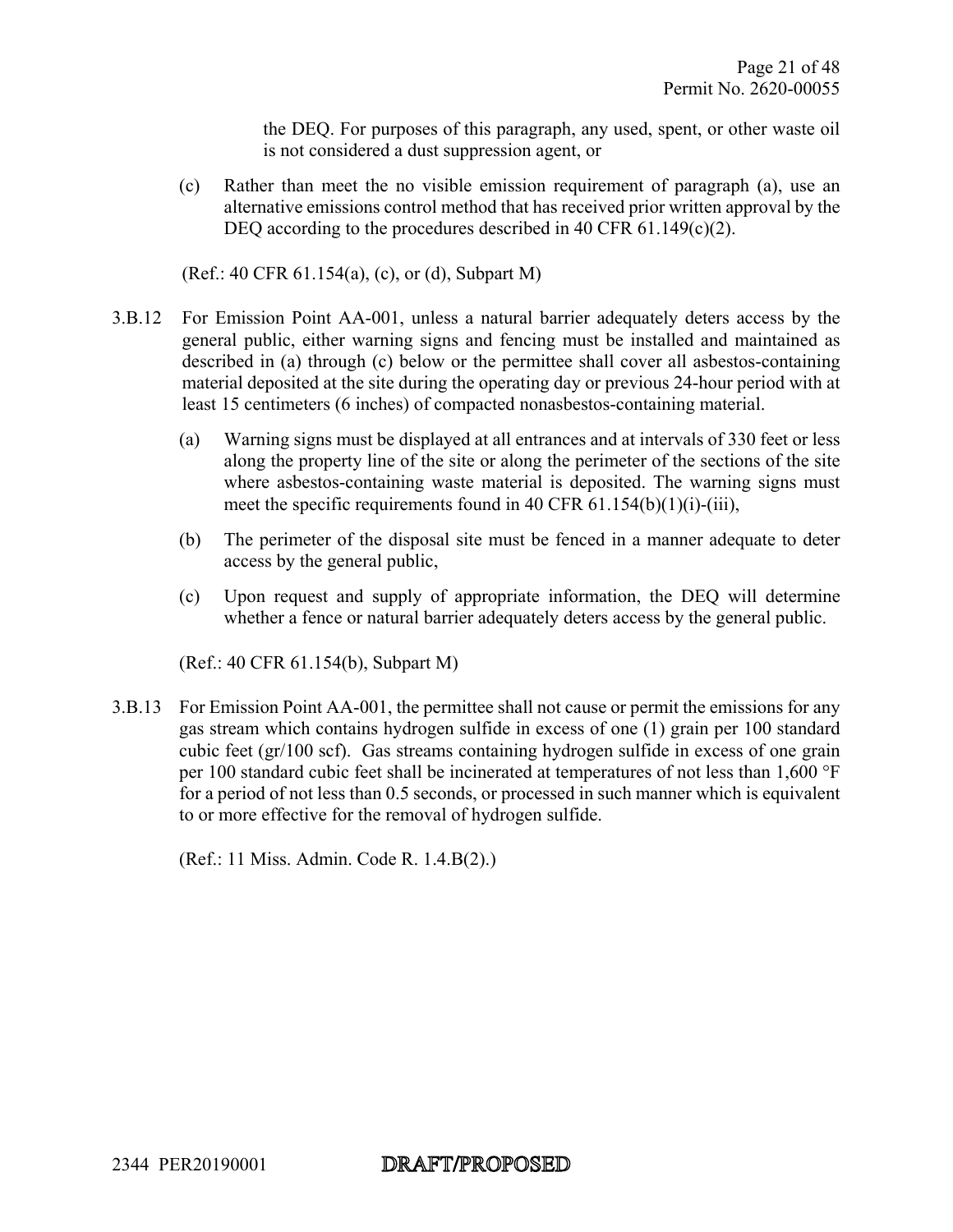#### C. Insignificant and Trivial Activity Emission Limitations & Standards

**There are no requirements applicable to the insignificant activities listed in the source's Title V permit application.**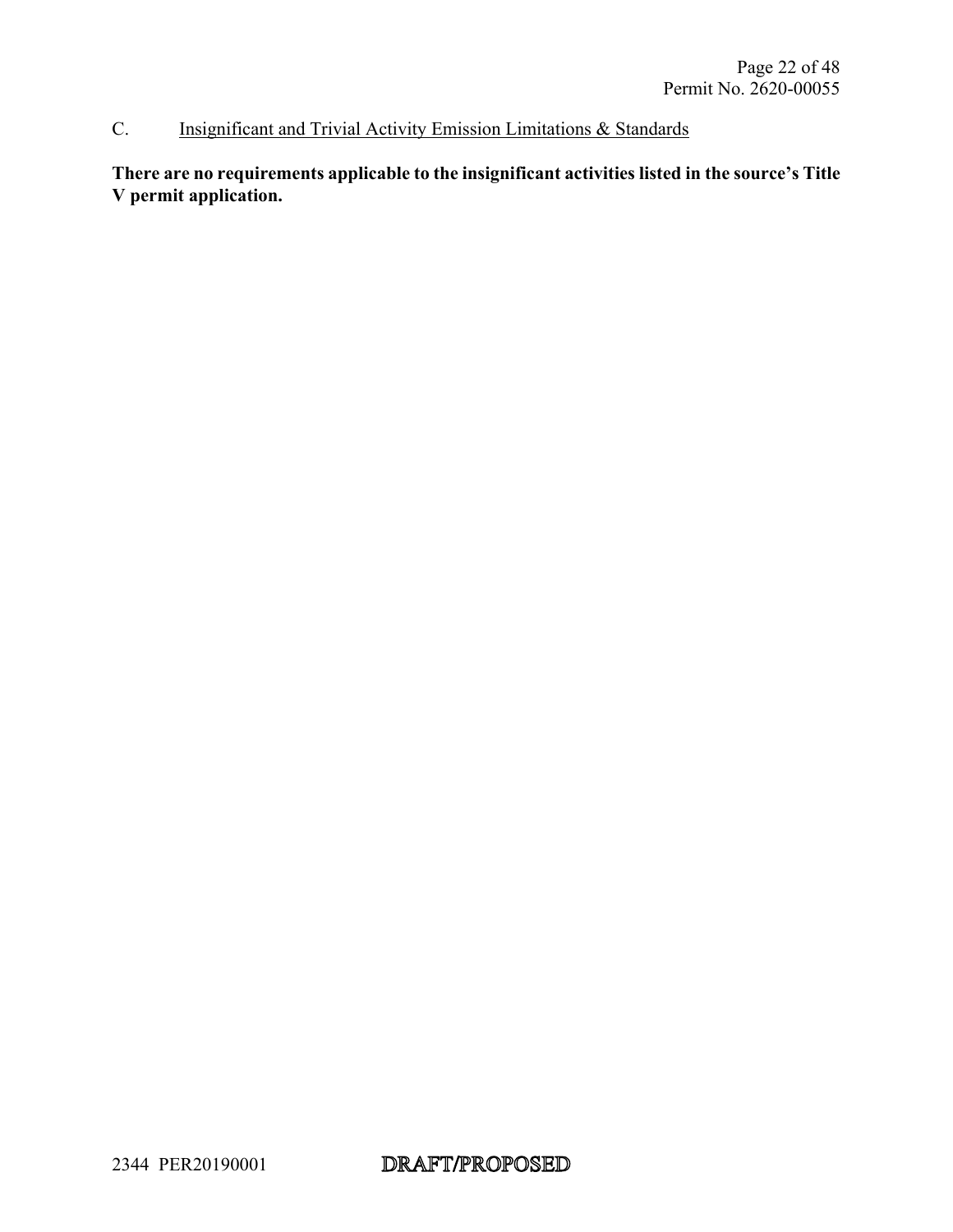#### D. Work Practice Standards

#### **No work practice standards apply at this time.**

2344 PER20190001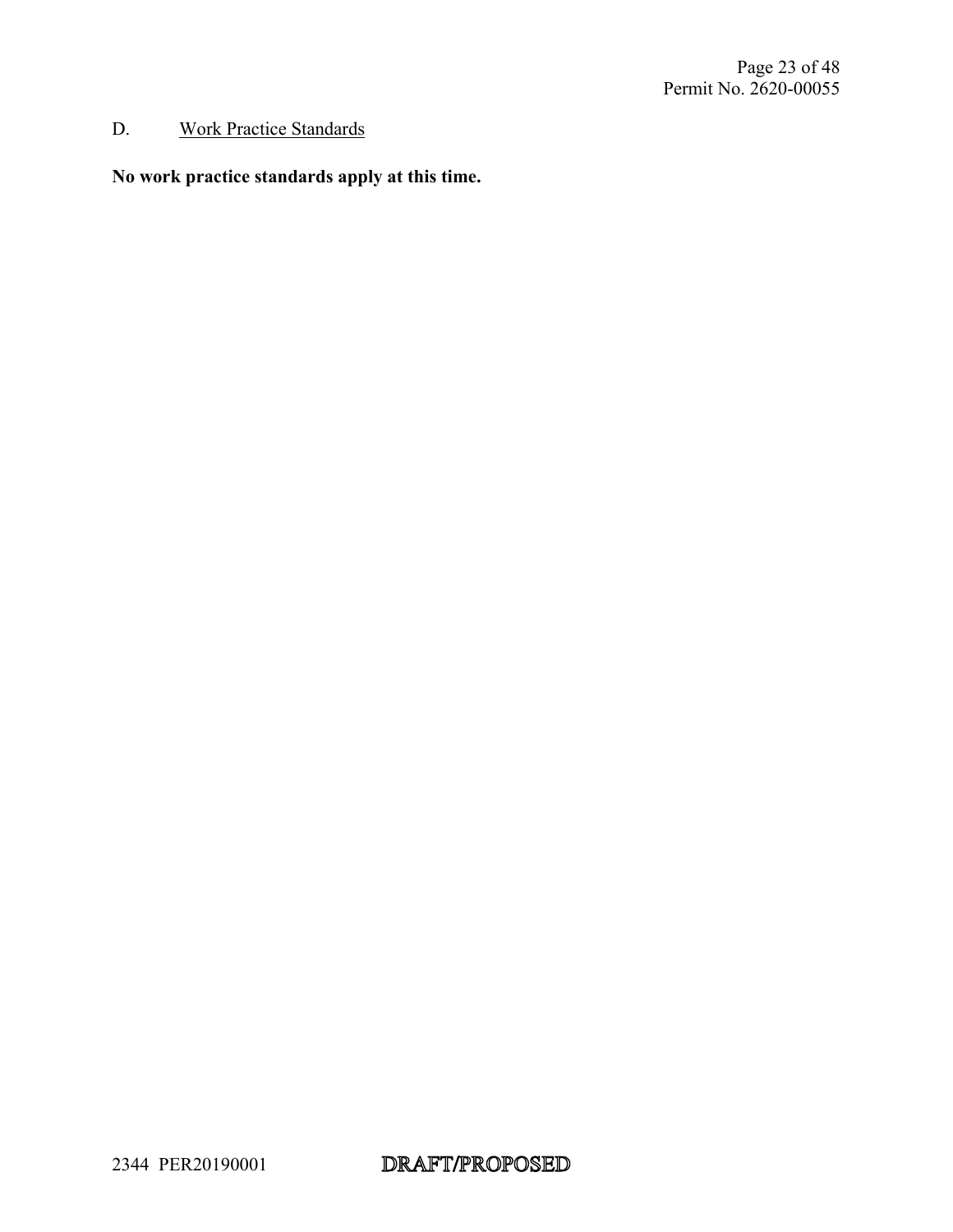#### SECTION 4. COMPLIANCE SCHEDULE

- 4.1 Unless otherwise specified herein, the permittee shall be in compliance with all requirements contained herein upon issuance of this permit.
- 4.2 Except as otherwise specified herein, the permittee shall submit to the Permit Board and to the Administrator of EPA Region IV a certification of compliance with permit terms and conditions, including emission limitations, standards, or work practices, by January 31 for the preceding calendar year. If the permit was reissued or modified during the course of the preceding calendar year, the compliance certification shall address each version of the permit. Each compliance certification shall include the following:
	- (a) the identification of each term or condition of the permit that is the basis of the certification;
	- (b) the compliance status;
	- (c) whether compliance was continuous or intermittent;
	- (d) the method(s) used for determining the compliance status of the source, currently and over the applicable reporting period;
	- (e) such other facts as may be specified as pertinent in specific conditions elsewhere in this permit.
	- (Ref.: 11 Miss. Admin. Code Pt. 2, R. 6.3.C(5)(a), (c), & (d).)
- 4.3 Upon commencing modification (i.e., beginning construction of a cell) to accommodate the lateral expansion approved by Solid Waste Management Permit No. SW0700010433, issued [DATE], the permittee shall be subject to the applicable requirements of 40 CFR Part 60, Subpart XXX – Standards of Performance for Municipal Solid Waste Landfills That Commenced Construction, Reconstruction, or Modification After July 17, 2014, and the applicable General Provisions of 40 CFR Part 60, Subpart A. Upon commencing modification of the expansion, the requirements of the Federal Plan of 40 CFR Part 62, Subpart OOO will no longer apply.

(Ref.: 40 CFR 60.760(a), Subpart XXX)

4.4 Within 90 days of commencing modification of the landfill as outlined in Condition 4.3, the permittee shall submit a request for a minor modification to address all applicable requirements of 40 CFR Part 60, Subpart XXX.

(Ref.: 11 Miss. Admin. Code Pt. 2, R. 6.4.G(1).)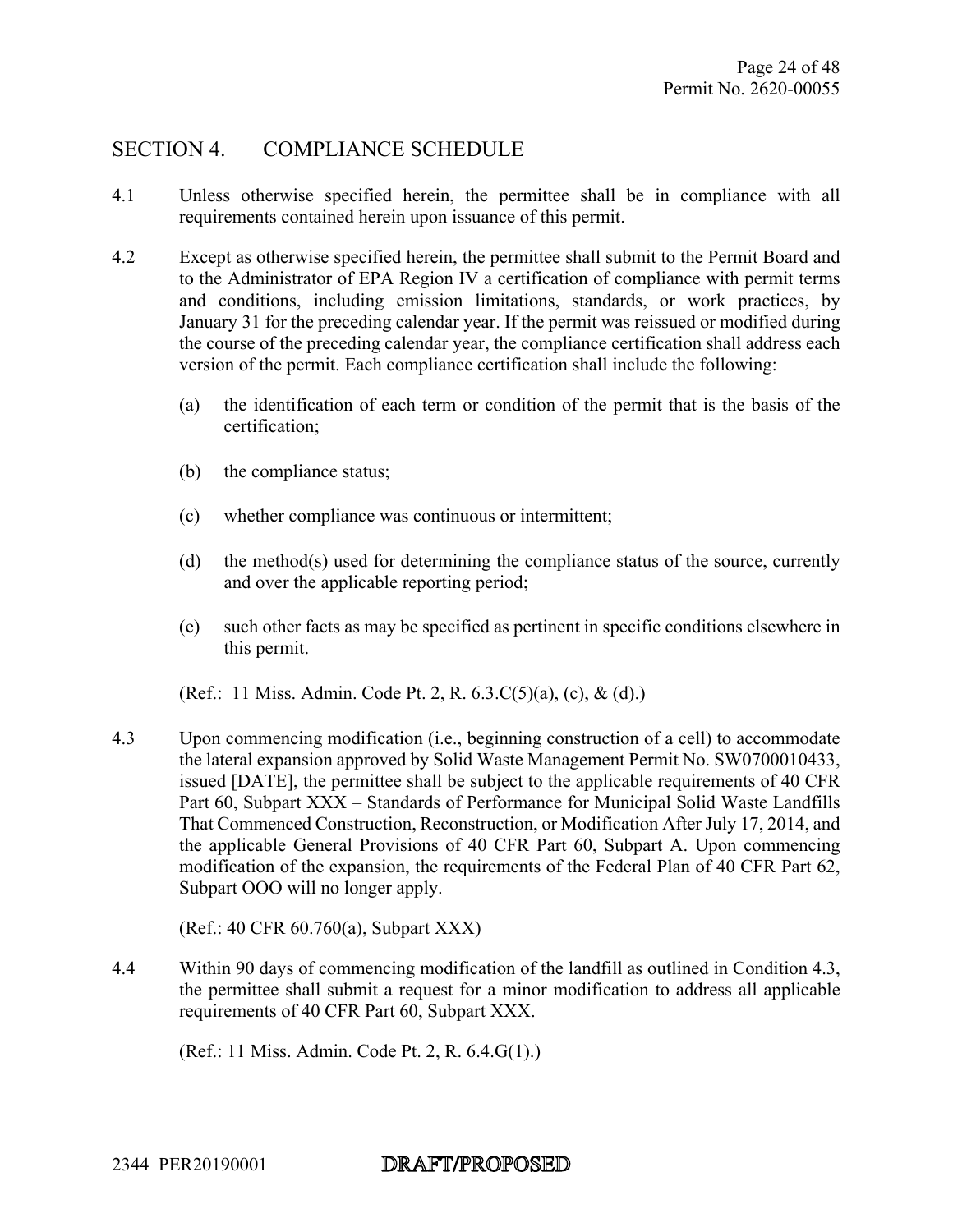#### SECTION 5. MONITORING, RECORDKEEPING & REPORTING REQUIREMENTS

- A. General Monitoring, Recordkeeping and Reporting Requirements
- 5.A.1 The permittee shall install, maintain, and operate equipment and/or institute procedures as necessary to perform the monitoring and recordkeeping specified below.

(Ref.: 11 Miss. Admin. Code Pt. 2, R. 6.3.A(3).)

- 5.A.2 In addition to the recordkeeping specified below, the permittee shall include with all records of required monitoring information the following:
	- (a) the date, place as defined in the permit, and time of sampling or measurements;
	- (b) the date(s) analyses were performed;
	- (c) the company or entity that performed the analyses;
	- (d) the analytical techniques or methods used;
	- (e) the results of such analyses; and
	- (f) the operating conditions existing at the time of sampling or measurement.

(Ref.: 11 Miss. Admin. Code Pt. 2, R. 6.3.A(3)(b)(1).)

5.A.3 Except where a longer duration is specified in an applicable requirement, the permittee shall retain records of all required monitoring data and support information for a period of at least five (5) years from the date of the monitoring sample, measurement, report, or application. Support information includes all calibration and maintenance records, all original strip-chart recordings for continuous monitoring instrumentation, and copies of all reports required by the permit.

(Ref.: 11 Miss. Admin. Code Pt. 2, R. 6.3.A(3)(b)(2).)

5.A.4 Except as otherwise specified herein, the permittee shall submit reports of any required monitoring by July 31 and January 31 for the preceding six-month period. All instances of deviations from permit requirements must be clearly identified in such reports and all required reports must be certified by a responsible official consistent with 11 Miss. Admin. Code Pt. 2, R. 6.2.E. For applicable periodic reporting requirements in 40 CFR Parts 60, 61, and 63, the permittee shall comply with the deadlines in this condition for reporting conducted on a semiannual basis. Additionally, any required quarterly reports shall be submitted by the end of the month following each calendar quarter (i.e., April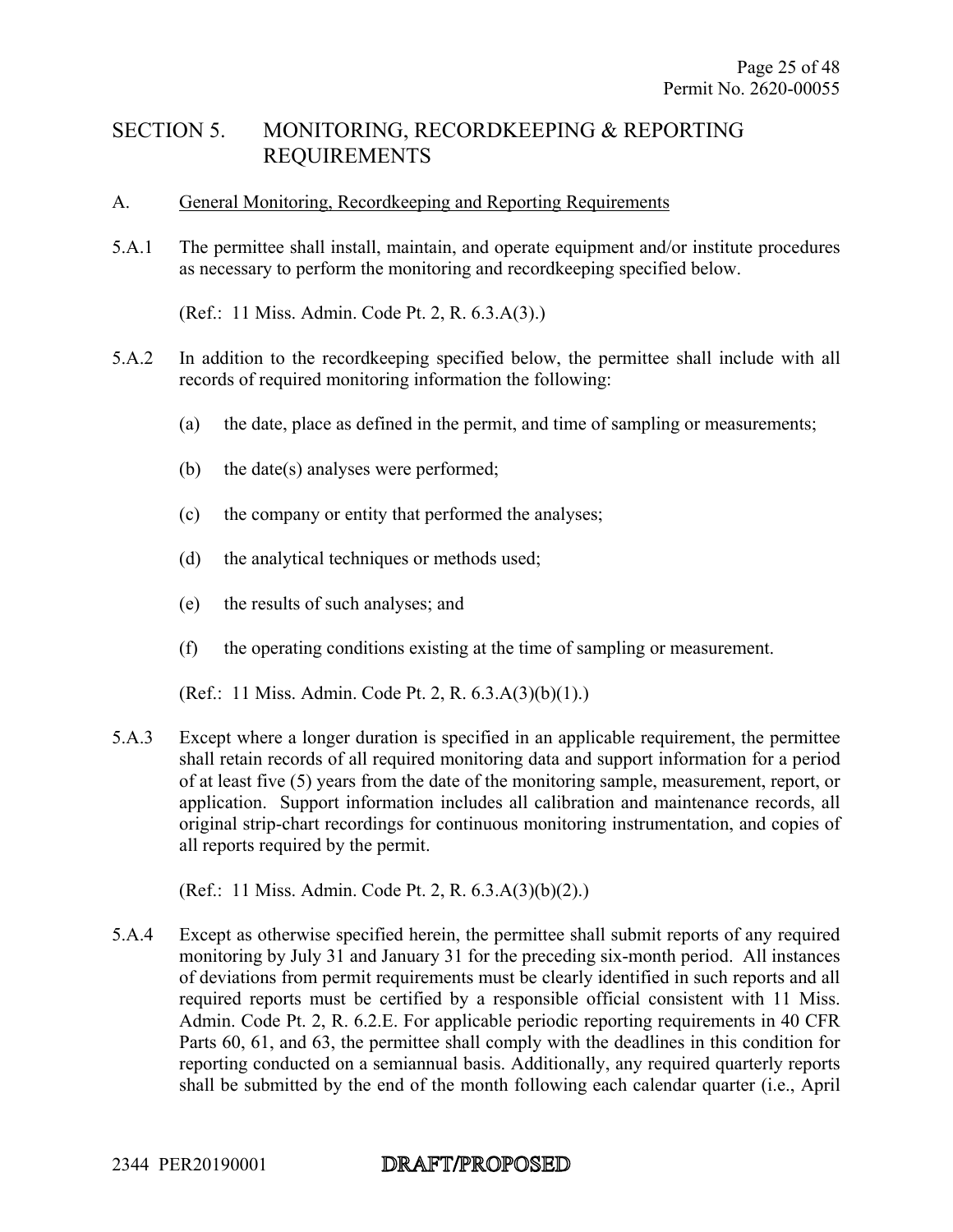30th, July 31st, October 31st, and January 31st), and any required annual reports shall be submitted by January 31st following each calendar year.

(Ref.: 11 Miss. Admin. Code Pt. 2, R. 6.3.A(3)(c)(1)., 40 CFR 60.19(c), 61.10(g), and  $63.10(a)(5)$ 

5.A.5 Except as otherwise specified herein, the permittee shall report all deviations from permit requirements, including those attributable to upsets, the probable cause of such deviations, and any corrective actions or preventive measures taken. Said report shall be made within five (5) working days of the time the deviation began.

(Ref.: 11 Miss. Admin. Code Pt. 2, R. 6.3.A(3)(c)(2).)

5.A.6 Except as otherwise specified herein, the permittee shall perform emissions sampling and analysis in accordance with EPA Test Methods and with any continuous emission monitoring requirements, if applicable. All test methods shall be those versions or their equivalents approved by the DEQ and the EPA.

(Ref.: 11 Miss. Admin. Code Pt. 2, R. 6.3.A(3).)

5.A.7 The permittee shall maintain records of any alterations, additions, or changes in equipment or operation.

(Ref.: 11 Miss. Admin. Code Pt. 2, R. 6.3.A(3).)

5.A.8 Unless otherwise specified in Section 4, upon permit issuance, the monitoring, testing, recordkeeping, and reporting requirements of Section 5 herein supersede the requirements of any preceding permit to construct and/or operate.

(Ref.: 11 Miss. Admin. Code Pt. 2, R. 6.3.A(3).)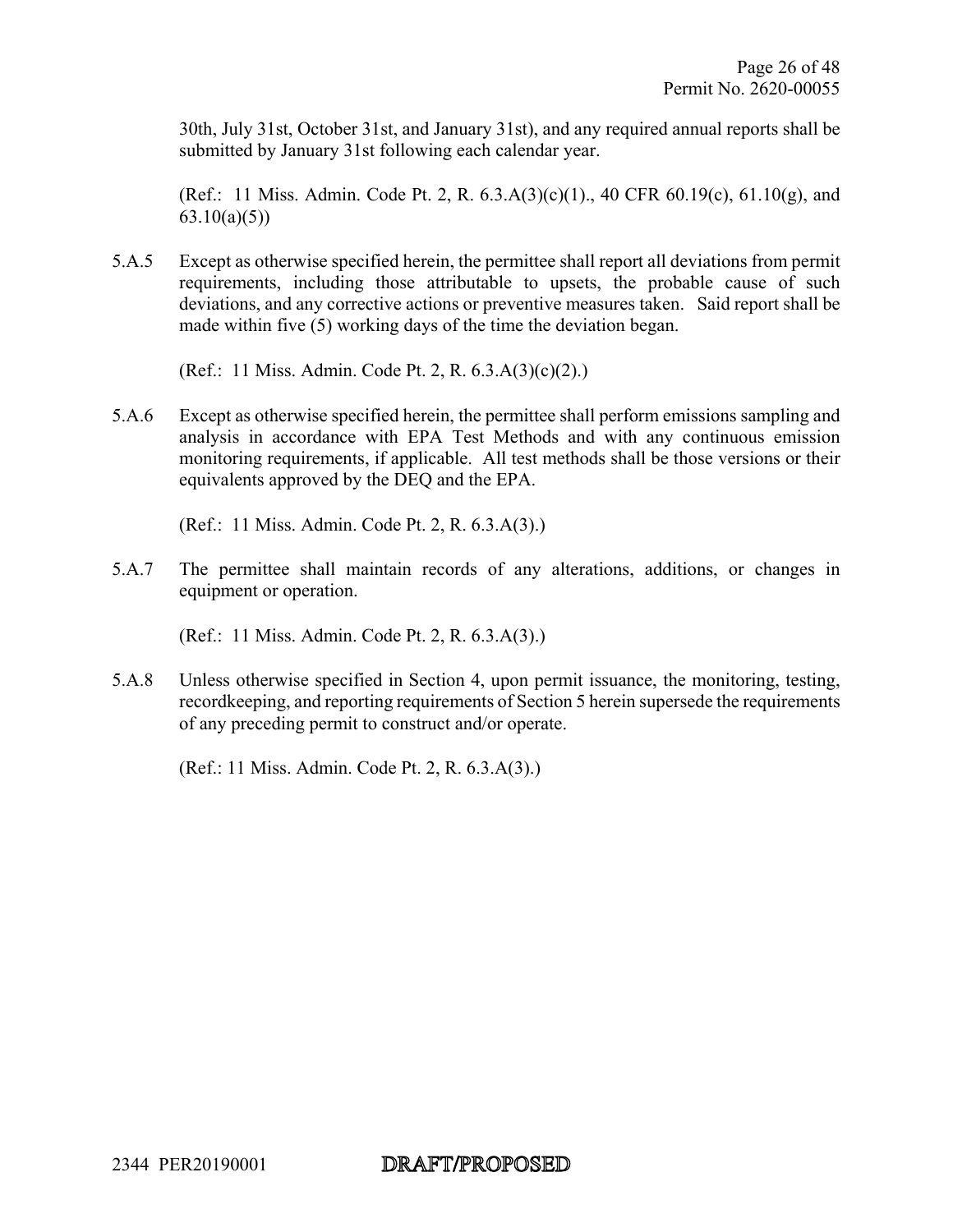| <b>Emission</b><br>Point(s) | <b>Applicable Requirement</b>                                                                         | Condition<br><b>Number</b> | Pollutant /<br>Parameter<br>Monitored              | <b>Monitoring / Recordkeeping</b><br>Requirement                           |
|-----------------------------|-------------------------------------------------------------------------------------------------------|----------------------------|----------------------------------------------------|----------------------------------------------------------------------------|
| $AA-001$                    | 40 CFR 63.1960(a)(2), Subpart AAAA                                                                    | 5.B.1                      | Gas<br>Collection                                  | Design a system for sufficient gas<br>control and extraction               |
|                             | 40 CFR 63.1960(a)(3), Subpart AAAA                                                                    | 5.B.2                      | Pressure                                           | Measure pressure at each well<br>monthly                                   |
|                             | 40 CFR 63.1960(a)(4), Subpart AAAA                                                                    | 5.B.3                      | Temperature<br>and Nitrogen<br>or Oxygen           | Temperature and nitrogen or<br>oxygen monitoring monthly                   |
|                             | 40 CFR 63.1960(b), Subpart AAAA                                                                       | 5.B.4                      | Well<br>Installation                               | Requirements for installing<br>additional wells                            |
|                             | 40 CFR 63.1960(c), Subpart AAAA                                                                       | 5.B.5                      | Methane                                            | Quarterly surface emissions<br>monitoring for methane                      |
|                             | 40 CFR 63.1960(d), Subpart AAAA                                                                       | 5.B.6                      | Methane                                            | Surface emissions monitoring<br>device requirements                        |
|                             | 40 CFR 63.1960(e)(2), Subpart AAAA                                                                    | 5.B.7                      | <b>SSM</b>                                         | Startup, shutdown, and<br>malfunction requirements                         |
|                             | 40 CFR 63.1961(a)(1), (2), (3), (4), (5),<br>and (6), Subpart AAAA                                    | 5.B.8                      | Pressure,<br>Temperature,<br>Nitrogen or<br>Oxygen | Monthly pressure, temperature,<br>and nitrogen or oxygen<br>monitoring     |
|                             | 40 CFR 63.1961(c), Subpart AAAA                                                                       | 5.B.9                      | Presence of<br>flame                               | Install, calibrate, maintain, and<br>operate heat sensing device           |
|                             | 40 CFR 63.1961(f), Subpart AAAA                                                                       | 5.B.10                     | Methane                                            | Surface emissions exceedances                                              |
|                             | 40 CFR 63.1961(h), Subpart AAAA                                                                       | 5.B.11                     | Monitoring<br>system                               | Monitoring system malfunctions                                             |
| $AA-001$                    | 40 CFR 63.1983(a), Subpart AAAA;<br>40 CFR 62.16726(a), Subpart OOO                                   | 5.B.12                     | Records                                            | Records of design capacity, waste<br>in-place, and waste acceptance        |
|                             | 40 CFR 63.1983(b)(1) and (4), Subpart<br><b>AAAA</b><br>40 CFR 62.16726(b)(1) and (4), Subpart<br>000 | 5.B.13                     | Records                                            | Records of GCCS design and test<br>information                             |
| AA-001                      | 40 CFR $63.1983(c)(4) - (c)(8)$ , Subpart<br><b>AAAA</b>                                              | 5.B.14                     | Records                                            | Records of equipment operating<br>parameters                               |
|                             | 40 CFR 63.1983(d), Subpart AAAA;<br>40 CFR 62.16726(d), Subpart OOO                                   | 5.B.15                     | Plot Map                                           | Keep up-to-date plot map showing<br>each existing and planned<br>collector |
|                             | 40 CFR 63.1983(e), Subpart AAAA;<br>40 CFR 62.16726(e), Subpart OOO                                   | 5.B.16                     | Records                                            | Records of monitoring<br>exceedances and root cause<br>analyses            |
|                             | 40 CFR 63.1983(g), Subpart AAAA;<br>40 CFR 62.16726(h), Subpart OOO                                   | 5.B.17                     | Records                                            | Records of GCCS monitoring data                                            |

# B. Specific Monitoring and Recordkeeping Requirements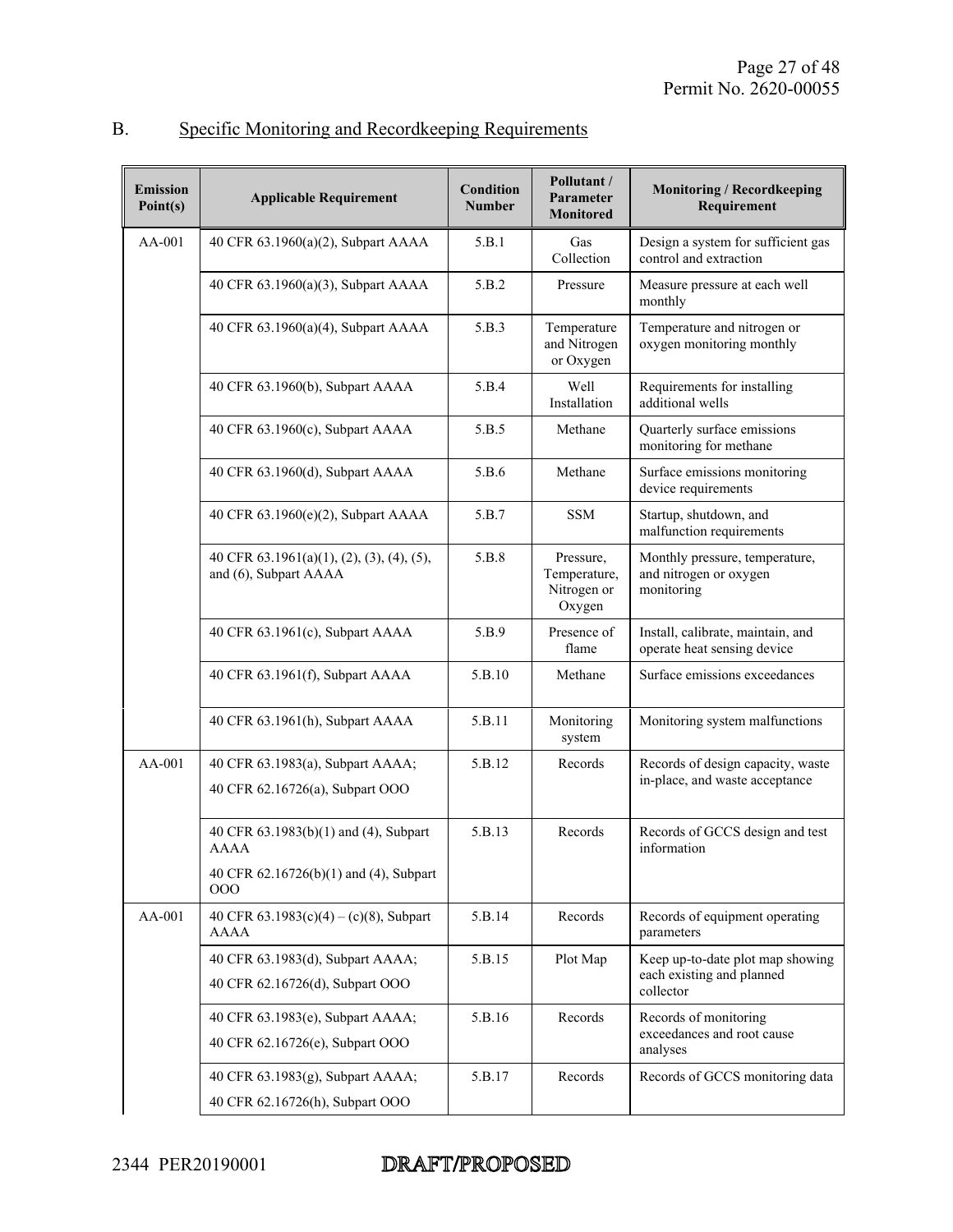| <b>Emission</b><br>Point(s) | <b>Applicable Requirement</b>                        | <b>Condition</b><br><b>Number</b> | Pollutant/<br><b>Parameter</b><br><b>Monitored</b> | <b>Monitoring / Record keeping</b><br>Requirement |
|-----------------------------|------------------------------------------------------|-----------------------------------|----------------------------------------------------|---------------------------------------------------|
|                             | 40 CFR 63.1983(i), Subpart AAAA;                     | 5.B.18                            | Records                                            | Option to maintain records in                     |
|                             | 40 CFR 62.16726(i), Subpart OOO                      |                                   |                                                    | electronic format                                 |
| $AA-001$                    | 40 CFR $61.154(e)$ , Subpart M and                   | 5.B.19                            | Asbestos                                           | Waste shipment records                            |
|                             | 11 Miss. Admin. Code Pt. 2, R.<br>$6.3.A(3)(b)(2)$ . |                                   |                                                    |                                                   |
|                             | 40 CFR 60.154(f), Subpart M                          | 5.B.20                            |                                                    | Asbestos-containing waste<br>disposal records     |
|                             | 40 CFR 60.154(g), Subpart M                          | 5.B.21                            |                                                    | Closure requirements                              |
|                             | 40 CFR 60.154(i), Subpart M                          | 5.B.22                            |                                                    | Records                                           |
|                             | 11 Miss. Admin. Code Pt. 2, R.<br>$6.2.A(3)(a)(2)$ . | 5.B.23                            | <b>Visible</b><br>emissions                        | Daily visible observations                        |

5.B.1 For Emission Point AA-001, for the purposes of determining sufficient density of gas collectors for compliance with Condition 3.B.6(a), the permittee must design a system of vertical wells, horizontal collectors, or other collection devices, satisfactory to the DEQ, capable of controlling and extracting gas from all portions of the landfill sufficient to meet all operational and performance standards.

(Ref.: 40 CFR 63.1960(a)(2), Subpart AAAA)

- 5.B.2 For the purpose of demonstrating whether the gas collection system flow rate is sufficient to determine compliance with Condition  $3.B.6(a)(3)$ , the permittee must measure gauge pressure in the gas collection header applied to each individual well monthly. Any attempted corrective measure must not cause exceedances of other operational or performance standards. An alternative timeline for correcting the exceedance may be submitted to the DEQ for approval. If a positive pressure exists, action must be initiated to correct the exceedance within 5 calendar days, except for the three conditions allowed in Condition 3.B.7(b).
	- (a) If negative pressure cannot be achieved without excess air infiltration within 15 calendar days of the first measurement of positive pressure, the permittee must conduct a root cause analysis and correct the exceedance as soon as practicable, but no later than 60 days after positive pressure was first measured. The permittee must keep records according to Condition  $5.B.16(c)$ .
	- (b) If corrective actions cannot be fully implemented within 60 days following the positive pressure measurement for which the root cause analysis was required, the permittee must also conduct a corrective action analysis and develop an implementation schedule to complete the corrective action(s) as soon as practicable, but no more than 120 days following the positive pressure measurement. The permittee must submit the items listed in Condition 5.C.1(f)(7)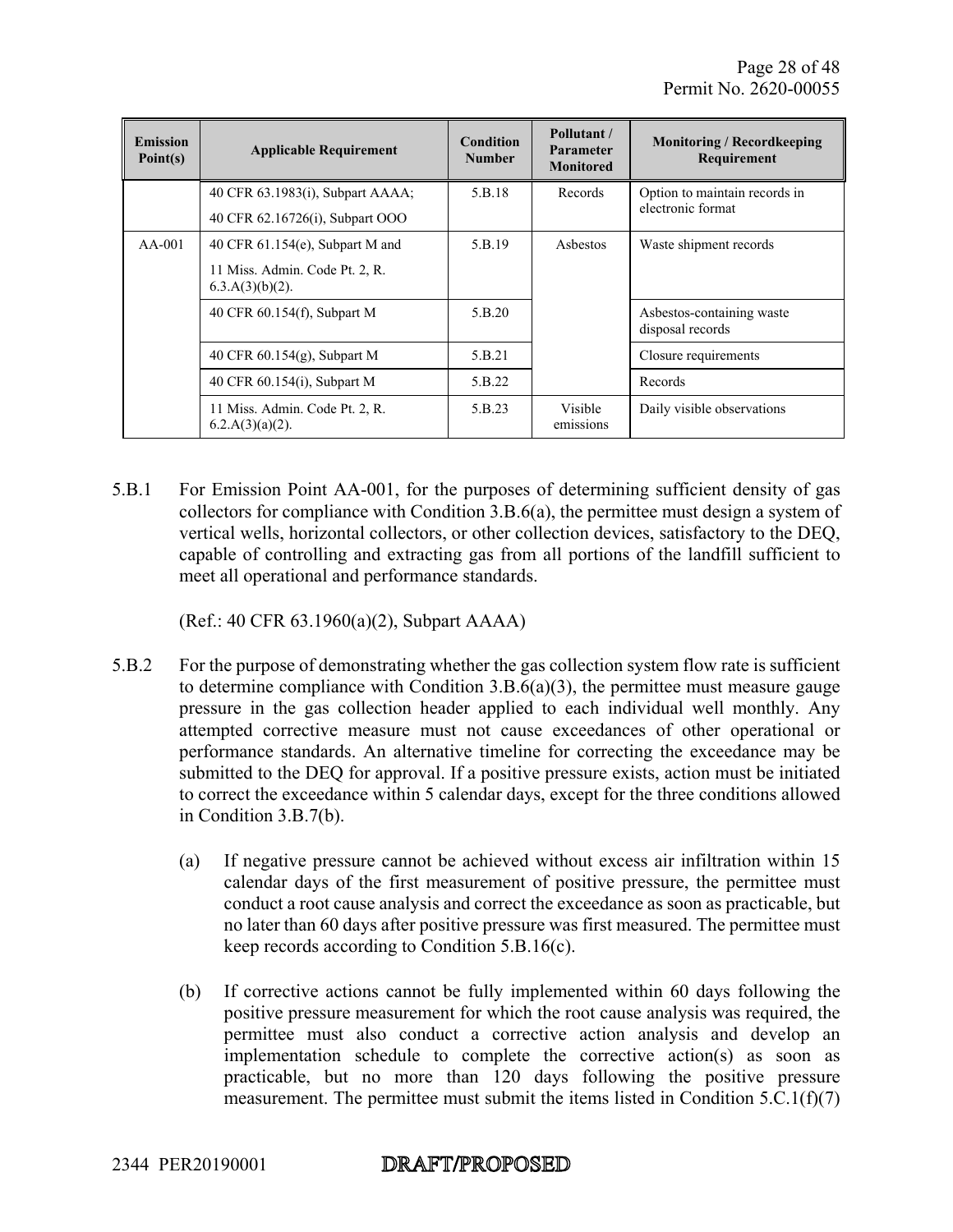as part of the next semi-annual report. The permittee must keep records according to Condition 5.B.16(d).

(c) If corrective action is expected to take longer than 120 days to complete after the initial exceedance, the permittee must submit the root cause analysis, corrective action analysis, and corresponding implementation timeline to the DEQ, according to Condition 5.C.1(g). The permittee must keep records according to Condition 5.B.16(e).

(Ref.: 40 CFR 63.1960(a)(3), Subpart AAAA, and 40 CFR 60.16720(a)(3), Subpart OOO)

- 5.B.3 For the purpose of identifying whether excess air infiltration into the landfill is occurring, the permittee must monitor each well monthly for temperature as provided in 3.B.7(c). If a well exceeds the operating parameter for temperature, action must be initiated to correct the exceedance within 5 calendar days. Any attempted corrective action measure must not cause the exceedances of other operational or performance standards.
	- (a) If a landfill gas temperature less than the parameters detailed in 3.B.7(c) cannot be achieved within 15 calendar days of the first measurement of LFG temperature, the permittee must conduct a root cause analysis and correct the exceedance as soon as practicable, but no later than 60 days after a temperature exceedance was first measured. The permittee must keep records according to Condition 5.B.16(c).
	- (b) If corrective actions cannot be fully implemented within 60 days following the temperature exceedance for which the root cause analysis was required, the permittee must also conduct a corrective action analysis and develop an implementation schedule to complete the corrective action(s) as soon as practicable, but no more than 120 days following the positive pressure measurement. The permittee must submit the items listed in Condition  $5.C.1(f)(7)$ as part of the next semi-annual report. The permittee must keep records according to Condition 5.B.16(d).
	- (c) If corrective action is expected to take longer than 120 days to complete after the initial exceedance, the permittee must submit the root cause analysis, corrective action analysis, and corresponding implementation timeline to the DEQ, according to Condition 5.C.1(g). The permittee must keep records according to Condition 5.B.16(e).
	- (d) If a LFG temperature measured at either the wellhead or at any point in the well is greater than or equal to 76.7°C (170°F) and the Carbon Monoxide concentration measured, according to the procedures in 40  $63.1961(a)(5)(vi)$ , or an approved alternative procedure (e.g., ALT-143), is greater than or equal to 1,000 ppmv the corrective action(s) for the wellhead temperature standard must be completed within 15 days.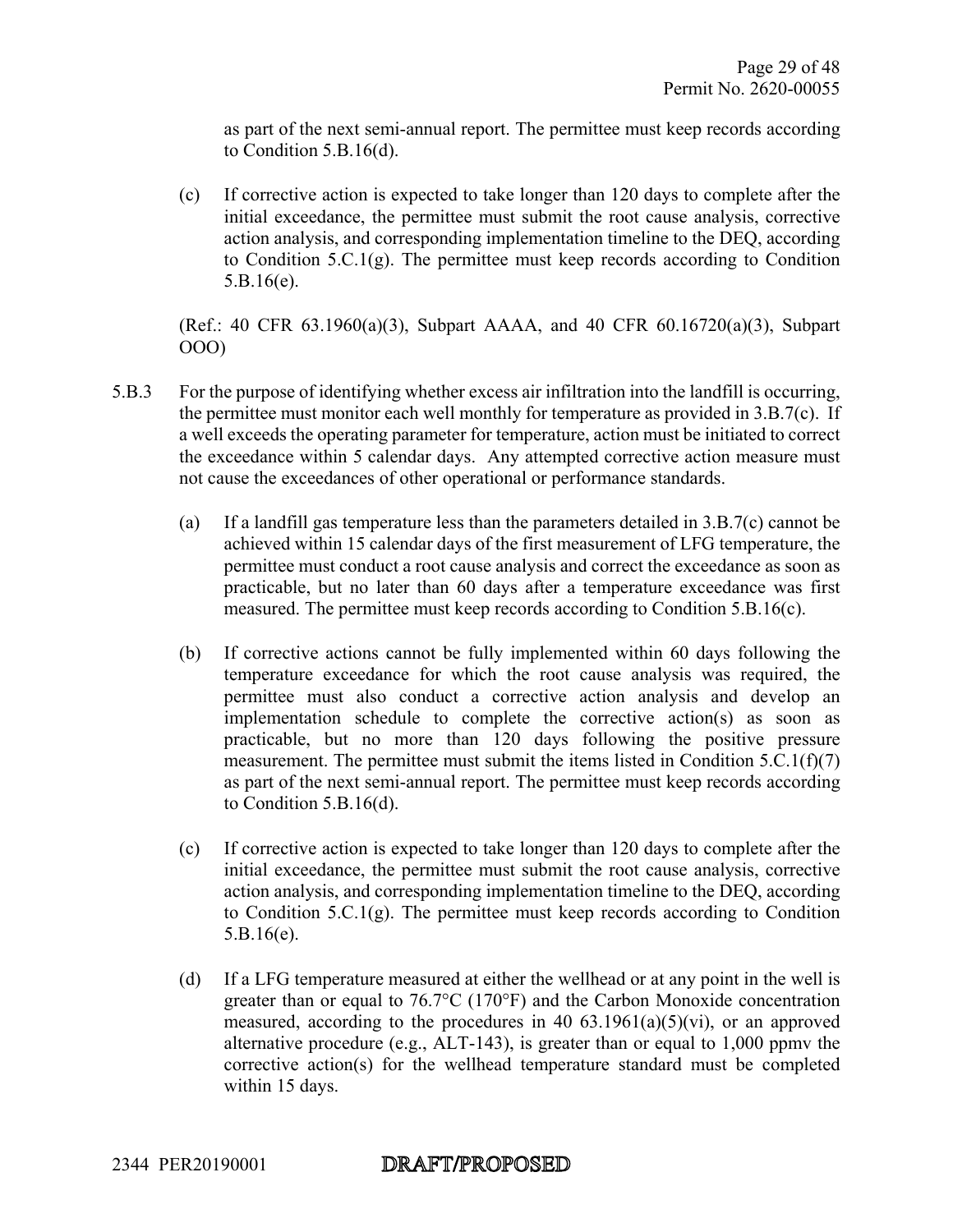(Ref.: 40 CFR 63.1960(a)(4), Subpart AAAA)

- 5.B.4 For Emission Point AA-001, for purposes of compliance with Condition 3.B.7(a), the permittee must place each well or design component as specified in the approved design plan as provided in 5.C.1(b). Each well must be installed no later than 60 days after the date on which the initial solid waste has been in place for a period of:
	- (a) 5 years or more if active; or
	- (b) 2 years or more if closed or at final grade.

(Ref.: 40 CFR 63.1960(b), Subpart AAAA)

- 5.B.5 For Emission Point AA-001, the following procedures must be used for compliance with the surface methane operational standard as provided in Condition 3.B.7(d).
	- (a) After installation and startup of the gas collection system, the permittee must monitor surface concentrations of methane along the entire perimeter of the collection area and along a pattern that traverses the landfill at 30 meter intervals (or a site-specific established spacing) for each collection area on a quarterly basis using an organic vapor analyzer, flame ionization detector, or other portable monitor meeting the specifications provided in Condition 5.B.6.
	- (b) The background concentration must be determined by moving the probe inlet upwind and downwind outside the boundary of the landfill at a distance of at least 30 meters from the perimeter wells.
	- (c) Surface emission monitoring must be performed in accordance with section 8.3.1 of EPA Method 21 of appendix A-7 of part 60 of this chapter, except that the probe inlet must be placed within 5 to 10 centimeters of the ground. Monitoring must be performed during typical meteorological conditions.
	- (d) Any reading of 500 ppm or more above background at any location must be recorded as a monitored exceedance and the actions specified in paragraphs (1) through (4) below must be taken. As long as the specified actions are taken, the exceedance is not a violation of the operational requirements of Condition 3.B.7(d).
		- (1) The location of each monitored exceedance must be marked and the location and concentration recorded. The location must be recorded as latitude and longitude using an instrument with an accuracy of at least 4 meters. The coordinates must be in decimal degrees with at least five decimal places.
		- (2) Cover maintenance or adjustments to the vacuum of the adjacent wells to increase the gas collection in the vicinity of each exceedance must be made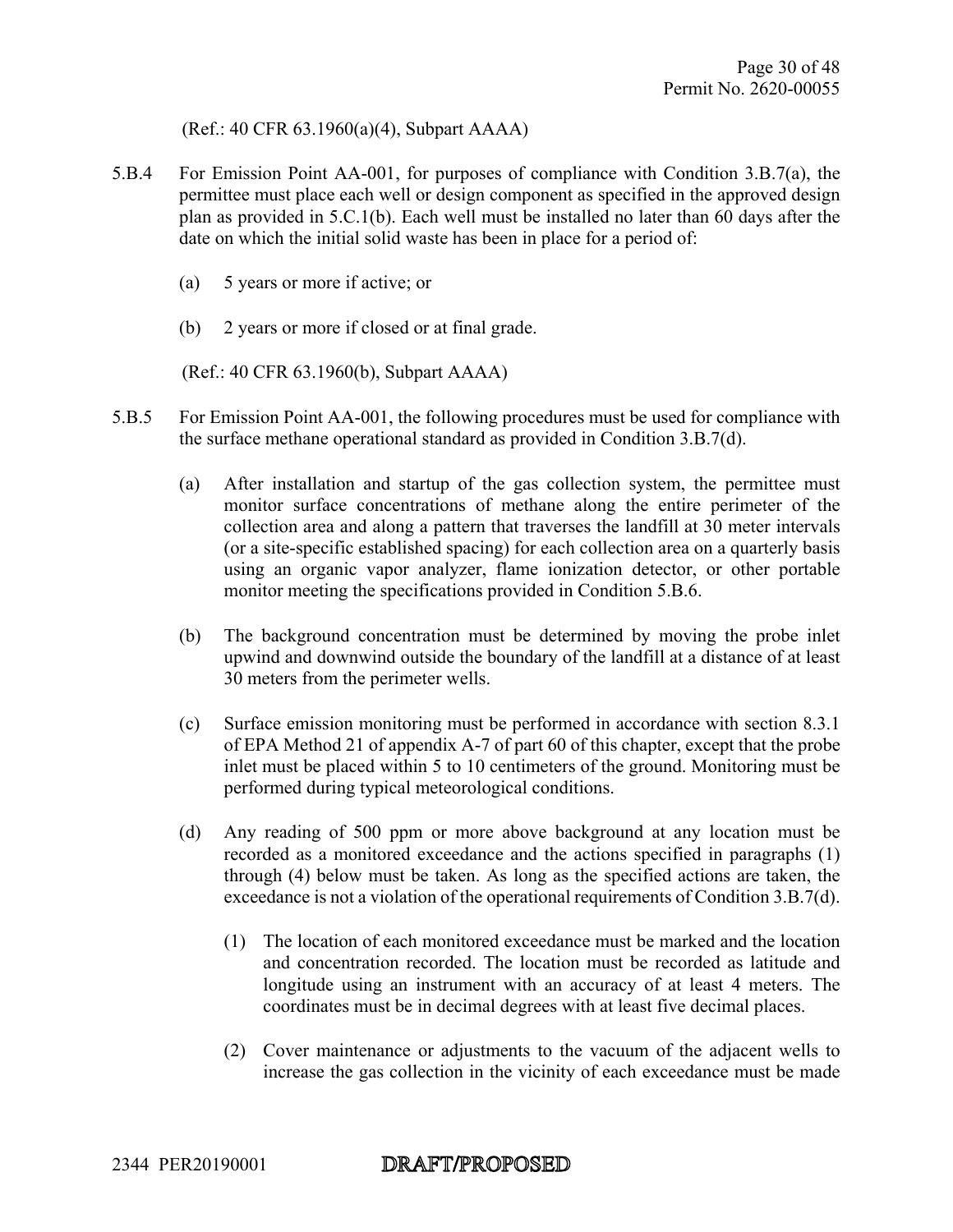and the location must be re-monitored within 10 calendar days of detecting the exceedance.

- (3) If the re-monitoring of the location shows a second exceedance, additional corrective action must be taken and the location must be monitored again within 10 days of the second exceedance. If the re-monitoring shows a third exceedance for the same location, the action specified in paragraph (5) must be taken, and no further monitoring of that location is required until the action specified in paragraph (5) has been taken.
- (4) Any location that initially showed an exceedance but has a methane concentration less than 500 ppm methane above background at the 10-day remonitoring specified in paragraph (2) or (3) must be re-monitored one month from the initial exceedance. If the one-month re-monitoring shows a concentration less than 500 ppm above background, no further monitoring of that location is required until the next quarterly monitoring period. If the onemonth re-monitoring shows an exceedance, the actions specified in paragraph (3) or (5) must be taken.
- (5) For any location where monitored methane concentration equals or exceeds 500 ppm above background three times within a quarterly period, a new well or other collection device must be installed within 120 days of the initial exceedance. An alternative remedy to the exceedance, such as upgrading the blower, header pipes or control device, may be undertaken without prior approval by DEQ, as allowed in the Approved Alternatives of Appendix C. If corrective action does not result in compliance within the 120-day period, an alternative compliance schedule shall be submitted to the DEQ for approval.
- (e) The permittee must implement a program to monitor for cover integrity and implement cover repairs as necessary on a monthly basis.

(Ref.: 40 CFR 63.1960(c), Subpart AAAA)

- 5.B.6 For Emission Point AA-001, to comply with Condition 5.B.5 and 3.B.7(d), the permittee must comply with the following instrumentation specifications and procedures for surface emission monitoring devices:
	- (a) The portable analyzer must meet the instrument specifications provided in section 6 of EPA Method 21 of appendix A of part 60 of this chapter, except that "methane" replaces all references to "VOC".
	- (b) The calibration gas must be methane, diluted to a nominal concentration of 500 ppm in air.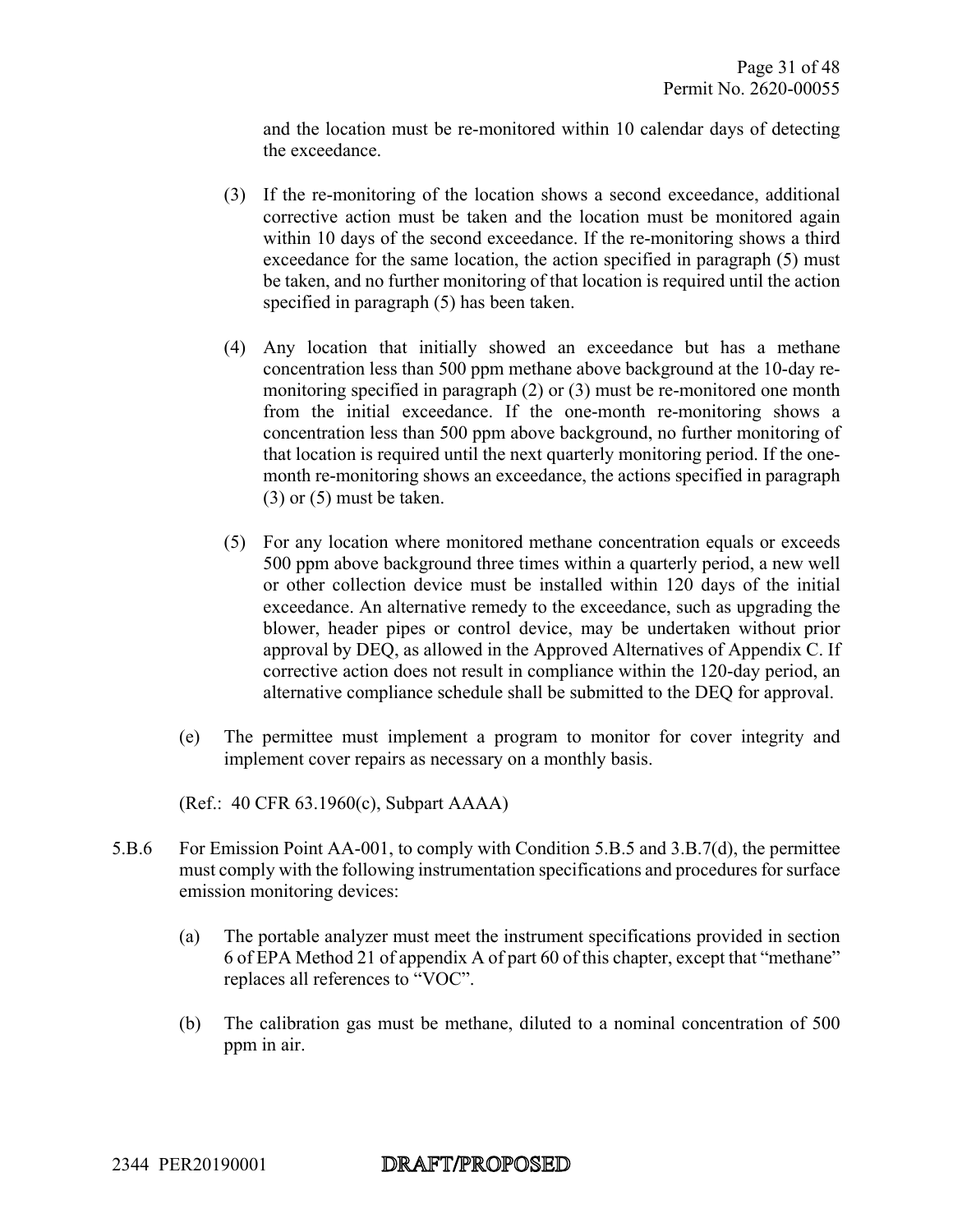- (c) To meet the performance evaluation requirements in section 8.1 of EPA Method 21 of appendix A of part 60 of this chapter, the instrument evaluation procedures of section 8.1 of EPA Method 21 of appendix A of part 60 must be used.
- (d) The calibration procedures provided in sections 8 and 10 of EPA Method 21 of appendix A of part 60 of this chapter must be followed immediately before commencing a surface monitoring survey.

(Ref.: 40 CFR 63.1960(d), Subpart AAAA)

5.B.7 For Emission Point AA-001, during periods of SSM, the permittee must comply with the work practice requirement specified in Condition 3.B.7(e) in lieu of the compliance provisions in of Conditions 5.B.1 through 5.B.6.

(Ref.: 40 CFR 63.1960(e)(2), Subpart AAAA)

- 5.B.8 For Emission Point AA-001, to comply with Condition 3.B.6, the permittee must install a sampling port and a thermometer, other temperature measuring device, or an access port for temperature measurements at each wellhead and:
	- (a) Measure the gauge pressure in the gas collection header on a monthly basis as provided in Condition 5.B.2; and
	- (b) Monitor nitrogen or oxygen concentration in the landfill gas on a monthly basis as determined by the applicable requirements of 40 CFR 63.1961(a)(2)(i), (ii), or (iii).
	- (c) To demonstrate compliance with the temperature operational standards in Condition 3.B.7(c), the permittee must follow the procedures as specified in Condition 5.B.8. Monitor temperature of the landfill gas on a monthly basis as provided in of Condition 5.B.3. The temperature measuring device must be calibrated annually using the procedure in Section 10.3 of EPA Method 2 of Appendix A-1 to Part 60 and keep records according to Condition 5.B.16.
	- (d) Unless a higher operating value is approved by the DEQ, enhanced monitoring at each wellhead with a measurement of landfill gas temperature greater than or equal to  $62.8$ <sup>o</sup>C  $(145$ <sup>o</sup>F) must occur as follows:
		- (1) Visual observations for subsurface oxidation events (smoke, smoldering ash, damage to well) within the radius of influence of the well.
		- (2) Monitor oxygen concentration as provided in paragraph (b) of this section;
		- (3) Monitor temperature of the landfill gas at the wellhead as provided in paragraph (c) of this section.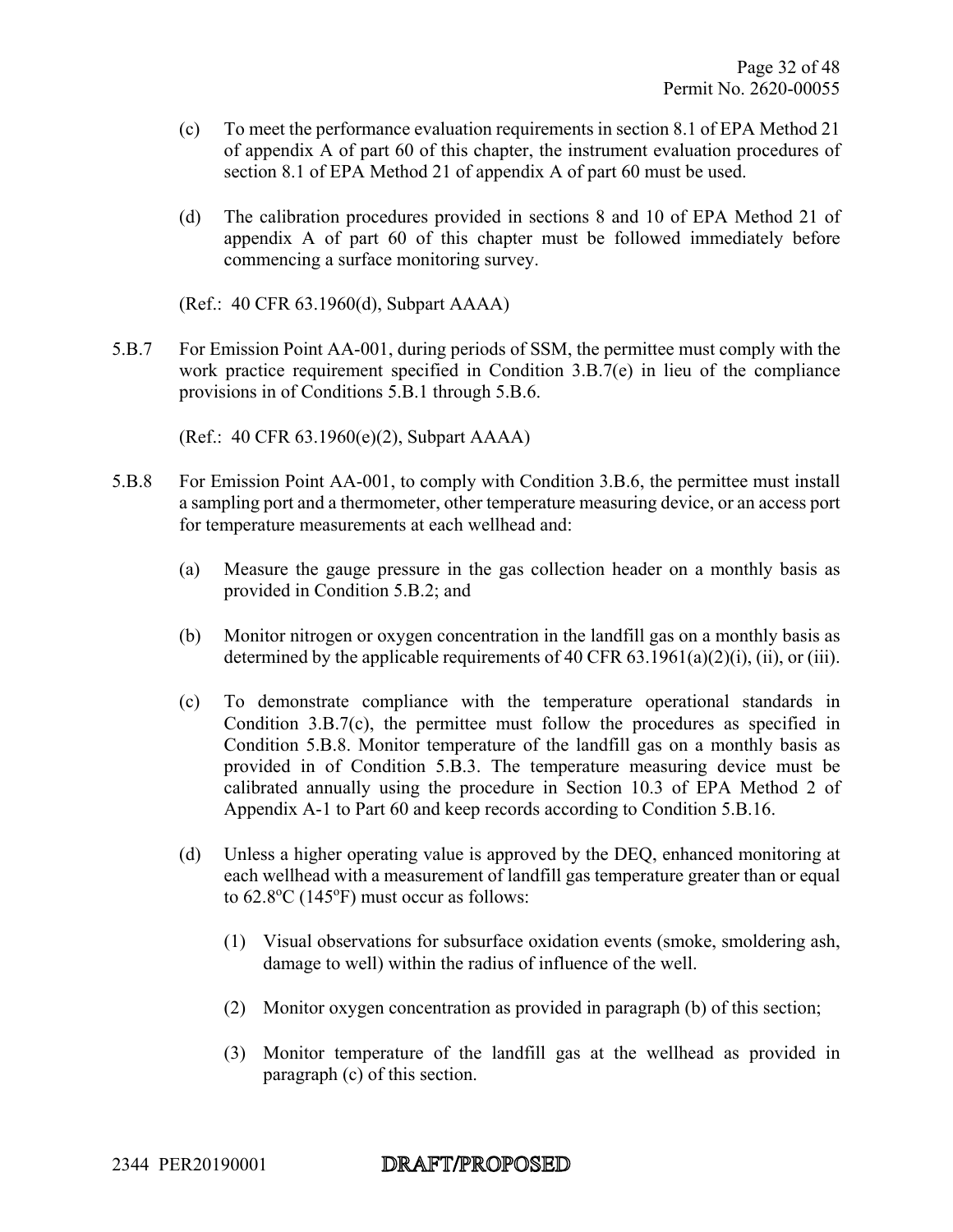- (4) Monitor temperature of the landfill gas every 10 vertical feet of the well as provided in paragraph (e) of this section.
- (5) Monitor the methane concentration with a methane meter using EPA Method 3C of appendix A-6 to part 60, EPA Method 18 of appendix A-6 to part 60 of this chapter, or a portable gas composition analyzer to monitor the methane levels provided that the analyzer is calibrated and the analyzer meets all quality assurance and quality control requirements for EPA Method 3C or EPA Method 18.
- (6) Monitoring Carbon Monoxide concentrations as follows:
	- (i) Collect the sample from the wellhead sampling port in a passivated canister or multi-layer foil gas sampling bag (such as the Cali-5-Bond Bag) and analyze the sample using EPA Method 10 of Appendix A-4 to Part 60 of this chapter, or an equivalent method with a detection limit of at least 100 ppmv of carbon monoxide in high concentrations of methane (e.g., ALT-143).
	- (ii) Collect and analyze the sample from the wellhead using EPA Method 10 of Appendix A-4 to Part 60, or an approved alternative procedure (e.g., ALT-143), to measure carbon monoxide concentrations.
- (7) The enhanced monitoring included in Condition 5.B.8(d)(1)-(6) must begin 7 days after the first measurement of landfill gas temperature greater than 62.8°C (145°F); and
- (8) The enhanced monitoring in Condition  $5.B.8(d)(1)-(6)$  must be conducted on a weekly basis. If four consecutive weekly carbon monoxide readings are under 100 ppmv, then enhanced monitoring may be decreased to monthly. However, if carbon monoxide readings exceed 100 ppmv again, the landfill must return to weekly monitoring.
- (9) The enhanced monitoring in 5.B.8(d) can be stopped once a higher operating value is approved, at which time the monitoring provisions issued with the higher operating value should be followed, or once the measurement of LFG temperature at the wellhead is less than or equal to  $62.8^{\circ}$ C (145 $^{\circ}$ F).
- (e) For each wellhead with a measurement of landfill gas temperature greater than or equal to  $73.9^{\circ}$ C (165 $^{\circ}$ F), annually monitor temperature of the landfill gas every 10 vertical feet of the well. This temperature can be monitored either with a removable thermometer, or using temporary or permanent thermocouples installed in the well.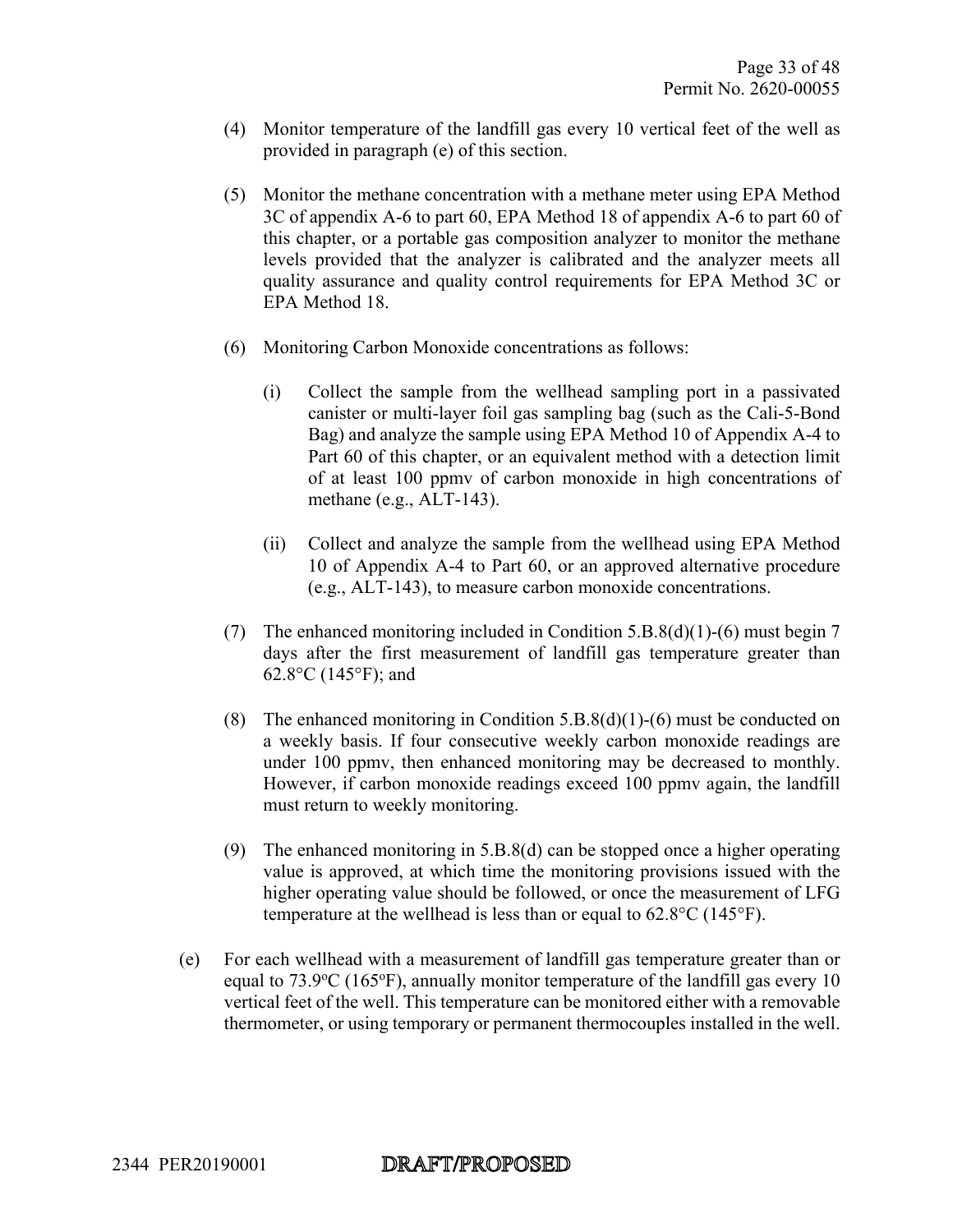(Ref.: 40 CFR 63.1961(a)(1), (2), (3), (4), (5), and (6), Subpart AAAA)

- 5.B.9 For Emission Point AA-001, the permittee must install, calibrate, maintain, and operate the following equipment for the non-enclosed flare according to the manufacturer's specifications:
	- (a) A heat sensing device, such as an ultraviolet beam sensor or thermocouple, at the pilot light or the flame itself to indicate the continuous presence of a flame; and
	- (b) A device that records flow to the flare and bypass of the flare (if applicable). The permittee must:
		- (1) Install, calibrate, and maintain a gas flow rate measurement device that records the flow to the control device at least every 15 minutes; and
		- (2) Secure the bypass line valve in the closed position with a car-seal or a lockand-key type configuration. A visual inspection of the seal or closure mechanism must be performed at least once every month to ensure that the valve is maintained in the closed position and that the gas flow is not diverted through the bypass line. (It is important to note that this regulation does not apply if there is no by-pass line present.)

(Ref.: 40 CFR 63.1961(c), Subpart AAAA)

5.B.10 For Emission Point AA-001, to demonstrate compliance with the 500-ppm surface methane operational standard in Condition 3.B.7(d), the permittee must monitor surface concentrations of methane according to the procedures in Condition 5.B.5 and the instrument specifications in Condition 5.B.6. For location, the permittee must determine the latitude and longitude coordinates of each exceedance using an instrument with an accuracy of at least 4 meters and the coordinates must be in decimal degrees with at least five decimal places. In the semi-annual report in Condition 5.C.1(f), the permittee must report the location of each exceedance of the 500-ppm methane concentration and the concentration recorded at each location for which an exceedance was recorded in the previous month. Any closed landfill that has no monitored exceedances of the operational standard in three consecutive quarterly monitoring periods may skip to annual monitoring. Any methane reading of 500 ppm or more above background detected during the annual monitoring returns the frequency for that landfill to quarterly monitoring. A closed landfill may include a "closed area," as defined in 40 CFR 63.1990, if the closed area has been closed and capped according to RCRA Subtitle D and the Mississippi Nonhazardous Solid Waste Management Regulations, 11 Miss. Admin. Code Pt. 4, Ch. 1.

(Ref.: 40 CFR 63.1961(f), Subpart AAAA)

2344 PER20190001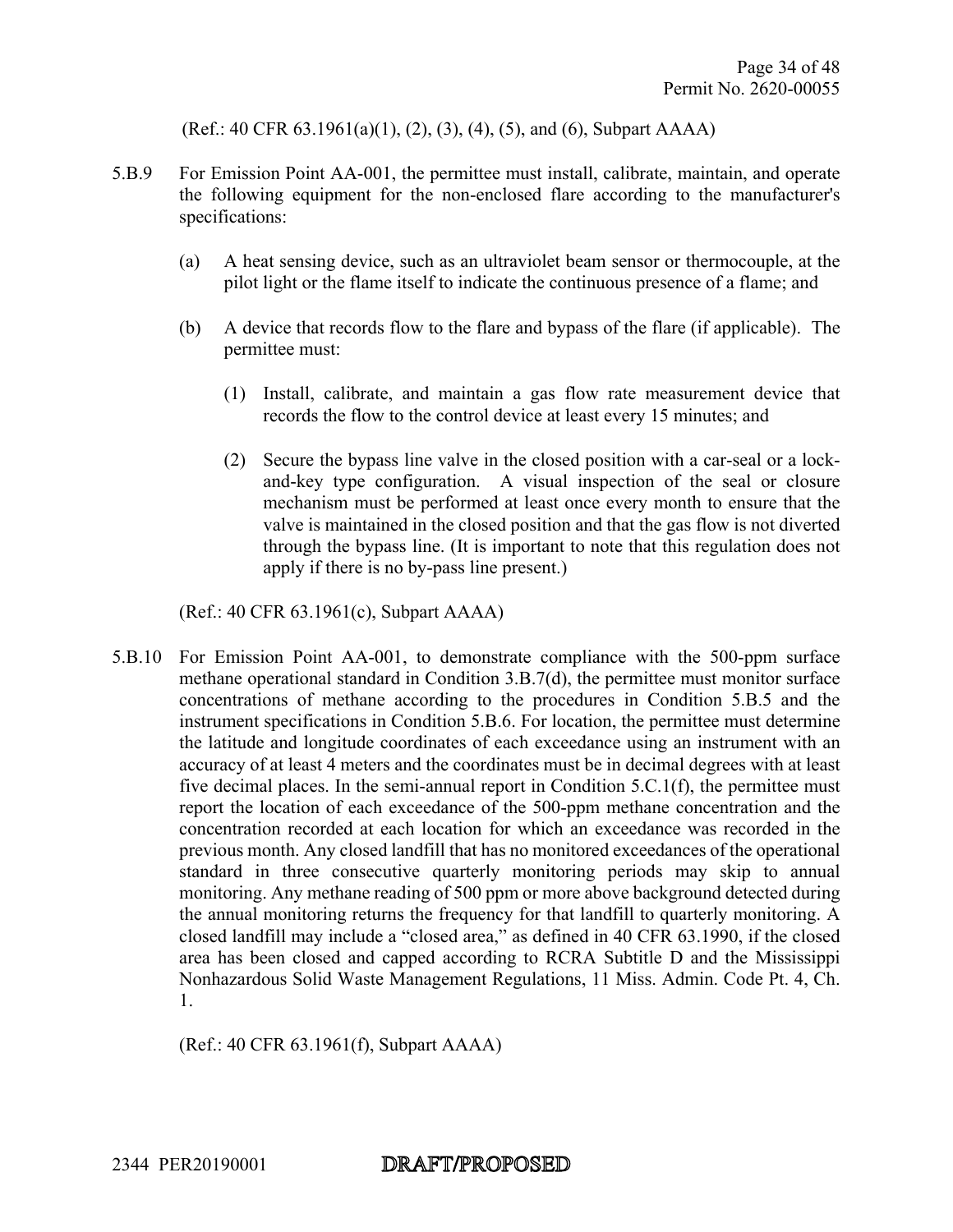5.B.11 For Emission Point AA-001, the monitoring requirements of Conditions 5.B.8 and 5.B.9 apply at all times the affected source is operating, except for periods of monitoring system malfunctions, repairs associated with monitoring system malfunctions, and required monitoring system quality assurance or quality control activities. A monitoring system malfunction is any sudden, infrequent, not reasonably preventable failure of the monitoring system to provide valid data. Monitoring system failures that are caused in part by poor maintenance or careless operation are not malfunctions. The permittee shall complete monitoring system repairs in response to monitoring system malfunctions and return the monitoring system to operation as expeditiously as practicable.

(Ref.: 40 CFR 63.1961(h), Subpart AAAA)

5.B.12 For Emission Point AA-001, the permittee must keep for at least 5 years up-to-date, readily accessible, on-site records of the design capacity report, the current amount of solid waste in-place, and the year-by-year waste acceptance rate. Off-site records may be maintained if they are retrievable within 4 hours. Either paper copy or electronic formats are acceptable.

(Ref.: 40 CFR 63.1983(a), Subpart AAAA, and 40 CFR 62.16726(a), Subpart OOO)

- 5.B.13 For Emission Point AA-001, the permittee must keep up-to-date, readily accessible records for the life of the control system equipment of the data listed below as measured during the initial performance test or compliance determination. Records of subsequent tests or monitoring must be maintained for a minimum of 5 years. Records of the control device vendor specifications must be maintained until removal.
	- (a) The maximum expected gas generation flow rate as calculated in 40 CFR 63.1960(a)(1)(i).
	- (b) The density of wells, horizontal collectors, surface collectors, or other gas extraction devices determined using the procedures specified in 40 CFR 63.1962(a)(1) and (2).
	- (c) The flare type (i.e., steam-assisted, air-assisted, or nonassisted), all visible emission readings, heat content determination, flow rate or bypass flow rate measurements, and exit velocity determinations made during the performance test as specified in 40 CFR 63.11 and 40 CFR 60.18; continuous records of the flare pilot flame or flare flame monitoring and records of all periods of operations during which the pilot flame or the flare flame is absent.

(Ref.: 40 CFR 63.1983(b)(1) and (4), Subpart AAAA, and 40 CFR 62.16726(b)(1) and (4), Subpart OOO)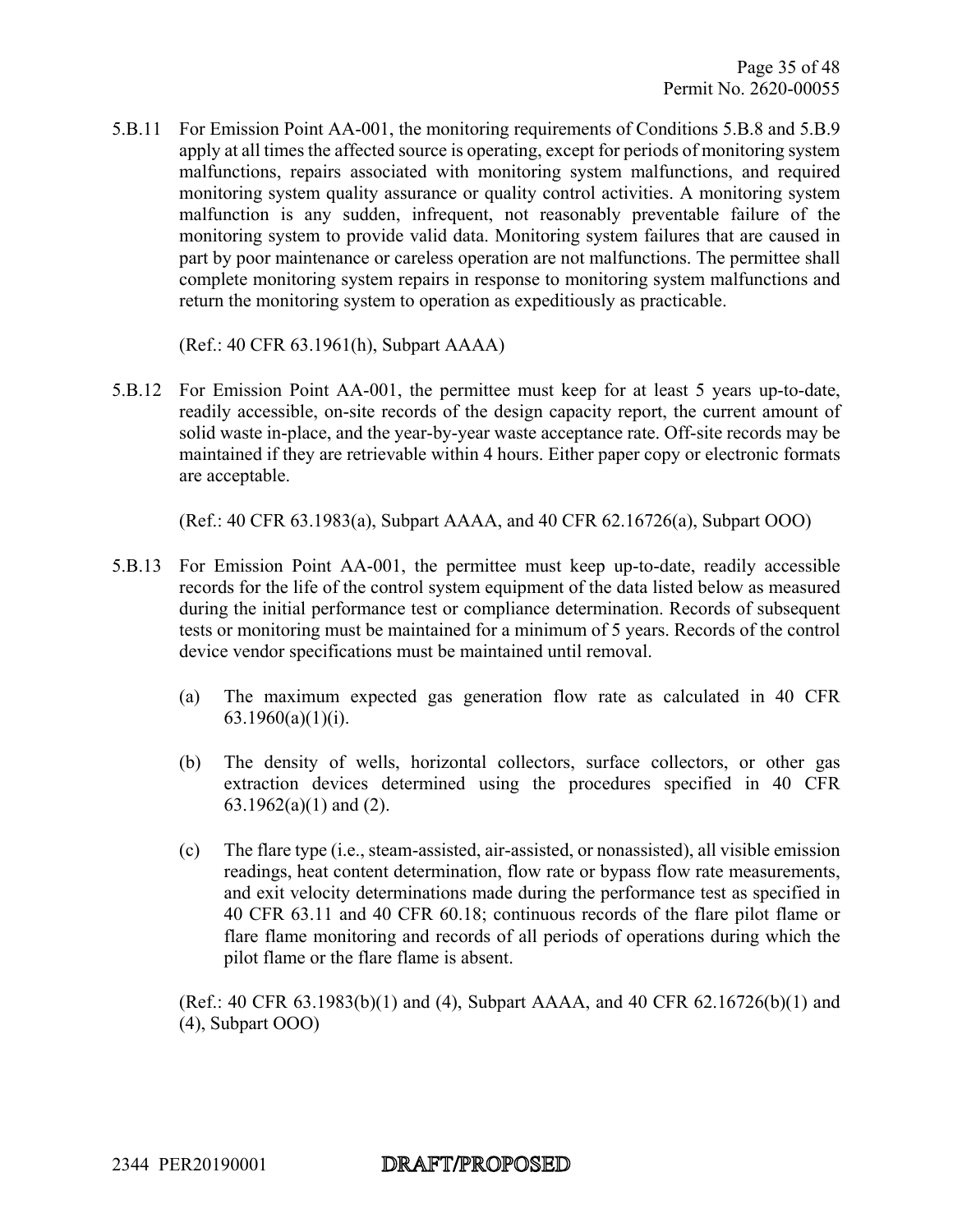- 5.B.14 For Emission Point AA-001, the permittee must keep for 5 years up-to-date, readily accessible continuous records of the equipment operating parameters specified to be monitored in Conditions 5.B.8 through 5.B.11.
	- (a) The permittee must keep up-to-date, readily accessible continuous records of the indication of flow to the control system and the indication of bypass flow or records of monthly inspections of car-seals or lock-and-key configurations used to seal bypass lines, specified under Condition 5.B.9.
	- (b) The permittee must keep up-to-date, readily accessible continuous records of the flame or flare pilot flame monitoring specified under Condition 5.B.9, and up-todate, readily accessible records of all periods of operation in which the flame or flare pilot flame is absent.
	- (c) The permittee must keep records of periods when the collection system or control device is not operating.
	- (d) The permittee must record the date, time, and duration of each startup and/or shutdown period, recording the periods when the affected source was subject to Condition 3.B.7(e).
	- (e) In the event that an affected unit fails to meet an applicable standard of Condition 3.B.7(e), record the information below in this paragraph:
		- (1) For each failure record the date, time and duration of each failure and the cause of such events (including unknown cause, if applicable).
		- (2) For each failure to meet an applicable standard; record and retain a list of the affected sources or equipment.
		- (3) Record actions taken to minimize emissions in accordance with the general duty of Condition 3.B.5 and any corrective actions taken to return the affected unit to its normal or usual manner of operation.
	- (f) The permittee must keep the written procedures required by 40 CFR  $(63.8(d)(2))$  on record for the life of the affected source or until the affected source is no longer subject to the provisions of this part, to be made available for inspection, upon request, by the DEQ. If the performance evaluation plan is revised, the permittee must keep previous (i.e., superseded) versions of the performance evaluation plan on record to be made available for inspection, upon request, by the DEQ, for a period of 5 years after each revision to the plan. The program of corrective action should be included in the plan required under 40 CFR 63.8(d)(2).

(Ref.: 40 CFR 63.1983(c), Subpart AAAA)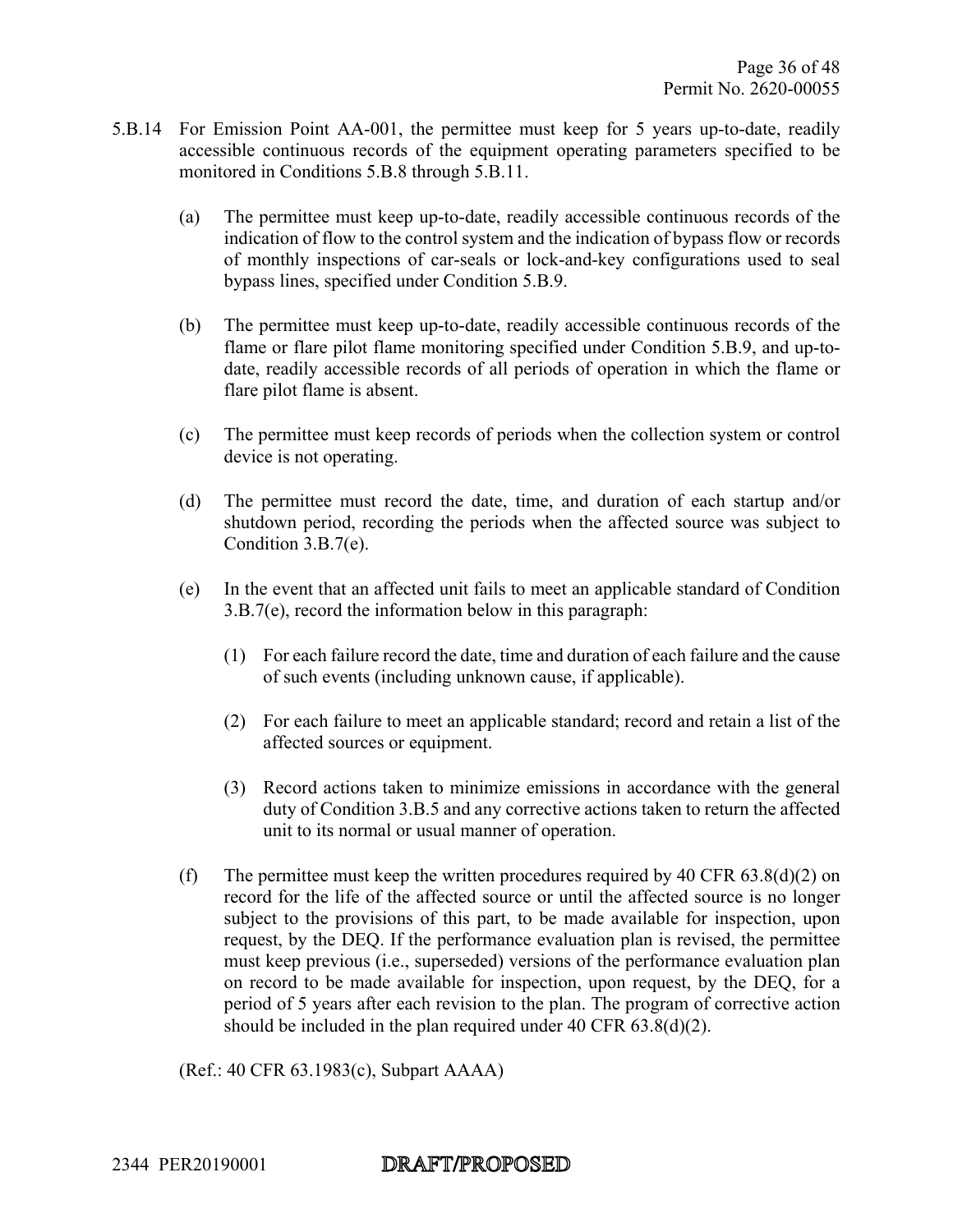- 5.B.15 The permittee must keep for the life of the collection system an up-to-date, readily accessible plot map showing each existing and planned collector in the system and providing a unique identification location label for each collector, including the following records:
	- (a) Up-to-date, readily accessible records of the installation date and location of all newly installed collectors as specified under Condition 5.B.4.
	- (b) Accessible documentation of the nature, date of deposition, amount, and location of asbestos-containing or nondegradable waste excluded from collection as provided in 40 CFR  $(63.1962(a)(3)(i)$  and 40 CFR  $(62.16728(a)(3)(i)$ , as well as any nonproductive areas excluded from collection as provided in 40 CFR 63.1962(a)(3)(ii) and 40 CFR 62.16728(a)(3)(ii)

(Ref.: 40 CFR 63.1983(d), Subpart AAAA, and 40 CFR 62.16726(d), Subpart OOO)

- 5.B.16 For Emission Point AA-001, the permittee must keep for at least 5 years up-to-date, readily accessible records of the following:
	- (a) All collection and control system exceedances of the operational standards in Condition 3.B.7, the reading in the subsequent month whether or not the second reading is an exceedance, and the location of each exceedance.
	- (b) Each wellhead temperature monitoring value of greater than 62.8 degrees Celsius (145 degrees Fahrenheit), each wellhead nitrogen level at or above 20 percent, and each wellhead oxygen level at or above 5 percent, as well as records of all enhanced monitoring activities required by Condition 5.B.8 and a record of email transmission related to the 24-hour high temperature report required by Condition 5.C.1(h).
	- (c) For any root cause analysis for which corrective actions are required in Condition 5.B.2(a) or 5.B.3(a), keep a record of the root cause analysis conducted, including a description of the recommended corrective action(s) taken, and the date(s) the corrective action(s) were completed.
	- (d) For any root cause analysis for which corrective actions are required in Condition 5.B.2(b) or 5.B.3(b), keep a record of the root cause analysis conducted, the corrective action analysis, the date for corrective action(s) already completed following the positive pressure reading or high temperature reading, and, for action(s) not already completed, a schedule for implementation, including proposed commencement and completion dates.
	- (e) For any root cause analysis for which corrective actions are required in Condition 5.B.2(c) or 5.B.3(c), keep a record of the root cause analysis conducted, the corrective action analysis, the date for corrective action(s) already completed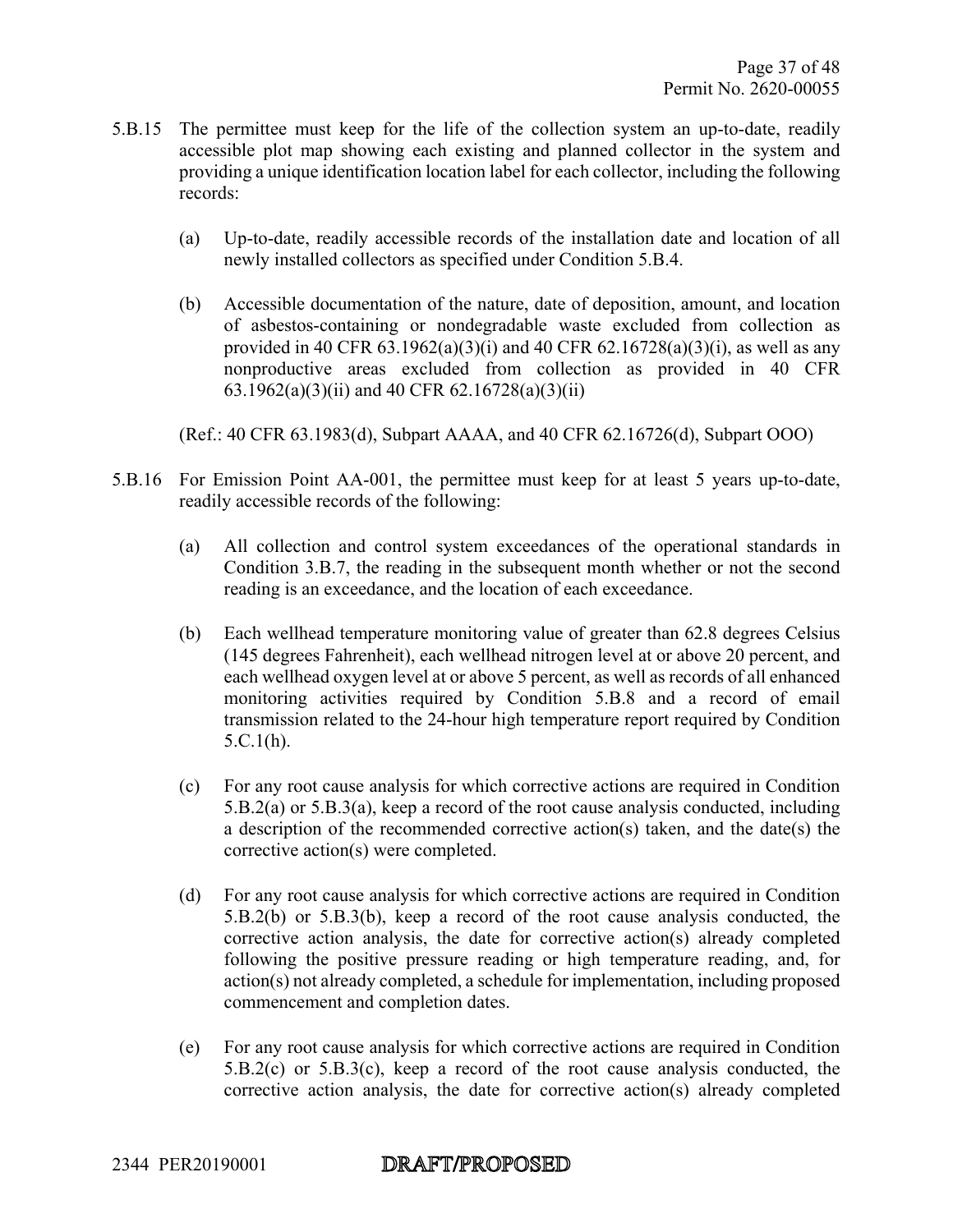following the positive pressure reading or high temperature reading, for action(s) not already completed, a schedule for implementation, including proposed commencement and completion dates, and a copy of any comments or final approval on the corrective action analysis or schedule from the DEQ.

(f) Upon Permit Issuance, the Permittee will comply with the provisions in 40 CFR 63.1958, 63.1960, and 63.1961 in lieu of 40 CFR 62.16716, 62.16720, and 62.16722. Compliance with 40 CFR 63.1958, 63.1960, and 63.1961 shall be maintained until the GCCS is removed in accordance with Condition 3.B.8(d).

(Ref.: 40 CFR 63.1983(e), Subpart AAAA, and 40 CFR 62.16726(e), Subpart OOO)

5.B.17 For Emission Point AA-001, the permittee must keep for at least 5 years up-to-date, readily accessible records of all collection and control system monitoring data for parameters measured in Condition 5.B.8.

(Ref.: 40 CFR 63.1983(g), Subpart AAAA, and 40 CFR 62.16726(h), Subpart OOO)

- 5.B.18 Electronic Records:
	- (a) Any records required to be maintained by 40 CFR 63, Subpart AAAA, may be maintained in electronic format. This ability to maintain electronic copies does not affect the requirement for facilities to make records, data, and reports available upon request to DEQ as part of an on-site compliance evaluation.
	- (b) Any records required to be maintained by 40 CFR 62, Subpart OOO that are submitted electronically via the EPA's CDX may be maintained in electronic format.

(Ref.: 40 CFR 63.1983(i), Subpart AAAA, and 40 CFR 62.16726 (i), Subpart OOO)

- 5.B.19 For Emission Point AA-001, for all asbestos-containing waste material received, the permittee shall:
	- (a) Maintain waste shipment records, using a form similar to that shown in Figure 4 in 40 CFR 61.154, and include the following information:
		- (1) The name, address, and telephone number of the waste generator.
		- (2) The name, address, and telephone number of the transporter(s).
		- (3) The quantity of the asbestos-containing waste material in cubic meters (cubic yards).
		- (4) The presence of improperly enclosed or uncovered waste or any asbestoscontaining waste material not sealed in leak-tight containers. Report in writing to the local, State, or EPA Regional office responsible for administering the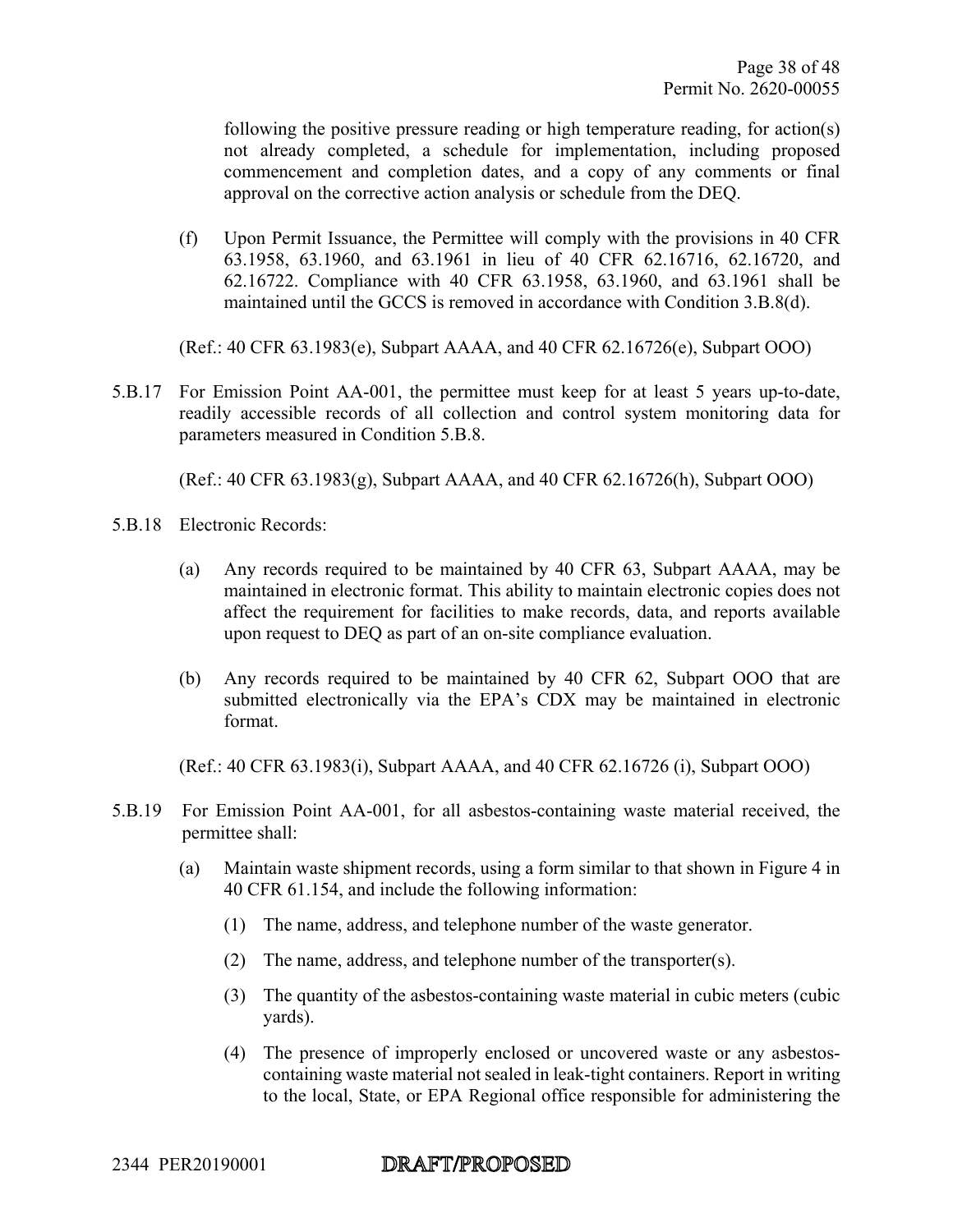asbestos NESHAP program for the waste generator (identified in the waste shipment record), and, if different, the DEQ, by the following working day, the presence of a significant amount of improperly enclosed or uncovered waste. Submit a copy of the waste shipment record along with the report.

- (5) The date of the receipt.
- (b) As soon as possible and no longer than 30 days after receipt of the waste, send a copy of the signed waste shipment record to the waste generator.
- (c) Upon discovering a discrepancy between the quantity of waste designated on the waste shipment records and the quantity actually received, attempt to reconcile the discrepancy with the waste generator. If the discrepancy is not resolved within 15 days after receiving the waste, immediately report in writing to the DEQ for the waste generator (identified in the waste shipment record) and the disposal site. Describe the discrepancy and attempts to reconcile it and submit a copy of the waste shipment record along with the report.
- (d) Retain a copy of all records and reports required by this condition for at least five (5) years.

(Ref.: 40 CFR 61.154(e), Subpart M and 11 Miss. Admin. Code Pt. 2, R. 6.3.A(3)(b)(2).)

5.B.20 For Emission Point AA-001, the permittee shall maintain, until closure, records of the location, depth and area, and quantity in cubic meters (or cubic yards) of asbestoscontaining waste material within the disposal site on a map or diagram of the disposal area.

(Ref.: 40 CFR 61.154(f), Subpart M)

5.B.21 For Emission Point AA-001, upon closure, the permittee shall comply with the provisions of 40 CFR 61.151.

(Ref.: 40 CFR 61.154(g), Subpart M)

5.B.22 For Emission Point AA-001, the permittee shall furnish, upon request, and make available during normal business hours for inspection by the DEQ, all records required under 40 CFR 61.154.

(Ref.: 40 CFR 61.154(i), Subpart M)

5.B.23 For Emission Point AA-001, if the permittee chooses to comply with the no visible emissions compliance option in Condition 3.B.11(a), the permittee shall conduct daily visible observations for visible emissions at the boundary of the waste disposal site. Upon observing any visible emissions, the permittee shall take immediate corrective measures to eliminate visible emissions. The permittee shall keep a daily log indicating the following: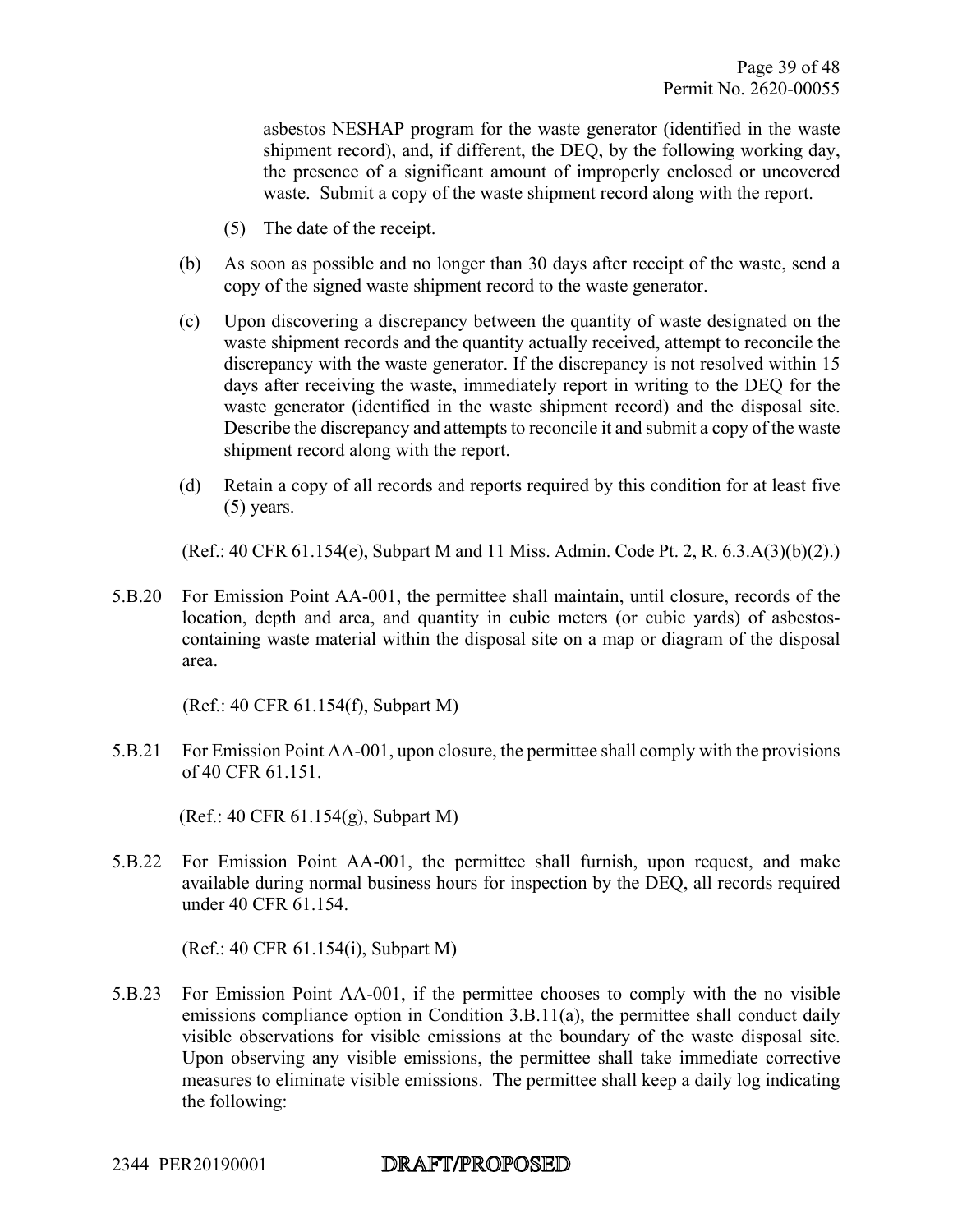- (a) Whether asbestos-containing materials were disposed of;
- (b) The results of a visible emissions observation conducted at the boundary of the waste disposal site for each day asbestos-containing materials are disposed; and
- (c) If visible emissions are noted, the corrective measures taken to eliminate visible emissions.

(Ref.: 11 Miss. Admin. Code Pt. 2, R. 6.3.A(3)(a)(2).)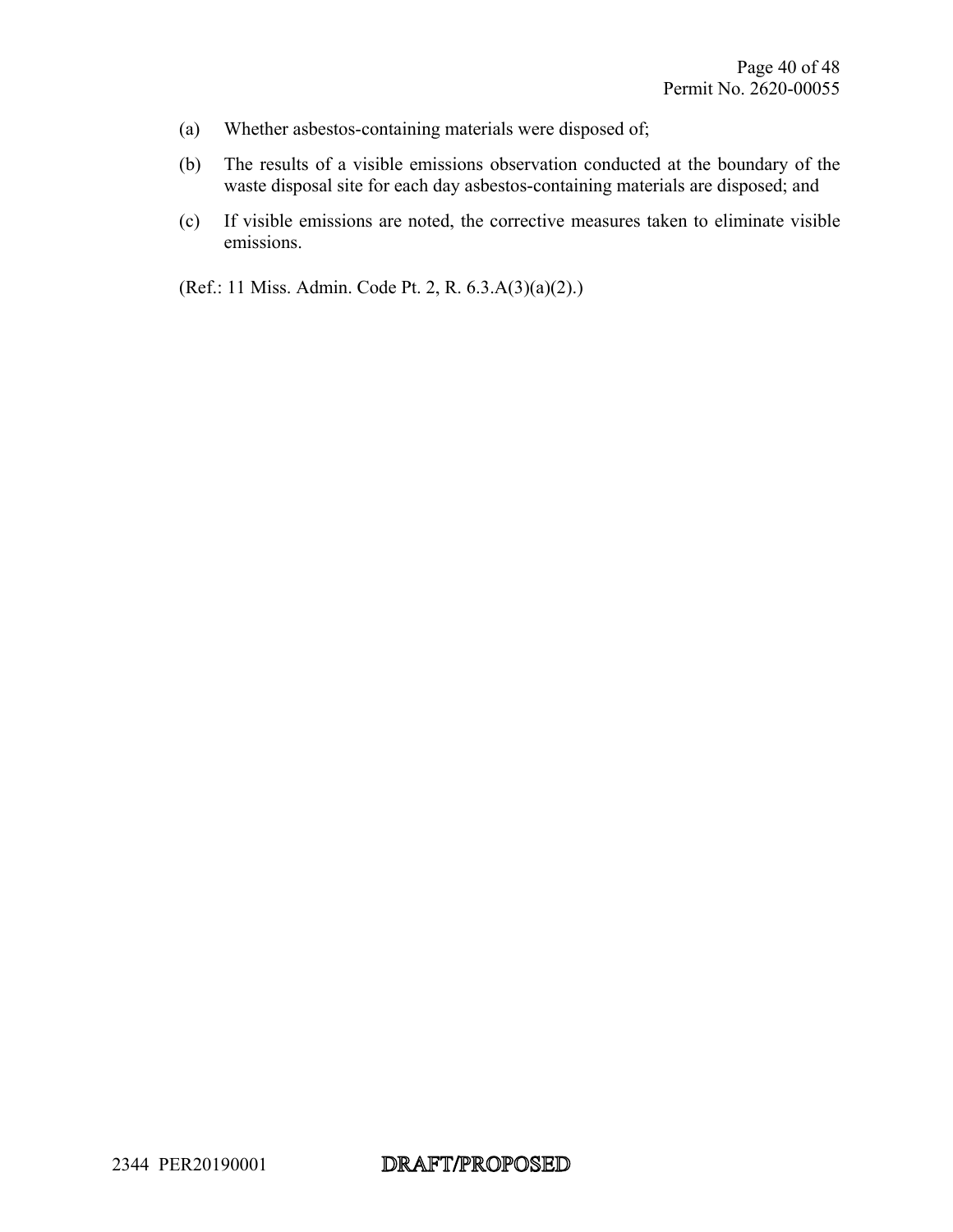| Emission<br>Point(s) | Applicable Requirement                            | Condition<br>Number | Pollutant/<br>Parameter<br>Monitored | Reporting Requirement                                     |
|----------------------|---------------------------------------------------|---------------------|--------------------------------------|-----------------------------------------------------------|
| $AA-001$             | 40 CFR 63.1981, Subpart AAAA;                     | 5.C.1(a)            | Reports                              | NMOC emission rate report                                 |
|                      | 40 CFR 62.16724, Subpart OOO                      |                     |                                      |                                                           |
|                      |                                                   | 5.C.1(b)            |                                      | Collection and control system<br>design plan              |
|                      |                                                   | 5.C.1(c)            |                                      | Revised design plan                                       |
|                      |                                                   | 5.C.1(d)            |                                      | Closure report                                            |
|                      |                                                   | 5.C.1(e)            |                                      | Equipment removal report                                  |
|                      |                                                   | 5.C.1(f)            |                                      | Semiannual report                                         |
|                      |                                                   | 5.C.1(g)            |                                      | Corrective action report                                  |
|                      |                                                   | 5.C.1(h)            |                                      | Electronic reporting                                      |
|                      | 40 CFR $61.154(g)$ and $61.151(e)$ , Subpart<br>M | 5.C.2               | Ashestos                             | Deed requirements                                         |
|                      | 40 CFR 61.154(h), Subpart M                       | 5.C.3               |                                      | Asbestos waste disposal records                           |
|                      | 40 CFR 61.154(j), Subpart M                       | 5.C.4               |                                      | Excavating or disturbing asbestos-<br>containing material |

#### C. Specific Reporting Requirements

- 5.C.1 For Emission Point AA-001, the permittee must submit the reports specified below and the reports specified in Table 1 to Subpart AAAA. (The permittee does not need to resubmit report(s) under 40 CFR 63.1981 and 40 CFR 62.1724 if such reports were already submitted per the requirements of 40 CFR Part 60, Subpart WWW on or before June 21, 2021.) The reports below shall be submitted to both DEQ and EPA Region 4 unless otherwise specified.
	- (a) *NMOC emission rate report*. The permittee is exempted from the requirements to submit an NMOC emission rate report under 40 CFR 63.1981(c) during such time as the collection and control system is in operation and in compliance with Conditions 3.B.6, 3.B.7, and 5.B.1 through 5.B.7.
	- (b) *Collection and control system design plan*. A collection and control system design plan was received on August 16, 2018, and approved by DEQ on February 28, 2019.
	- (c) *Revised design plan*. The permittee must submit a revised design plan for approval as follows:
		- (1) At least 90 days before expanding operations to an area not covered by the previously approved design plan.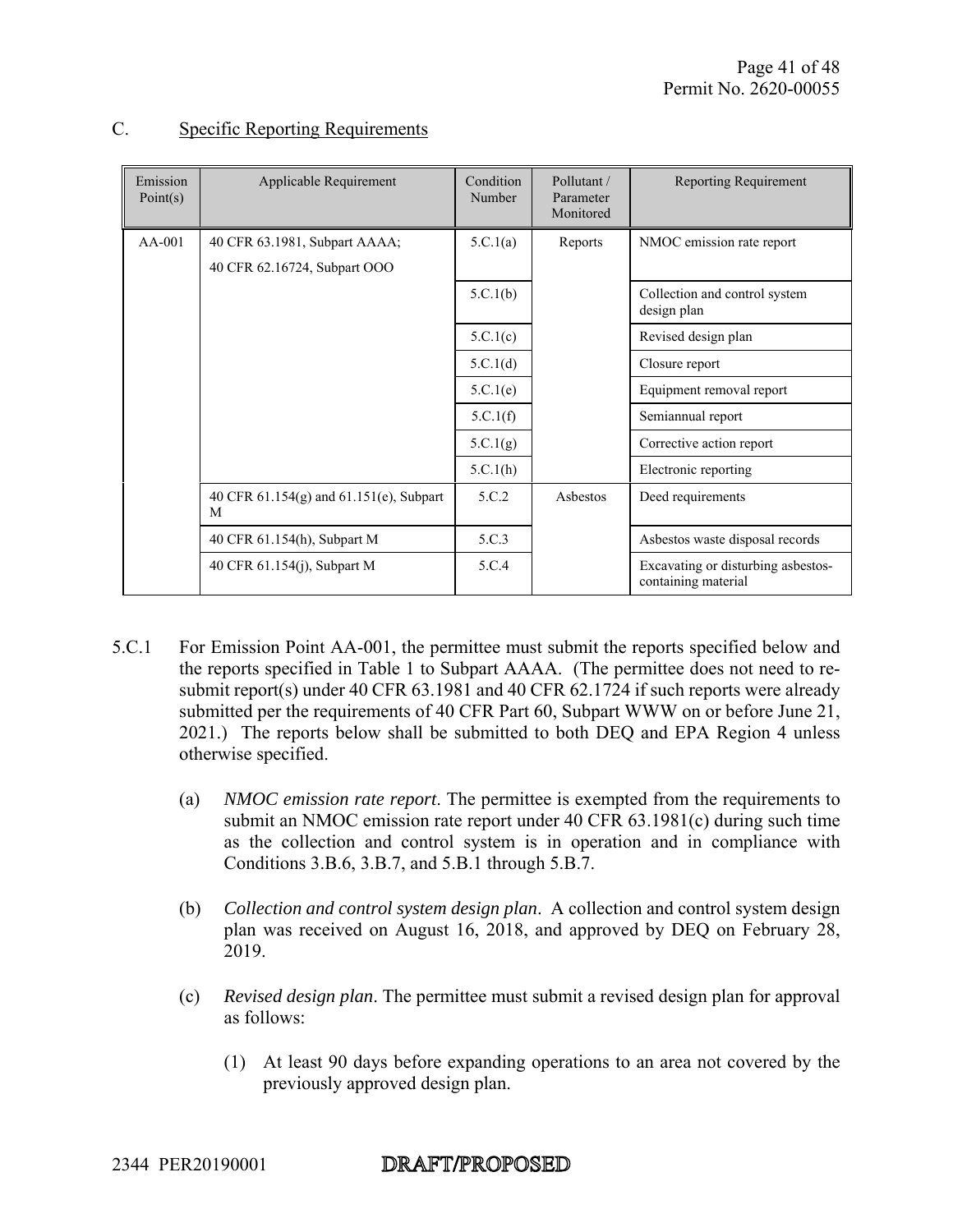- (2) Prior to installing or expanding the gas collection system in a way that is not consistent with the design plan that was submitted to the DEQ.
- (d) *Closure report*. The permittee must submit a closure report within 30 days of waste acceptance cessation. Additional information may be requested as necessary to verify that permanent closure has taken place in accordance with the requirements of 40 CFR 258.60 of this chapter. If a closure report has been submitted, no additional wastes may be placed into the landfill without filing a notification of modification as described under 40 CFR 63.9(b) and 40 CFR 60.7(a)(4).
- (e) *Equipment removal report*. The permittee must submit an equipment removal report 30 days prior to removal or cessation of operation of the control equipment. The equipment removal report must contain all of the following items:
	- (1) A copy of the closure report submitted in accordance with Condition 5.C.1(d);
	- (2) A copy of the initial performance test report demonstrating that the 15-year minimum control period has expired, or information that demonstrates that the gas collection and control system will be unable to operate for 15 years due to declining gas flows. In the equipment removal report, the process unit(s) tested, the pollutant(s) tested, and the date that such performance test was conducted may be submitted in lieu of the performance test report if the report has been previously submitted to DEQ and the EPA's Central Data Exchange (CDX); and
	- (3) Dated copies of three successive NMOC emission rate reports demonstrating that the landfill is no longer producing 34 Mg or greater of NMOC per year, unless the NMOC emission rate reports have been submitted to DEQ and the EPA's CDX. If the reports have been previously submitted to DEQ and to the EPA's CDX, a statement that the NMOC emission rate reports have been submitted and the dates the reports were submitted maybe be included in the equipment removal report in lieu of the NMOC emission rate reports.

Additional information may be requested as necessary to verify that all of the conditions for removal in 40 CFR 63.1957(b) and 40 CFR 62.16714(f) have been met.

- (f) *Semi-annual report*. The permittee shall submit semiannual reports to DEQ in accordance with Condition 5.A.4. The semi-annual reports must contain the following information:
	- (1) Number of times that applicable parameters monitored under Condition 3.B.7 (b), (c), and (d) were exceeded and when the gas collection and control system was not operating under Condition 3.B.7(e), including periods of SSM. Provide a statement of the wellhead operational standard for temperature and oxygen or nitrogen you are complying with for the period covered by the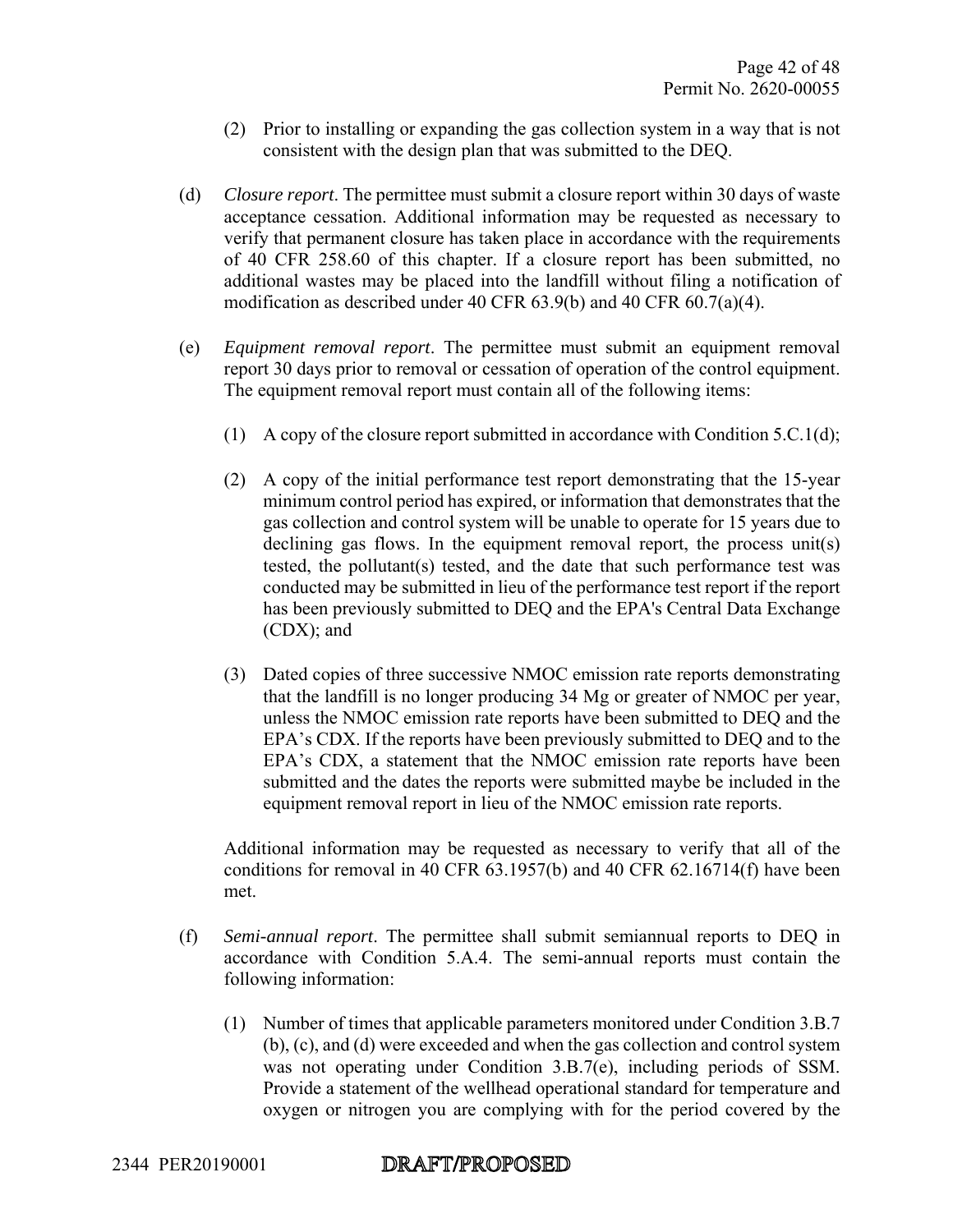report. For each instance, report the date, time, and duration of each exceedance.

- (2) Description and duration of all periods when the gas stream was diverted from the control device or treatment system through a bypass line or the indication of bypass flow as specified under Conditions 5.B.8 through 5.B.11.
- (3) Description and duration of all periods when the control device or treatment system was not operating and length of time the control device or treatment system was not operating.
- (4) All periods when the collection system was not operating.
- (5) The location of each exceedance of the 500-ppm methane concentration as provided in Condition 3.B.7(d) and the concentration recorded at each location for which an exceedance was recorded in the previous month. For location, the permittee must determine the latitude and longitude coordinates using an instrument with an accuracy of at least 4 meters. The coordinates must be in decimal degrees with at least five decimal places.
- (6) The date of installation and the location of each well or collection system expansion added pursuant to Condition 5.B.2 through 5.B.5.
- (7) For any corrective action analysis for which corrective actions are required in Condition 5.B.2 and that take more than 60 days to correct the exceedance, the root cause analysis conducted, including a description of the recommended corrective action(s), the date for corrective action(s) already completed following the positive pressure or high temperature reading, and, for action(s) not already completed, a schedule for implementation, including proposed commencement and completion dates.
- (8) If the Permittee is required to conduct enhanced monitoring in Condition 5.B.8, the report must include the results of all monitoring activities conducted during the semiannual period:
	- (i) For each monitoring point, report the date, time, and well identifier along with the value and units of measure for oxygen, temperature (wellhead and downwell), methane, and carbon monoxide.
	- (ii) Include a summary trend analysis for each well subject to the enhanced monitoring requirements to chart the weekly readings over time for oxygen, wellhead temperature, methane, and weekly or monthly readings over time, as applicable for carbon monoxide.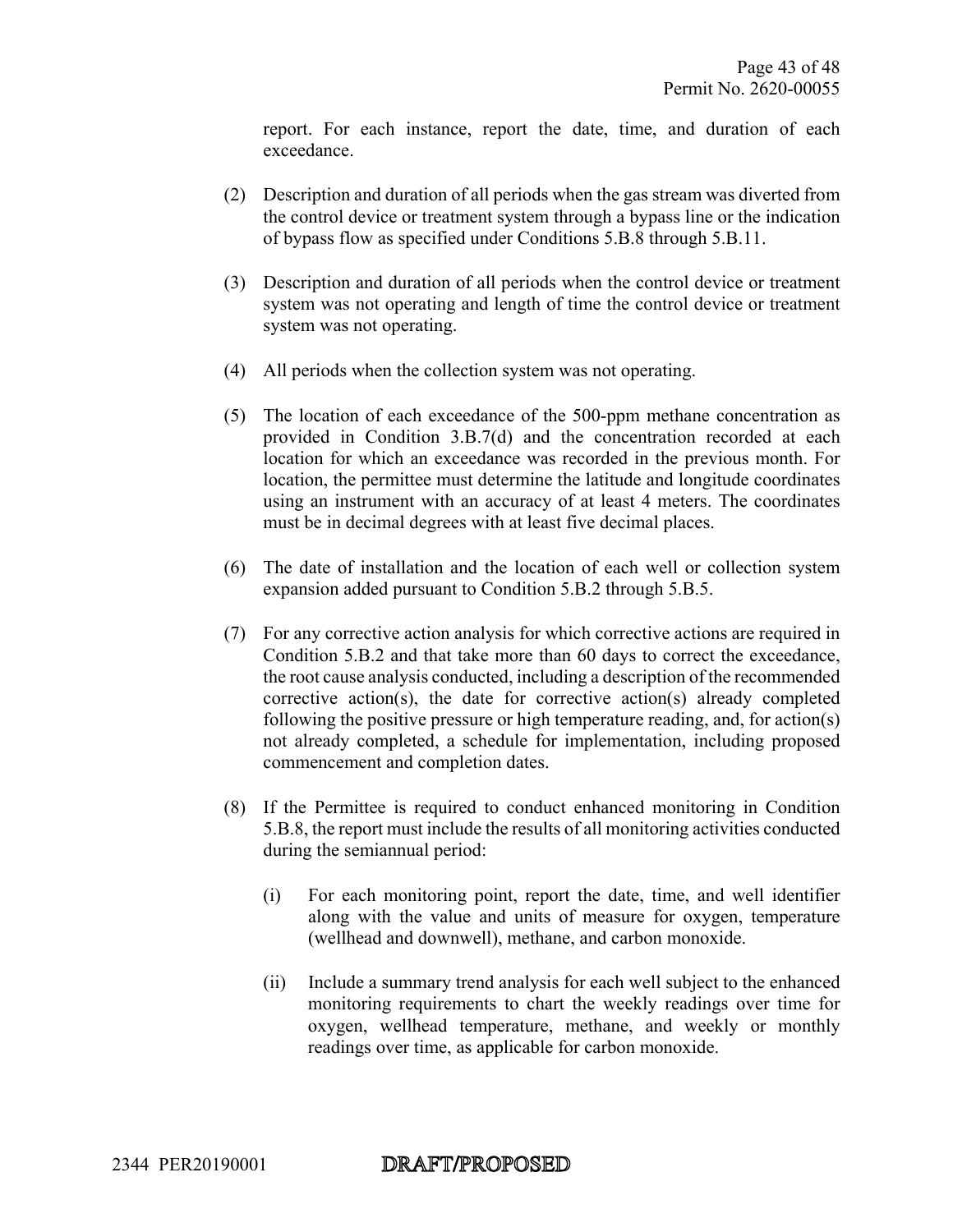- (iii) Include the date, time, staff person name, and description of findings for each visual observation for subsurface oxidation event.
- (g) *Corrective action and the corresponding timeline*. The permittee must submit information regarding corrective actions according to the following requirements:
	- (1) For corrective action that is required according to Condition 5.B.2 or 5.B.3 and is not completed within 60 days after the initial exceedance, you must submit a notification to the DEQ as soon as practicable but no later than 75 days after the first measurement of positive pressure or temperature exceedance.
	- (2) For corrective action that is required according to Condition 5.B.2 or 5.B.3 and is expected to take longer than 120 days after the initial exceedance to complete, you must submit the root cause analysis, corrective action analysis, and corresponding implementation timeline to the DEQ as soon as practicable but no later than 75 days after the first measurement of positive pressure or temperature exceedance. The DEQ must approve the plan for corrective action and the corresponding timeline.
- (h) *24-hour high temperature report.* Where a landfill gas temperature measured at either the wellhead or at any point in the well is greater than or equal to 76.7 degrees Celsius (170 degrees Fahrenheit) and the carbon monoxide concentration measured is greater than or equal to 1,000 ppmv, then you must report the date, time, well identifier, temperature and carbon monoxide reading via email to the DEQ within 24 hours of the measurement unless a higher operating temperature value has been approved by the DEQ for the well under 40 CFR 63, Subpart AAAA, or under 40 CFR 60, Subpart WWW; 40 CFR 60, Subpart XXX; or a Federal plan or EPA approved and effective state plan that implements 40 CFR 60, Subpart Cf.
- (i) *Electronic reporting.* The permittee shall comply with the electronic reporting requirements of 40 CFR 63.1981(l), (m), and (n) and 40 CFR 62.16724(j) for submittal of reports, as applicable, via EPA's Compliance and Emissions Data Reporting Interface (CEDRI), which can be accessed through EPA's CDX (https://cdx.epa.gov/). Regardless of these electronic reporting requirements, all reports shall also be submitted directly to the DEQ.

(Ref.: 40 CFR 63.1981, Subpart AAAA, and 40 CFR 62.16724, Subpart OOO)

- 5.C.2 For Emission Point AA-001, the permittee shall record (in accordance with State law) a notation on the deed to the facility property and on any other instrument that would be normally be examined during a title search within sixty (60) day after the landfill becomes inactive. This notation will in perpetuity notify any potential purchaser of the property the following information:
	- (a) The land has been used for the disposal of asbestos-containing waste material;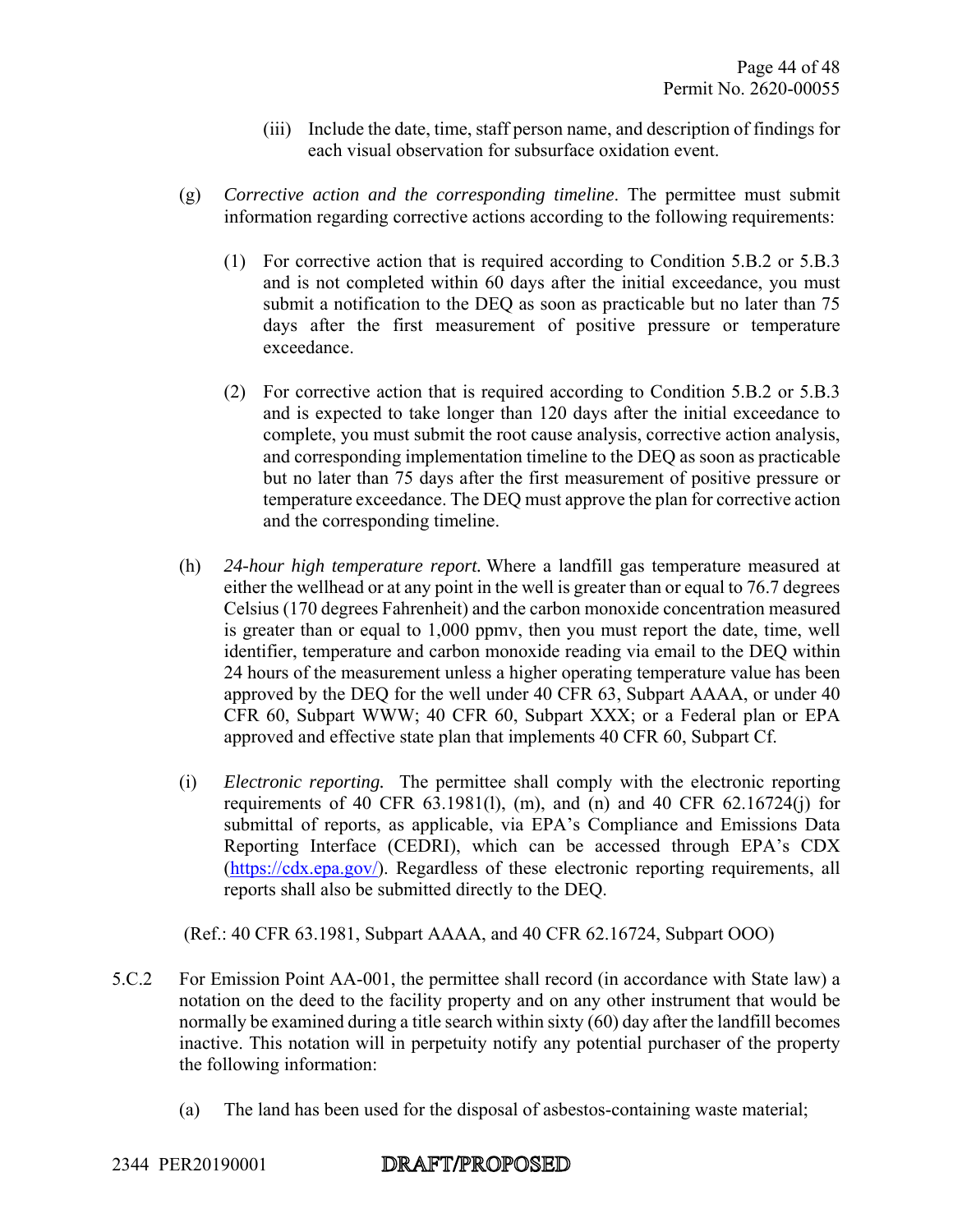- (b) The survey plot, the record(s) of the location(s), and the quantity of asbestoscontaining waste disposed of within the landfill have been filed with the MDEQ; and
- (c) The site is subject to 40 CFR Part 61, Subpart M.

(Ref.: 40 CFR 61.154(g) and 61.151(e), Subpart M)

5.C.3 For Emission Point AA-001, the permittee shall submit to DEQ, upon closure of the facility, a copy of all records of asbestos waste disposal locations and quantities.

(Ref.: 40 CFR 61.154(h), Subpart M)

- 5.C.4 For Emission Point AA-001, the permittee shall notify the DEQ in writing at least 45 days prior to excavating or otherwise disturbing any asbestos-containing waste material that has been deposited at a waste disposal site and is covered. If the excavation will begin on a date other than the one contained in the original notice, notice of the new start date must be provided to the MDEQ at least ten (10) working days before excavation begins and in no event shall excavation begin earlier than the date specified in the original notification. Include the following information in the notice:
	- (a) Scheduled starting and completion dates.
	- (b) Reason for disturbing the waste.
	- (c) Procedures to be used to control emissions during the excavation, storage, transport, and ultimate disposal of the excavated asbestos-containing waste material. If deemed necessary, the MDEQ may require changes in the emission control procedures to be used.
	- (d) Location of any temporary storage site and the final disposal site.

(Ref.: 40 CFR 61.154(j), Subpart M)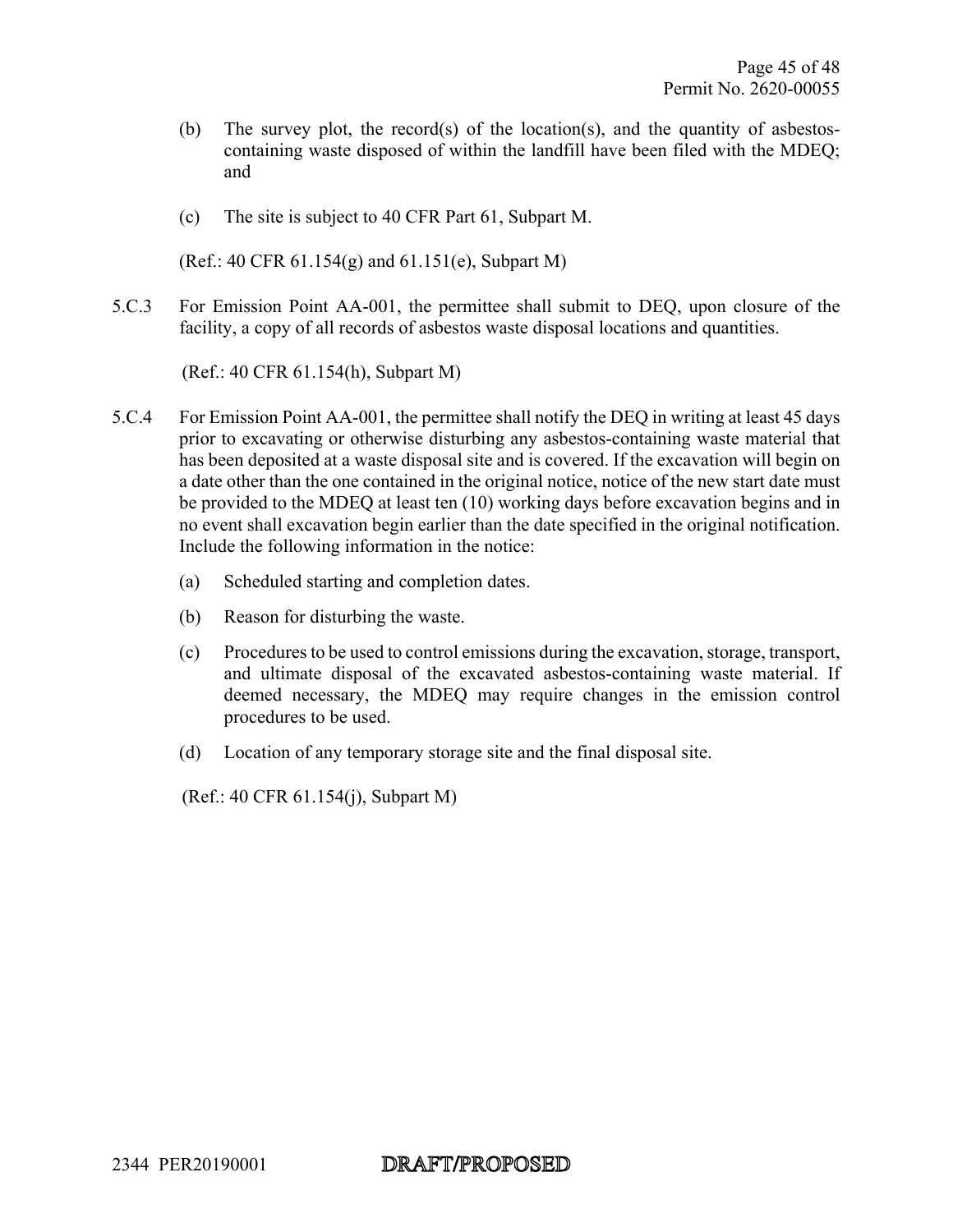## SECTION 6. ALTERNATIVE OPERATING SCENARIOS

6.1 None permitted.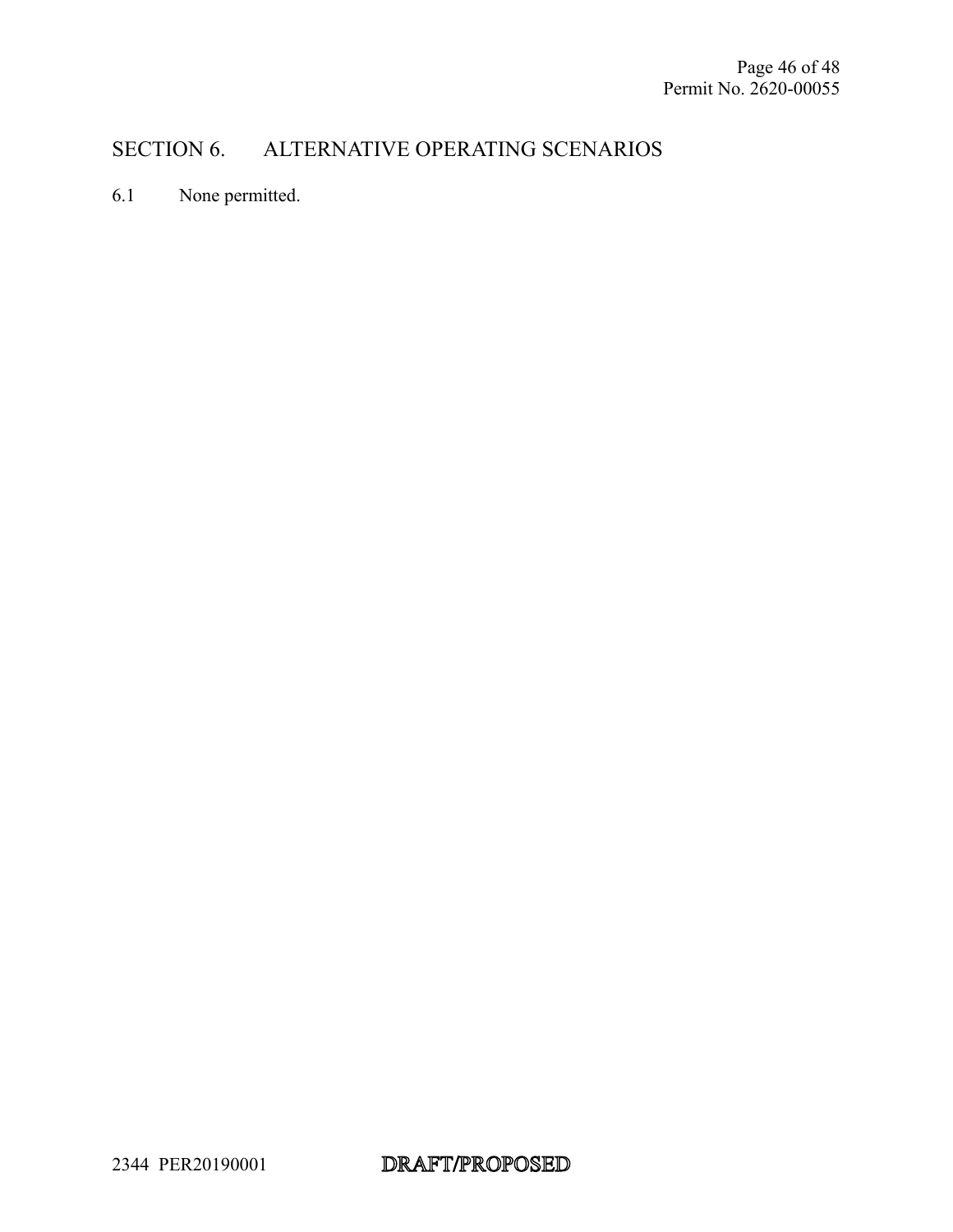### SECTION 7. TITLE VI REQUIREMENTS

The following are applicable or potentially applicable requirements originating from Title VI of the Clean Air Act – Stratospheric Ozone Protection. The full text of the referenced regulations may be found on-line at **http://www.ecfr.gov/** under Title 40, or DEQ shall provide a copy upon request from the permittee.

- 7.1 If the permittee produces, transforms, destroys, imports or exports a controlled substance or imports or exports a controlled product, the permittee shall comply with the applicable requirements of 40 CFR Part 82, Subpart A – Production and Consumption Controls.
- 7.2 If the permittee performs service on a motor vehicle for consideration when this service involves the refrigerant in the motor vehicle air conditioner (MVAC), the permittee shall comply with the applicable requirements of 40 CFR Part 82, Subpart B – Servicing of Motor Vehicle Air Conditioners.
- 7.3 The permittee shall comply with the applicable requirements of 40 CFR Part 82, Subpart E – The Labeling of Products Using Ozone-Depleting Substances, for the following containers and products:
	- (a) All containers in which a class I or class II substance is stored or transported;
	- (b) All products containing a class I substance; and
	- (c) All products directly manufactured with a process that uses a class I substance, unless otherwise exempted by this subpart or, unless EPA determines for a particular product that there are no substitute products or manufacturing processes for such product that do not rely on the use of a class I substance, that reduce overall risk to human health and the environment, and that are currently or potentially available. If the EPA makes such a determination for a particular product, then the requirements of this subpart are effective for such product no later than January 1, 2015.
- 7.4 If the permittee performs any of the following activities, the permittee shall comply with the applicable requirements of 40 CFR Part 82, Subpart  $F -$  Recycling and Emissions Reduction:
	- (a) Servicing, maintaining, or repairing appliances;
	- (b) Disposing of appliances, including small appliances and motor vehicle air conditioners; or
	- (c) Refrigerant reclaimers, technician certifying programs, appliance owners and operators, manufacturers of appliances, manufacturers of recycling and recovery equipment, approved recycling and recovery equipment testing organizations, as well as persons selling, offering for sale, and/or purchasing class I, class II, or nonexempt substitute refrigerants.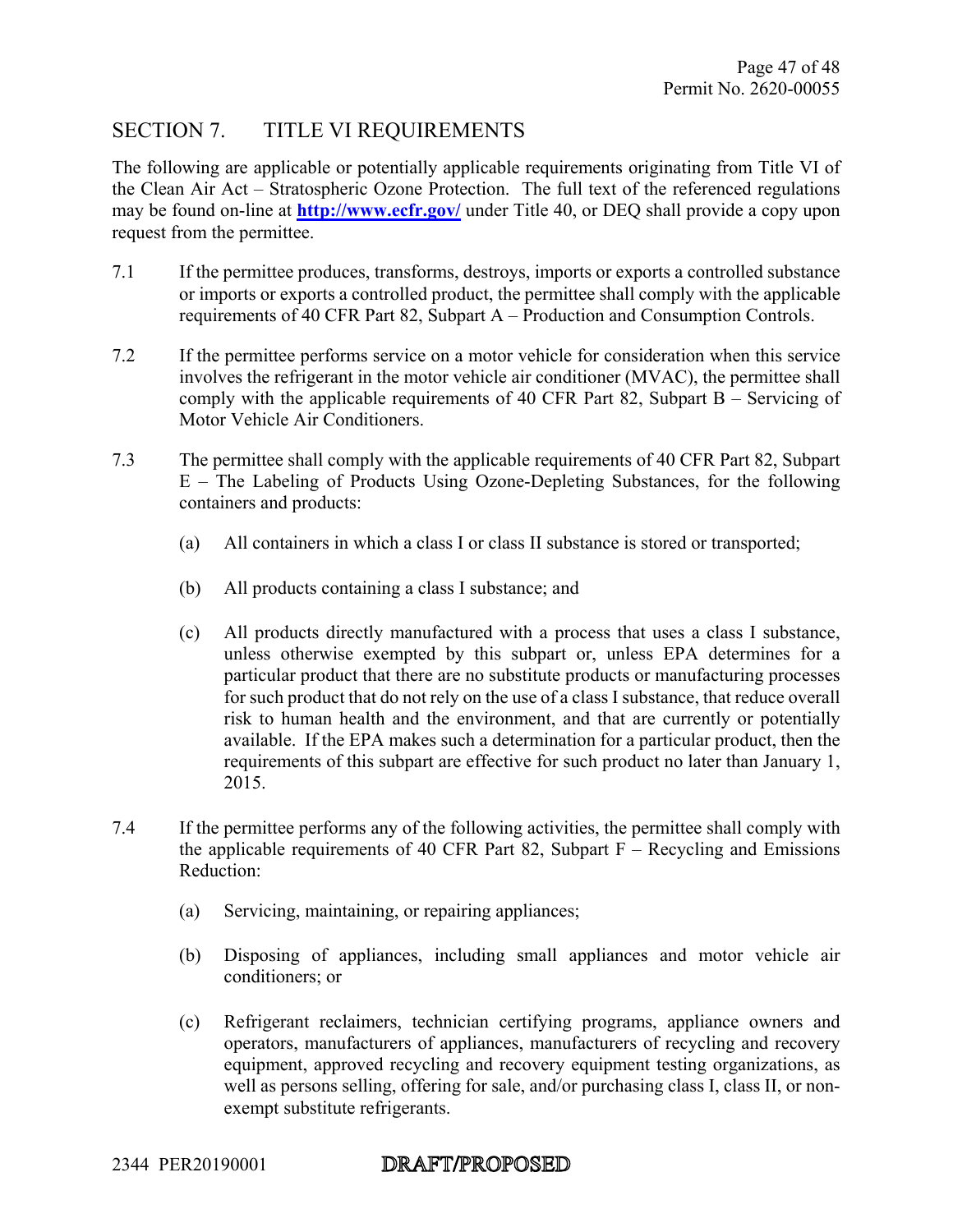- 7.5 The permittee shall be allowed to switch from any ozone-depleting substance to any acceptable alternative that is listed in the Significant New Alternatives Policy (SNAP) program promulgated pursuant to 40 CFR Part 82, Subpart G – Significant New Alternatives Policy Program. The permittee shall also comply with any use conditions for the acceptable alternative substance.
- 7.6 If the permittee performs any of the following activities, the permittee shall comply with the applicable requirements of 40 CFR Part 82, Subpart H – Halon Emissions Reduction:
	- (a) Any person testing, servicing, maintaining, repairing, or disposing of equipment that contains halons or using such equipment during technician training;
	- (b) Any person disposing of halons;
	- (c) Manufacturers of halon blends; or
	- (d) Organizations that employ technicians who service halon-containing equipment.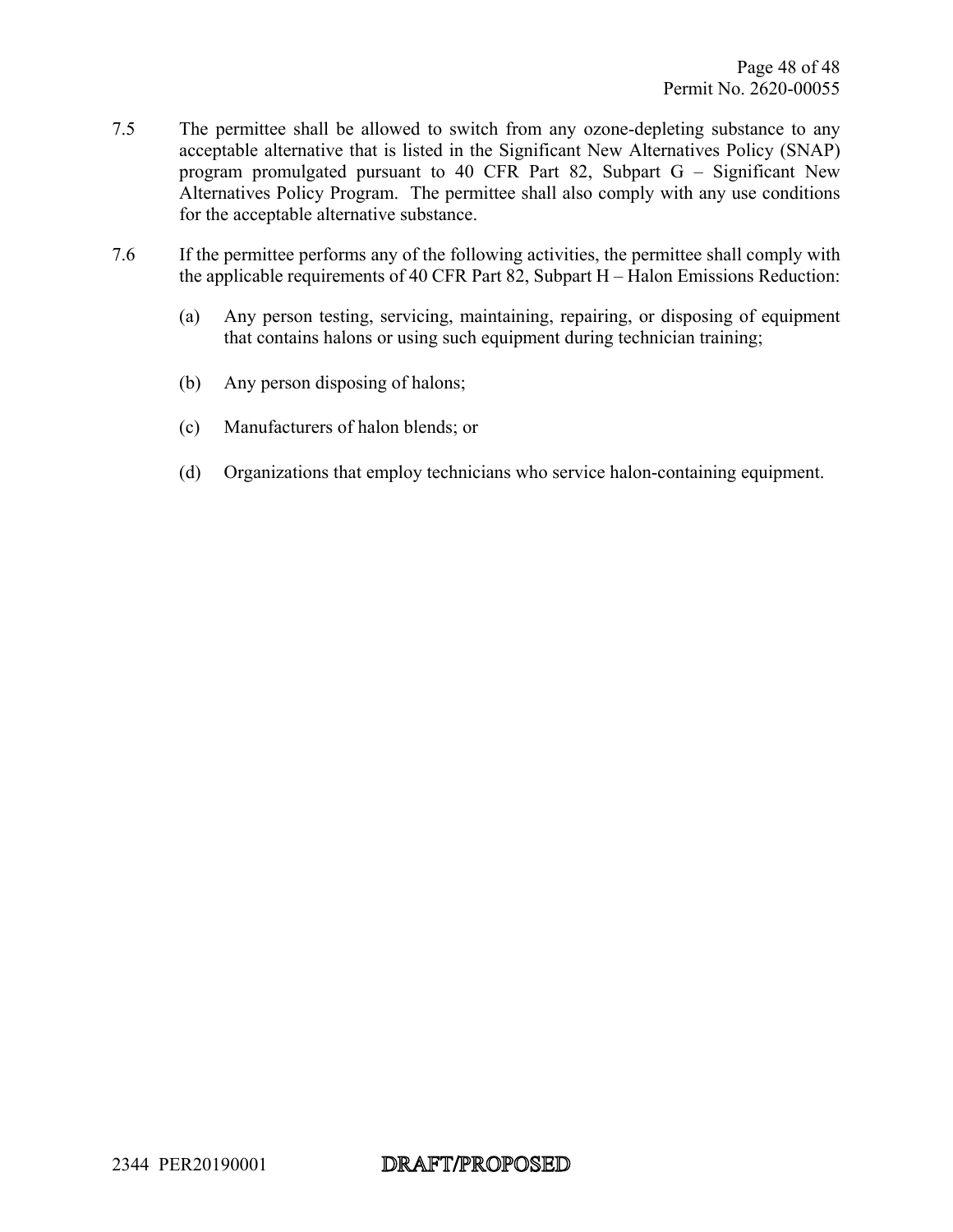# **APPENDIX A**

# **List of Abbreviations Used In this Permit**

| 11 Miss. Admin. Code Pt. 2, Ch. 1.             | Air Emission Regulations for the Prevention, Abatement, and<br>Control of Air Contaminants    |
|------------------------------------------------|-----------------------------------------------------------------------------------------------|
| 11 Miss. Admin. Code Pt. 2, Ch. 2.             | Permit Regulations for the Construction and/or Operation of Air<br><b>Emissions Equipment</b> |
| 11 Miss. Admin. Code Pt. 2, Ch. 3.<br>Episodes | Regulations for the Prevention of Air Pollution Emergency                                     |
| 11 Miss. Admin. Code Pt. 2, Ch. 4.             | Ambient Air Quality Standards                                                                 |
| 11 Miss. Admin. Code Pt. 2, Ch. 5.             | Regulations for the Prevention of Significant Deterioration of Air                            |
|                                                | Quality                                                                                       |
| 11 Miss. Admin. Code Pt. 2, Ch. 6.             | Air Emissions Operating Permit Regulations for the Purposes of                                |
|                                                | Title V of the Federal Clean Air Act                                                          |
| 11 Miss. Admin. Code Pt. 2, Ch. 7.             | Acid Rain Program Permit Regulations for Purposes of Title IV                                 |
|                                                | of the Federal Clean Air Act                                                                  |
| <b>BACT</b>                                    | Best Available Control Technology                                                             |
| <b>CEM</b>                                     | <b>Continuous Emission Monitor</b>                                                            |
| <b>CEMS</b>                                    | <b>Continuous Emission Monitoring System</b>                                                  |
| <b>CFR</b>                                     | Code of Federal Regulations                                                                   |
| $\rm CO$                                       | Carbon Monoxide                                                                               |
| <b>COM</b>                                     | Continuous Opacity Monitor                                                                    |
| <b>COMS</b>                                    | <b>Continuous Opacity Monitoring System</b>                                                   |
| <b>DEQ</b>                                     | Mississippi Department of Environmental Quality                                               |
| <b>EPA</b>                                     | United States Environmental Protection Agency                                                 |
| gr/dscf                                        | Grains Per Dry Standard Cubic Foot                                                            |
| HP                                             | Horsepower                                                                                    |
| <b>HAP</b>                                     | Hazardous Air Pollutant                                                                       |
| lbs/hr                                         | Pounds per Hour                                                                               |
| M or K                                         | Thousand                                                                                      |
| <b>MACT</b>                                    | Maximum Achievable Control Technology                                                         |
| МM                                             | Million                                                                                       |
| <b>MMBTUH</b>                                  | Million British Thermal Units per Hour                                                        |
| NA                                             | Not Applicable                                                                                |
| <b>NAAQS</b>                                   | National Ambient Air Quality Standards                                                        |
| <b>NESHAP</b>                                  | National Emissions Standards for Hazardous<br>Air                                             |
|                                                | Pollutants, 40 CFR 61 or National Emission Standards for                                      |
|                                                | Hazardous Air Pollutants for Source Categories, 40 CFR 63                                     |
| <b>NMOC</b>                                    | Non-Methane Organic Compounds                                                                 |
| NO <sub>x</sub>                                | Nitrogen Oxides                                                                               |
| <b>NSPS</b>                                    | New Source Performance Standards, 40 CFR 60                                                   |
| O&M                                            | <b>Operation and Maintenance</b>                                                              |
| PM                                             | Particulate Matter                                                                            |
| $PM_{10}$                                      | Particulate Matter less than 10 µm in diameter                                                |
| ppm                                            | Parts per Million                                                                             |
| <b>PSD</b>                                     | Prevention of Significant Deterioration, 40 CFR 52                                            |
| <b>SIP</b>                                     | <b>State Implementation Plan</b>                                                              |
| SO <sub>2</sub>                                | Sulfur Dioxide                                                                                |
| <b>TPY</b>                                     | Tons per Year                                                                                 |
| <b>TRS</b>                                     | <b>Total Reduced Sulfur</b>                                                                   |
| <b>VEE</b>                                     | <b>Visible Emissions Evaluation</b>                                                           |
| <b>VHAP</b>                                    | Volatile Hazardous Air Pollutant                                                              |
| <b>VOC</b>                                     | Volatile Organic Compound                                                                     |

#### DRAFT/PROPOSED